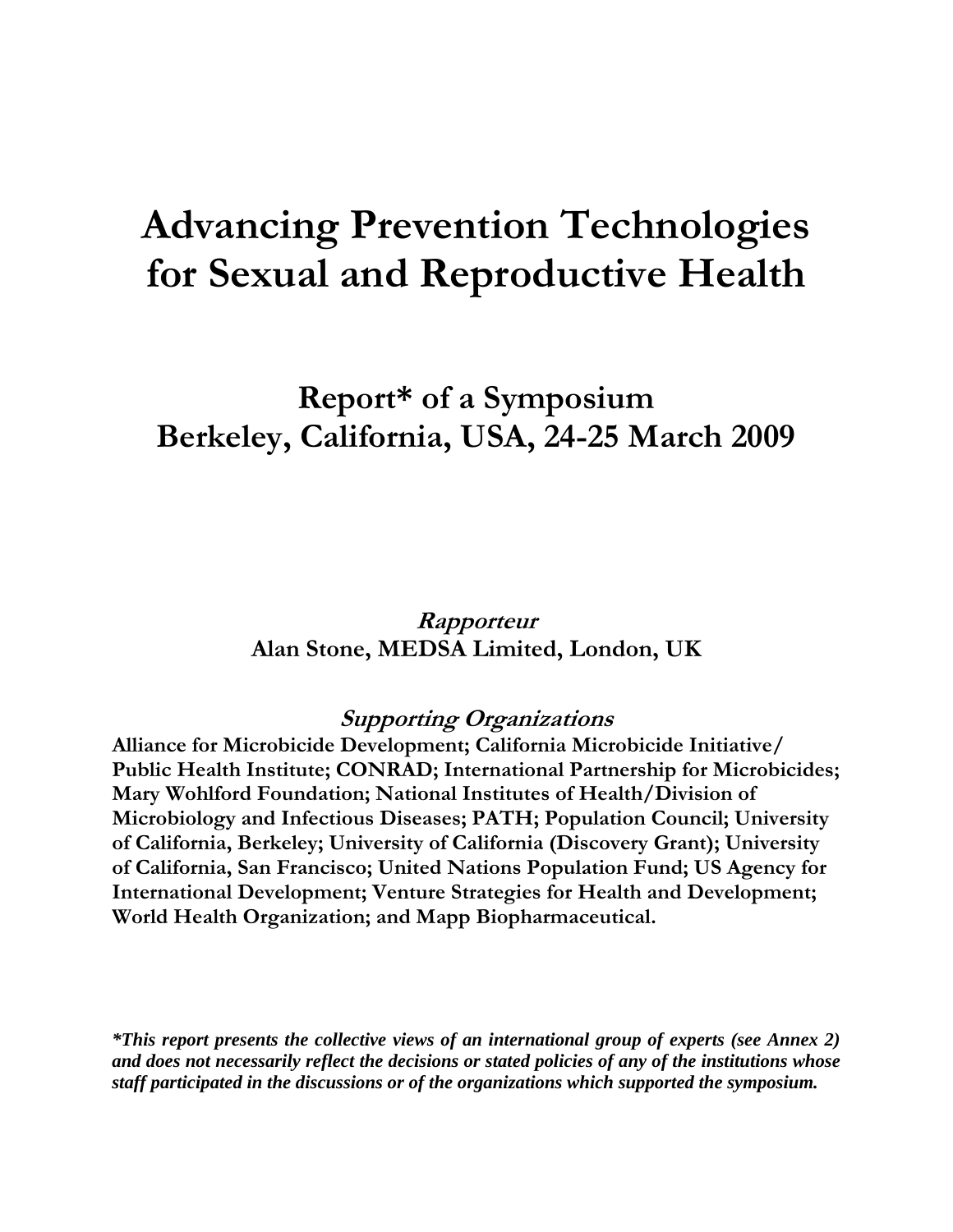# **Scientific Advisory Committee**

| Martha Brady            | Population Council                                                     |
|-------------------------|------------------------------------------------------------------------|
| Marianne Callahan       | <b>CONRAD</b>                                                          |
| Martha Campbell         | Venture Strategies for Health and Development                          |
| Lee Claypool            | US Agency for International Development                                |
| Craig Cohen             | University of California, San Francisco                                |
| Jessica Cohen*          | <b>PATH</b>                                                            |
| Tim Farley              | World Health Organization                                              |
| Henry Gabelnick         | <b>CONRAD</b>                                                          |
| Polly Harrison*         | Alliance for Microbicide Development                                   |
| Anke Hemmerling         | University of California, San Francisco                                |
| Susan Ivey*             | University of California, Berkeley                                     |
| Maggie Kilbourne-Brook* | <b>PATH</b>                                                            |
| Judy Manning            | US Agency for International Development                                |
| Nuriye Ortayli          | United Nations Population Fund                                         |
| Jim Rooney              | Gilead Sciences                                                        |
| Liza Solomon*           | Alliance for Microbicide Development                                   |
| Jeff Spieler            | US Agency for International Development                                |
| Andrew Szeri            | University of California, Berkeley                                     |
| Kevin Whaley*           | Mapp Biopharmaceutical, Inc.                                           |
| Bethany Young Holt*     | CaMI/Public Health Institute and University of<br>California, Berkeley |

*\* Members of Symposium Planning Committee (Chair: Bethany Young Holt)* 

**Special appreciation goes to the following individuals for their help in organizing the Symposium:** *Cindy Reeh and Matt Havlik (PATH); Donna Dahrouge (Health Research for Action and University of California, Berkeley); Alex Cox and Catherine Nguyen (CaMI/Public Health Institute); Kathleen Bernard (California Family Health Council, Inc), Anne Hamilton and Karl Baur (RDL Enterprises).*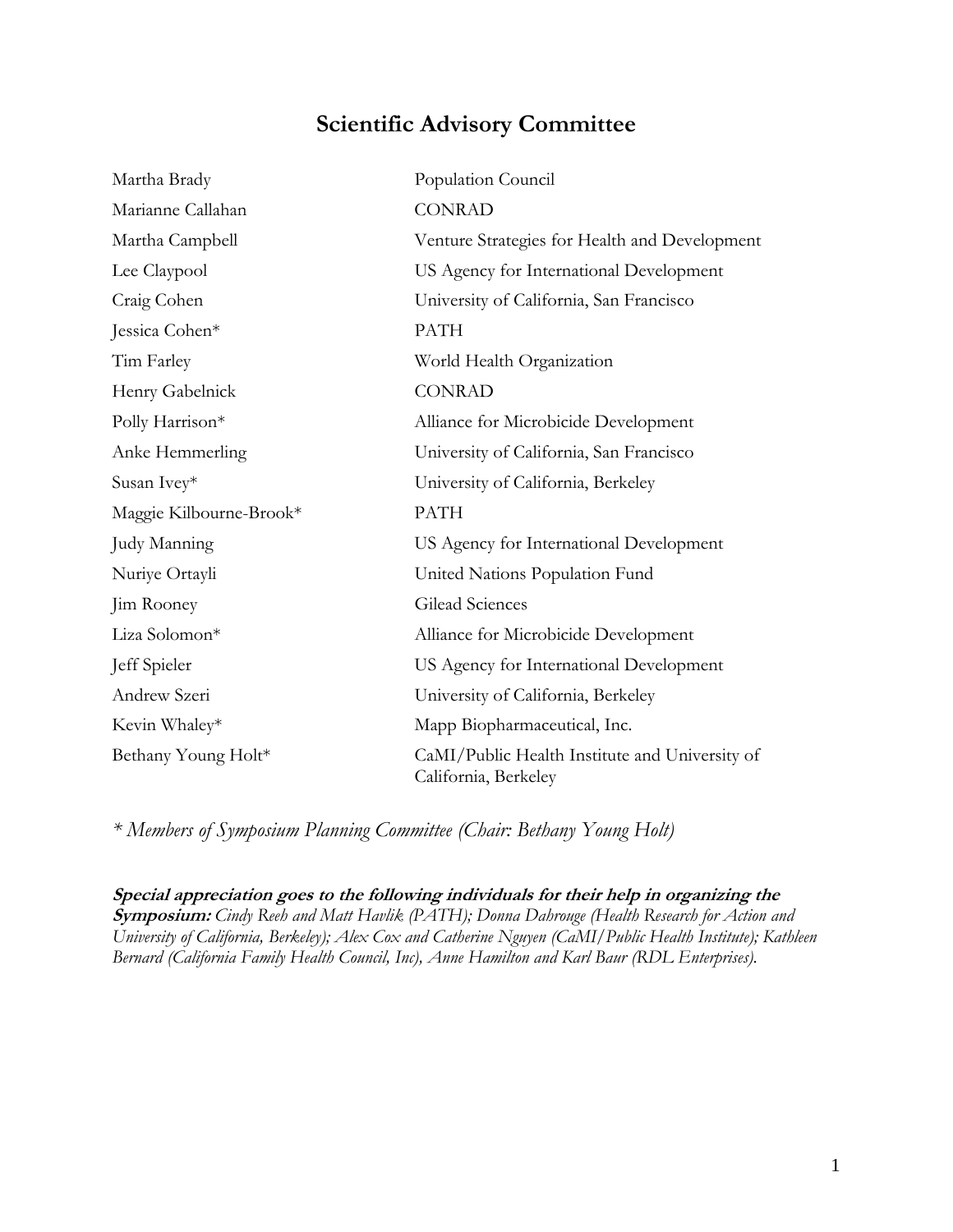# **CONTENTS**

# **Page**

|                                                                                                                                                                | 3  |
|----------------------------------------------------------------------------------------------------------------------------------------------------------------|----|
|                                                                                                                                                                | 6  |
|                                                                                                                                                                | 7  |
|                                                                                                                                                                | 8  |
|                                                                                                                                                                | 11 |
|                                                                                                                                                                | 13 |
| Plenary 2. Obstacles and opportunities for accelerating the development of new<br>prevention technologies and their integration into existing service delivery | 16 |
| Session 3. Multi-purpose microbicides and other technologies with                                                                                              | 17 |
| Session 4. Strategy Panel: Integrating multi-purpose sexual and reproductive                                                                                   | 20 |
| Report of Post-Symposium Strategy Meeting held on 26 March 2009,                                                                                               | 26 |
|                                                                                                                                                                | 27 |
|                                                                                                                                                                | 31 |
|                                                                                                                                                                | 40 |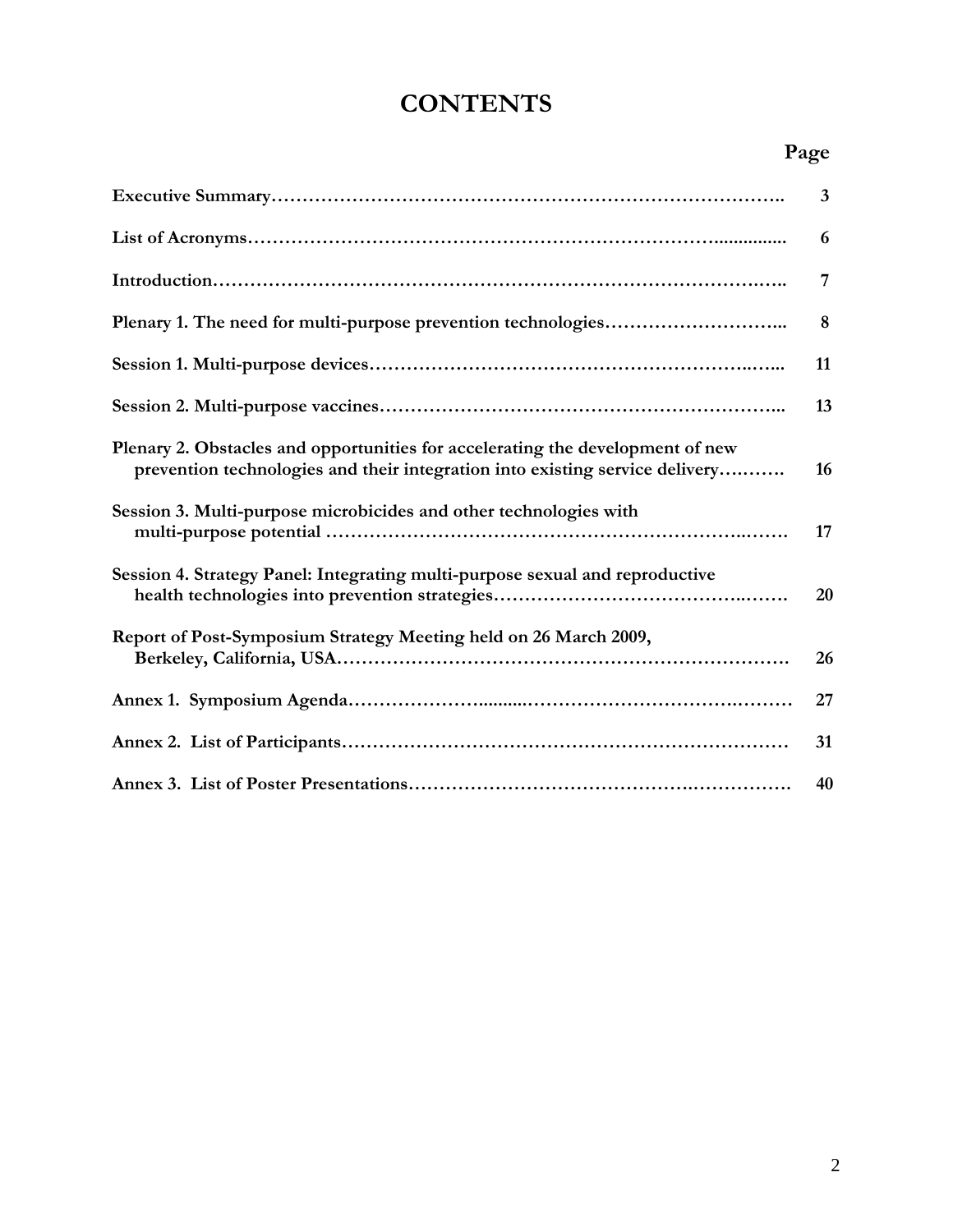# **Executive Summary**

The urgent need for effective methods to prevent infection with HIV, the massive global burden of other sexually transmitted infections (STIs), and the scale of the unmet need for contraception all highlight the need for a range of preventive technologies that are acceptable, affordable, accessible, and easy to use and that can meet the varying needs and intentions of individuals.

In the broad field of sexual and reproductive health, there is a great deal of activity aimed at developing methods for the prevention of unintended pregnancy, HIV, other STIs and reproductive tract infections (RTIs). However, the manner in which this agenda has evolved has led to the major emphasis being on protection against single indications, either pregnancy, HIV, or other infections. It does not adequately embrace the urgent need to increase the range and availability of *multi-purpose*  technologies that can protect individuals from several or all of these.

Providing people with suitable protection is a continuing challenge, especially in settings where access to health services is limited, and the availability of technologies that address more than one indication would be a significant improvement in terms of efficiency and convenience. The provider would be able to stock, supply, and advise on a more compact range of products, and the user would need to purchase, understand, store, and use fewer products. A further advantage is that users would be protected automatically against more than one indication even if they had obtained the product with regard to a single perceived risk.

To achieve the important goal of developing and deploying effective, acceptable, and affordable multi-purpose prevention technologies will require a determined, well-coordinated, and innovative effort. In recognition of this, an international symposium was convened in Berkeley, California, USA, in March 2009 with the goal of accelerating the development and deployment of relevant multi-purpose technologies and strategies. In view of the unusual breadth of the topics that necessarily impinge on this aim, invited delegates *(see Annex 2)* were drawn from a wide range of relevant disciplines, from the basic sciences to family planning, sociology, public health, and international development.

The meeting agenda was designed to maximize the opportunity for this group of international experts to share diverse kinds of information and discuss ideas over a period of two days. The first session set the scene by defining multi-purpose technologies in the context of sexual and reproductive health and illustrating the need for them. This was followed by sessions devoted to exploring strategies for developing, respectively, multi-purpose devices, preventive vaccines, microbicides, and other relevant multi-purpose preventive technologies. In each session delegates considered existing and evolving technologies and related services, and priorities for developing multi-purpose technologies. The main challenges were identified in both the development and deployment of these new technologies, and measures were discussed that might help to overcome obstacles to progress.

These technical discussions were followed by a session devoted to the integration of multi-purpose technologies into prevention strategies and service delivery. This began with an expert panel whose aim was to identify the biomedical, social science, regulatory, advocacy, and programmatic strategies needed in order to achieve this. Delegates then broke into five working groups which focused in more detail on priorities for advancing appropriate scientific strategies and policy requirements.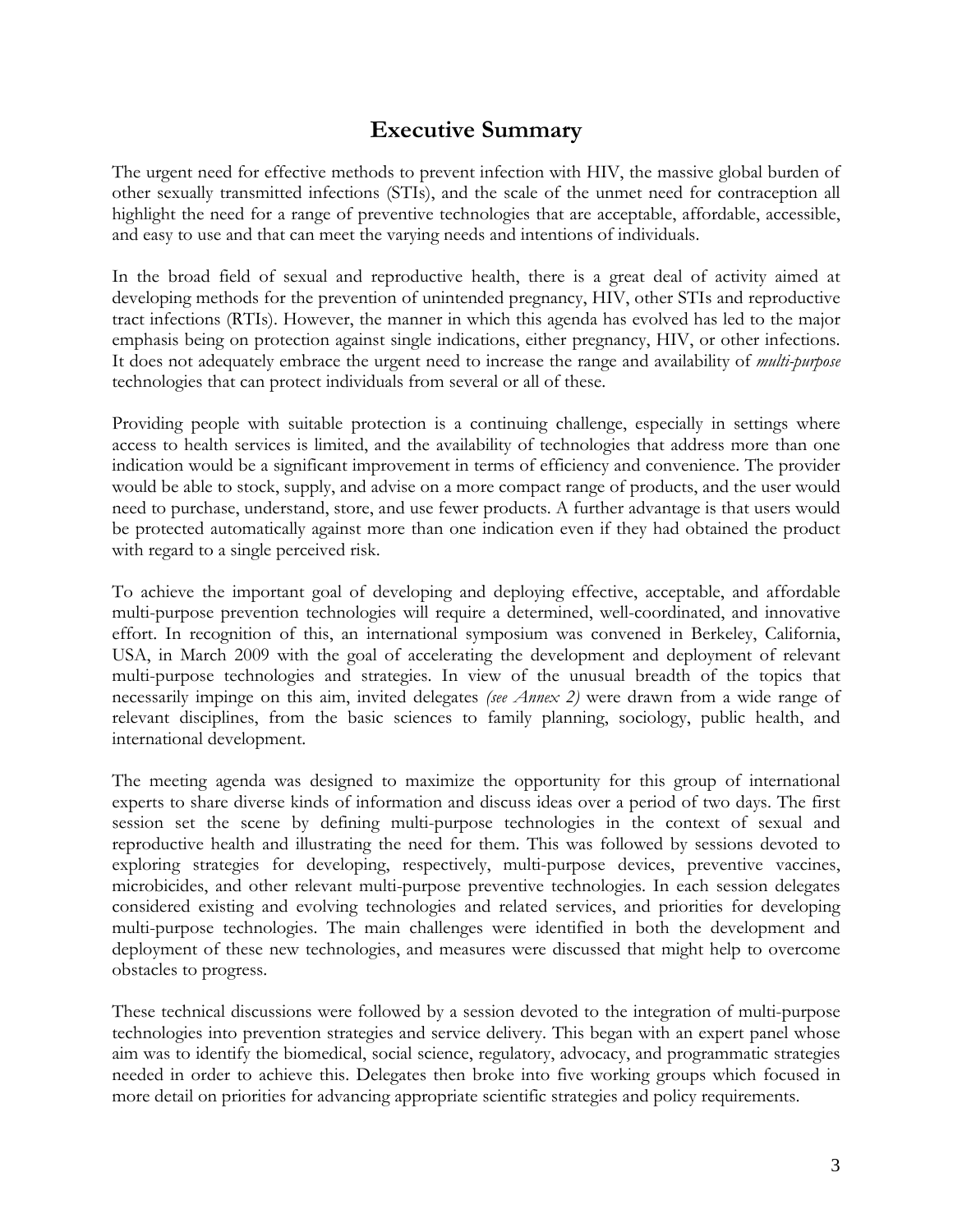The main priorities identified by the respective groups were:

## **Microbicides and combination devices**

- Increase understanding of cervical, vaginal, and rectal physiology and of the effects of the product on mucosal safety in terms of increasing the risk of infection
- Investigate the estrogenization of the vaginal epithelium and its significance regarding susceptibility to infection
- Expand the pipeline of product leads to include agents active against other STI pathogens as well as HIV
- Explore alternative dosage forms in terms of pre-clinical/clinical assessments of safety and efficacy, effects on PK/PD level. Develop more informative animal models for such studies
- Enhance regulatory involvement in product development from an early stage, especially the development of combination products
- Strengthen manufacturing capacity.

# **Vaccines**

- Increase understanding of how to generate an effective immune response in the genital tract, including by mucosal immunization, especially studies in humans (children and adults). The potential role of mucosal immune tolerance
- Identify immune correlates of protection for each infectious agent prior to advancing products into Phase III trials
- Expand basic knowledge of the male and female genital tracts and of the rectum, and the effects of changes related to pregnancy, aging, and HIV infection
- Develop improved pre-clinical animal models for safety and efficacy, for vaccines against HIV and against other STIs, and for immune adjuvants
- Develop univalent vaccines in preparation for the development of multivalent vaccines
- Explore more intensively the use of monoclonal antibodies, including the use of animal models.
- Encourage investigator-initiated proposals for studies on samples from clinical trials
- Support the creation and improvement of centers of excellence that bring together diverse kinds of expertise.

## **Social and behavioral science**

- Support stand-alone research as well as integrated approaches for collecting data within and independently of clinical trials
- Integrate social and behavioral science early in the product development process
- Explore societal norms in sexual and reproductive health in terms of partner types, sexual practices, pleasure, communication, the prevention of pregnancy and infections, and the use of intravaginal devices
- Product acceptability with respect to users, health practitioners, community and policy leaders
- Adherence: studies of how to measure and improve it (including triangulation models)
- The use of behavior change models in research and program development
- How to optimize the use of information in policy development, in ethical considerations (for example subsequent to a clinical trial; public health ethics) and in programmatic development
- Improve research methodology in terms of rigorous design, better data collection and analysis, and building capacity in developing countries.

# **Advocacy**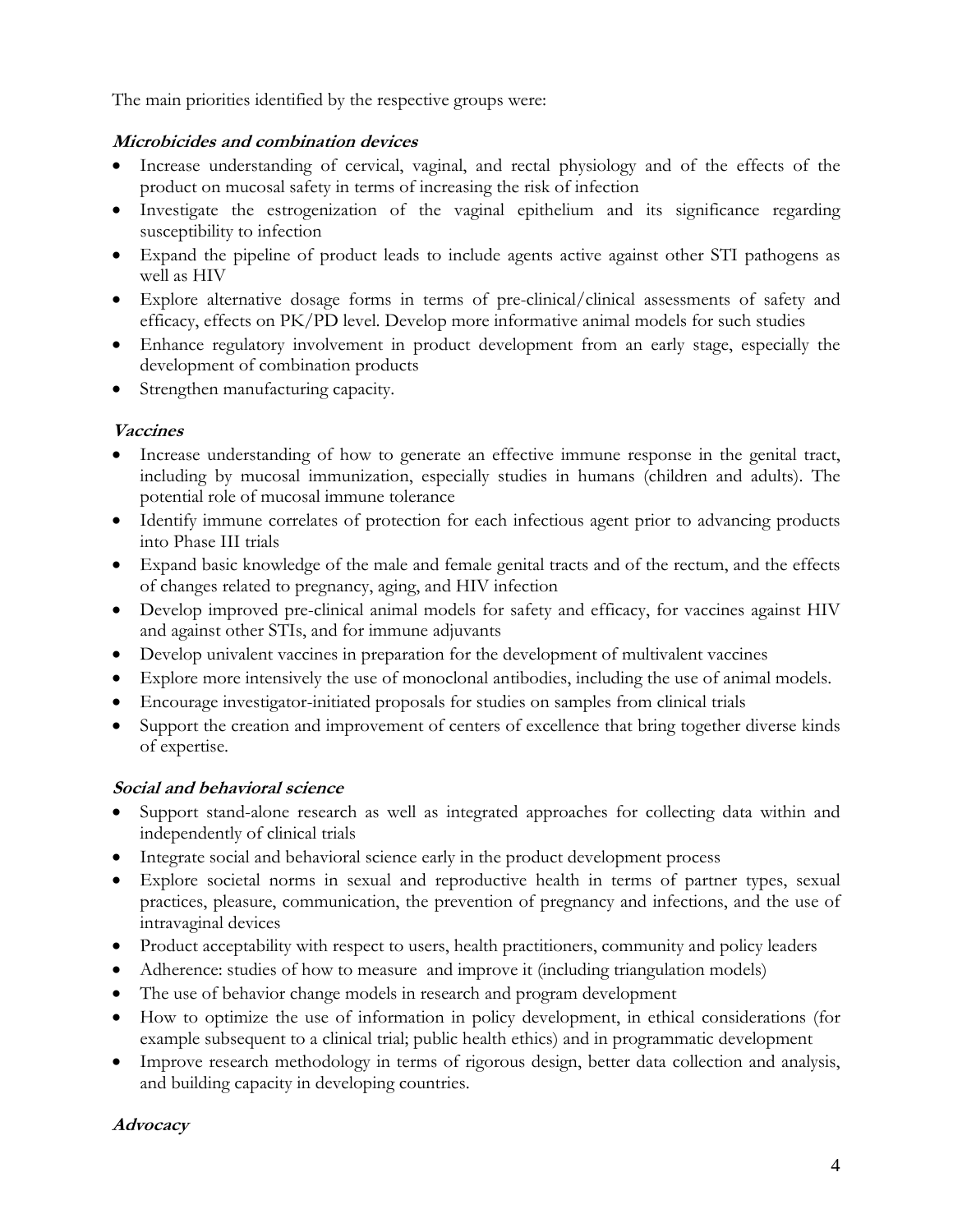- Develop multiple communication strategies
- Consider ways and means for ensuring access to new products (especially for those who participated in the clinical trials)
- Address issues of quality of care for research participants and the community, including issues of training, confidentiality and health promotion and education
- Sustainability of support after the trial has completed
- Creation of demand for new products, balanced with supply.

### **Programmatic**

- Consider how *existing* sexual and reproductive health technologies can help to fill gaps given appropriate advocacy efforts
- Stimulate the demand for new technologies, bearing in mind the need to avoid creating unrealistic expectations
- Share information on product acceptability, efficacy, and cost to individuals and organizations that need to know
- Bring the cost down of new technologies by encouraging open sourcing and competition, developing a market-driven approach (need to align supply and demand), and encouraging taskshifting to enhance efficiency and scalability
- Increase literacy about health matters and support the development of cultural competence consistent with benefiting from new technologies
- Integrate new approaches into existing strategies.

### **Next Steps**

The main symposium was followed by a more focused Strategy Meeting whose aim was to sustain the initiative by identifying appropriate strategies for addressing scientific priorities and policy needs and laying out the steps for moving the work forward. It was agreed that a document would be prepared to draw the attention of donors and others to the urgent need for multi-purpose prevention technologies in sexual and reproductive health, and to provide a case for securing the funds necessary for advancing this agenda.

With this objective in mind, three Working Groups were established, respectively (i) to develop appropriate messaging and a suitable Mission Statement; (ii) to consider the detailed position regarding existing multi-purpose technologies; and (iii) to consider the status of technologies still under development, including microbicides, PrEP, methods for the post-coital prevention of infections and pregnancy, and vaccines for a broad range of indications including HIV. Information will also be collated on the relevant technical and programming activities of major agencies and institutions internationally. Delegates agreed that these activities would be crucial to achieving the important objective of getting multi-purpose technologies firmly on the agendas of such organizations.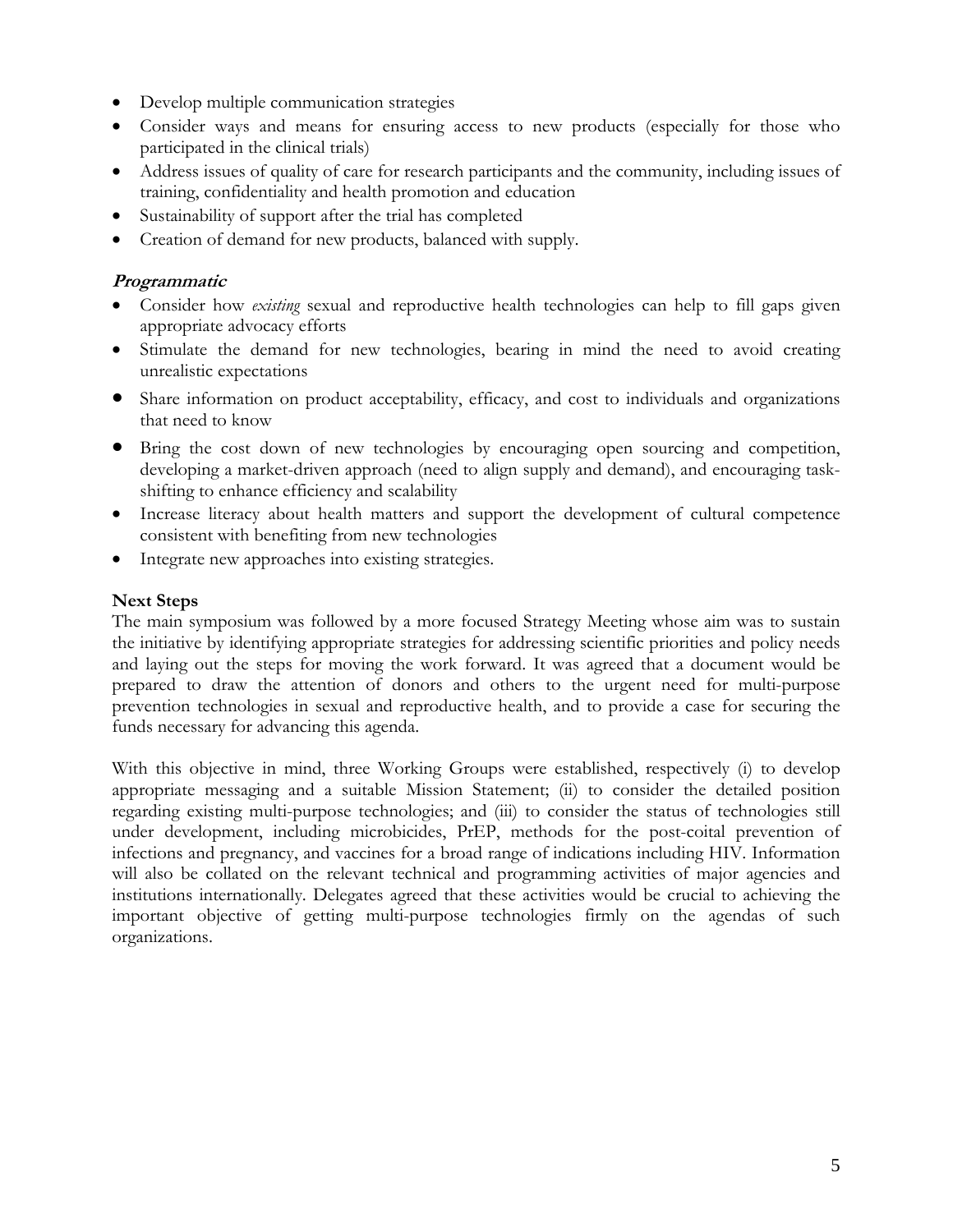# **List of Acronyms**

| ARV          | antiretroviral drug                                |  |
|--------------|----------------------------------------------------|--|
| <b>CGMP</b>  | <b>Current Good Manufacturing Practice</b>         |  |
| CT           | Chlamydia trachomatis                              |  |
| <b>HIV</b>   | human immunodeficiency virus                       |  |
| <b>HBV</b>   | hepatitis B virus                                  |  |
| <b>HPV</b>   | human papillomavirus virus                         |  |
| <b>HSV</b>   | herpes simplex virus                               |  |
| Ig           | immunoglobulin                                     |  |
| <b>IUD</b>   | intrauterine device                                |  |
| <b>IVR</b>   | intravaginal ring                                  |  |
| NG           | Neisseria gonorrhoeae                              |  |
| <b>NNRTI</b> | non-nucleotide reverse transcriptase inhibitor     |  |
| <b>NRTI</b>  | nucleotide reverse transcriptase inhibitor         |  |
| <b>OTC</b>   | over-the-counter                                   |  |
| PrEP         | pre-exposure prophylaxis                           |  |
| <b>RTI</b>   | reproductive tract infection                       |  |
| STI          | sexually transmitted infection                     |  |
| TV           | Trichomonas vaginalis                              |  |
| <b>UNFPA</b> | United Nations Population Fund                     |  |
| <b>USAID</b> | United States Agency for International Development |  |
| <b>VCT</b>   | voluntary counseling and testing                   |  |
|              |                                                    |  |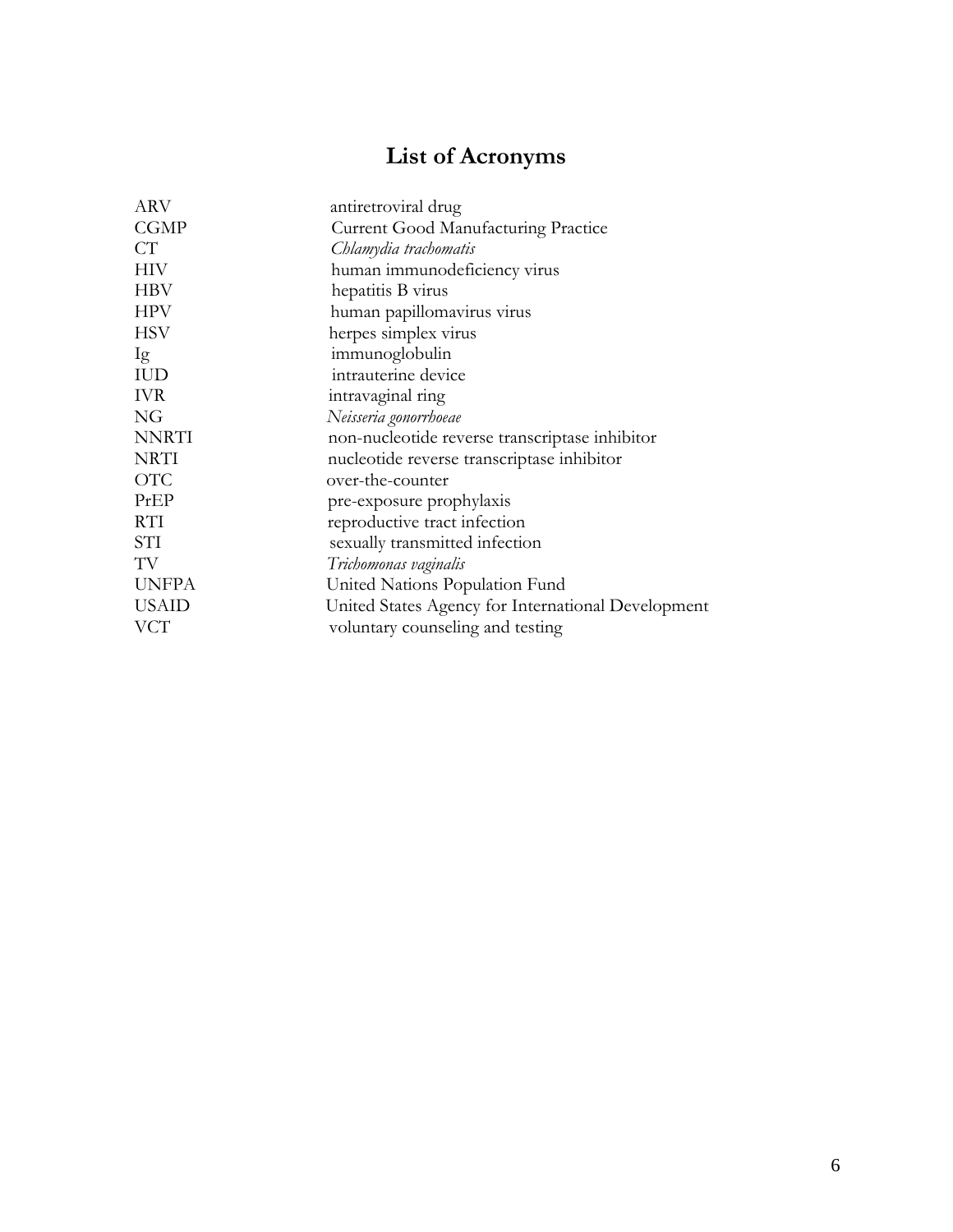# **Introduction**

### **Rationale**

The stimulus for the symposium that is the subject of this report was a perceived and urgent need to develop and deploy safe, effective, accessible, and easy-to-use *multi-purpose* preventive technologies for sexual and reproductive health that will provide protection against two or more of the following: unintended pregnancy, HIV, STIs more broadly, and other common RTIs. Yet, despite its importance and broad potential benefit, this public health need has been only erratically and inadequately addressed and confronts a range of scientific and practical challenges. To redress this state of affairs will require determined, well-coordinated, and innovative effort.

While multi-purpose prevention technologies may benefit both men and women, it is women who, for complex physiological and societal reasons, are more vulnerable. While the preventive needs and preferences of women vary between individuals and over time as life circumstances change, their need to protect themselves is a continuing burden, especially in settings where access to health services in general and protective technologies in particular present challenges. Technologies that would address more than one indication would significantly improve efficiency and convenience for providers, who would be able to stock, supply, and advise on a more compact range of products, and users, who would need to purchase, understand, store, and use fewer products. A further important advantage in terms of individual protection and public health is that users would be protected automatically against more than one indication even if they had sought a given product to address just one perceived risk.

Male condoms are well known to offer a high level of protection against both pregnancy and sexually transmitted infections. Unfortunately, despite strenuous efforts to promote their use, condoms are often not used or are used inconsistently, especially between non-casual partners. This is reflected in the fact that unsafe sex is one of the highest risk factors for disability and death worldwide. Every year, 340 million people acquire at least one of the four primary curable STIs (*Neisseria gonorrhoeae/*NG)*, Chlamydia trachomatis/*CT)*, Trichomonas vaginalis/*TV), and syphilis, and just under 3 million become infected with the human immunodeficiency virus (HIV). In addition, untold numbers acquire chronic infections with pathogens such as the herpes simplex virus/HSV, a cause of genital ulcers, and the human papillomavirus virus/HPV, responsible for cervical cancer. In addition, recent research estimates that over 200 million women in developing countries have an unmet need for effective contraception (UNFPA 2005).

Even though there is much vitally important prevention work in each of these areas, that work tends to be focused on specific objectives: development of vaccines, microbicides, and Pre-exposure Oral Prophylaxis/PrEP with antiretroviral drugs for HIV prevention; implementation of male circumcision programs and behavioral interventions to reduce the spread of HIV; clinical trials of physical barriers such as diaphragms and of STI treatment [s a possible means of achieving this same aim; and vaccination of young girls against HPV infection. Yet the needs of individuals are generally broader than those being addressed by these targeted objectives, highly commendable as they are.

### **Goals and Objectives**

The broad goal of the Symposium was to accelerate the development of multi-purpose technologies and strategies to prevent unintended pregnancy, sexually transmitted infections, and other common reproductive tract infections. Given the unusual breadth of the topics that necessarily impinge on this goal, the 140 invited delegates from 11 countries *(see Annex 2)* were drawn from a wide range of disciplines: basic sciences, family planning, sociology, public health, and international development.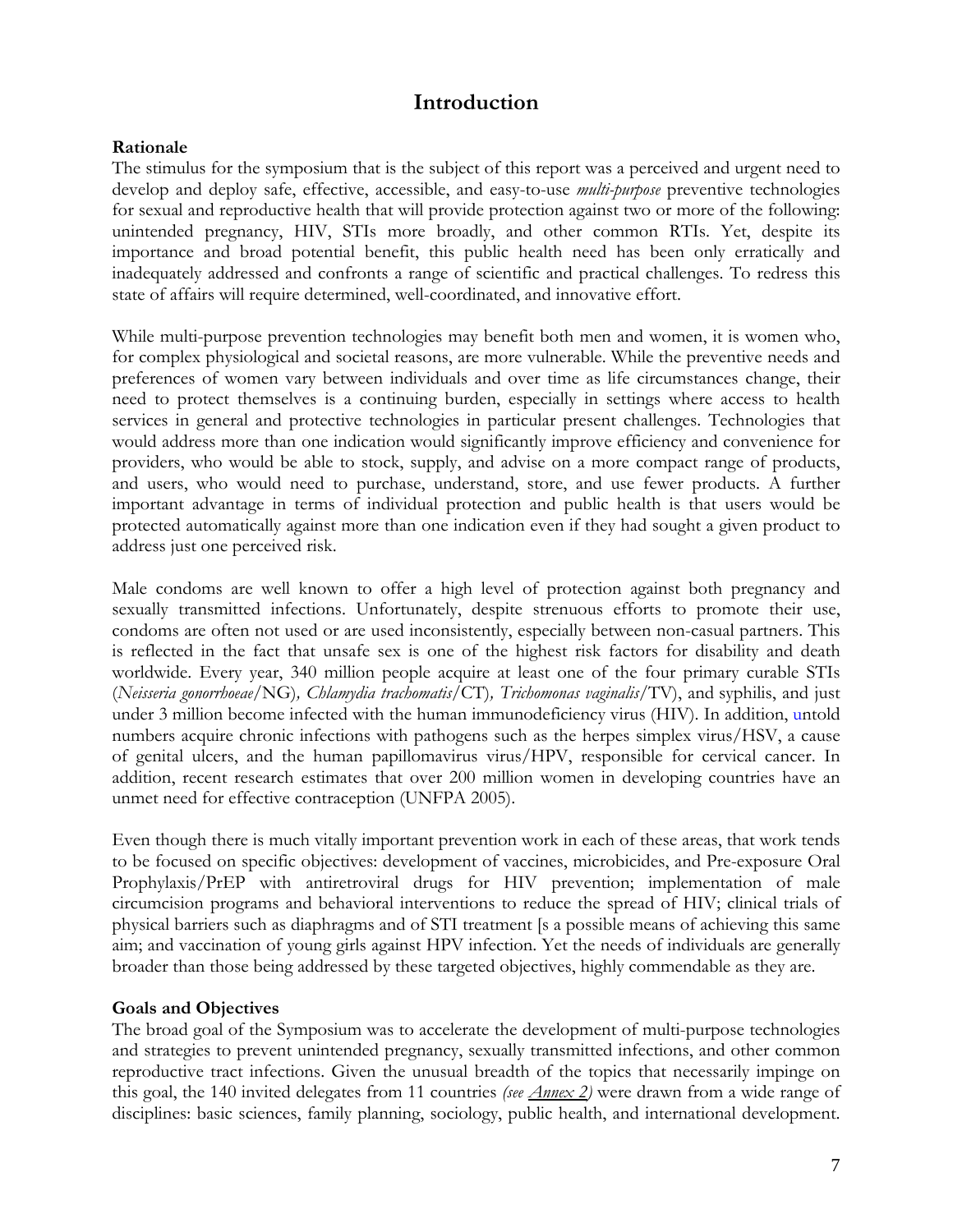The meeting agenda was designed to maximize the opportunity for this group of international experts to share diverse kinds of information and discuss ideas over a two-day period.

The three formal objectives of the symposium were to:

- Provide a forum to review the status of multi-purpose sexual and reproductive health prevention technologies
- Identify critical biomedical, social scientific, regulatory, programmatic, and advocacy priorities and challenges in the development and deployment of these technologies
- Explore strategies and best practices for further developing multi-purpose sexual and reproductive health prevention technologies and deploying them as they become available.

The symposium was followed by a small Strategy Meeting of 26 participants – funders, researchers and programmatic experts – charged with sustaining and advancing the initiative by identifying appropriate strategies for addressing gaps and taking the next necessary steps. The main conclusions and decisions reached at the Strategy Meeting appear at the end of this document following the report on the symposium itself.

# **Plenary 1. The need for multi-purpose prevention technologies**

The main factors underlying the urgency of developing and deploying multi-purpose technologies for sexual and reproductive health were reviewed by *Judy Manning (US Agency for International Development, Washington, DC, USA)*. The targets for such technologies, from the perspective of USAID's Bureau for Global Health, are to achieve the healthy timing and spacing of pregnancies; safe birth for both mother and child; and protection against STIs, including especially HIV, HPV, HSV, gonorrhea, and chlamydia.

The unmet need for contraception is starkly illuminated by the degree of coincidence between the high fertility levels typical of many Sub-Saharan African nations and some parts of South Asia (often greater than 5 children per woman), low contraceptive prevalence (below 40%, compared with 75% and above in regions with fertility rates below 3 per woman), unacceptable levels of maternal mortality (over 500 – sometimes over 1,000 – deaths per 100,000 live births), under-five mortality (often over 150 per 1,000 live births), and the prevalence of underweight children (in many cases over 30%).

Wider implementation of voluntary family planning would not only mitigate these health deficits but would enable women to fulfill their potential for education, employment, and full participation in society. In the longer term, it would also mitigate the adverse effects of rapid population growth on natural resources, economic growth, and state stability.

The urgent need for effective methods to prevent infection with HIV (2.7 million new cases in 2007) is self-evident. The adult prevalence of HIV infection – incurable and manageable only where the relevant treatment facilities are available – is as high as 28% in some Sub-Saharan African countries and over 5% in parts of Asia and Eastern Europe. The massive global burden of other STIs (several hundred million cases each year) is associated with a high prevalence of morbidity and mortality. Untreated gonorrheal and chlamydial infections in women result in pelvic inflammatory disease in 40% of cases, with a quarter of those progressing to infertility. Cervical cancer results in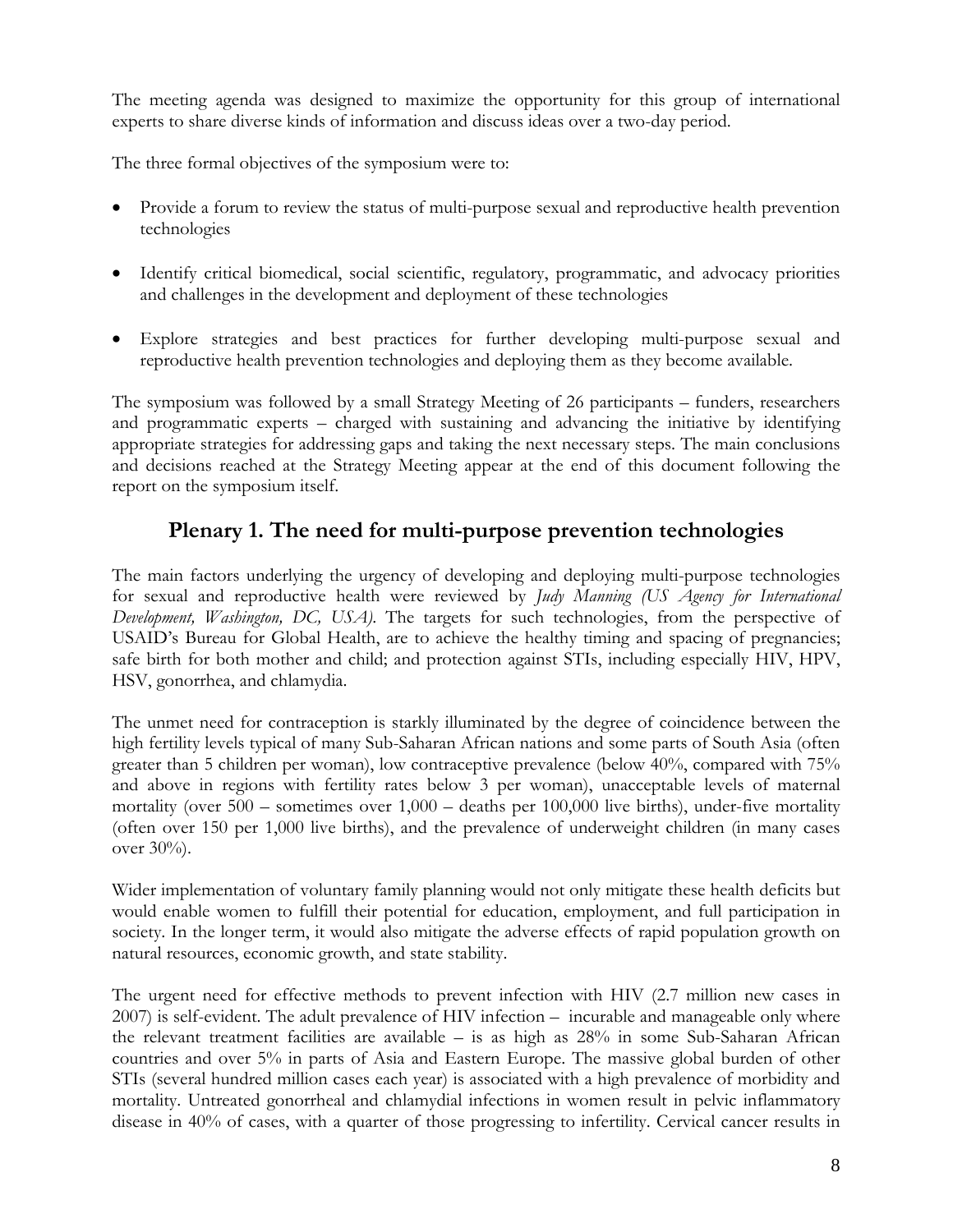the untimely death of 240,000 women every year in resource-poor settings, yet most of these deaths could be prevented by efficient deployment of the new vaccines against HPV infection.

The challenge is to develop a range of multi-purpose products that are acceptable, affordable, and easy to use and that can meet the varying needs of individual women by addressing, in various combinations, the prevention of pregnancy and HIV; of pregnancy and other STIs; of HIV and other STIs; and of pregnancy, HIV and other STIs. Towards this aim, USAID, through partners, including CONRAD, the Population Council, PATH, International Partnership for Microbicides, and Family Health International, is supporting pre-clinical research, effectiveness trials and pre- and post-introduction studies on a range of products, both coitally-dependent and long-acting. These include semi-solid gels, gel capsules, films, intravaginal rings/IVR, sponges, compound-releasing intrauterine systems, diaphragms, and male and female condoms with and without spermicidal or anti-infective agents. It is of course fully recognized that these technologies will not by themselves achieve all the desired goals and that they will need to be introduced with care, with their deployment preceded and accompanied by well-designed educational programs.

*Jessica Justman (Columbia University, New York, NY, USA)* compared the pathophysiology and epidemiology of HIV with those of other STIs and discussed approaches to preventing these infections. HIV targets intraepithelial  $CD4 +$  cells in the vagina, in part through breaks in the epithelium. Viral replication and infection of other susceptible lymphocytes lead to widespread infection, deterioration of the immune response and, eventually, to opportunistic infections and death. In contrast, NG, for example, attacks columnar epithelial cells, followed 1-2 days later by submucosal infection. Purulent cervicitis may occur, but this rarely becomes systemic and the infection generally resolves. For both these pathogens and for CT, infections are common in Sub-Saharan Africa as a result of unprotected sex, multiple partners, and sexual networks. "Hot spots" showing this joint prevalence are also seen in other areas, including in New York City.

The global mortality rates associated with HIV and other STIs are, however, quite different: 2 million per year for HIV compared with under 300,000 for HPV-induced cervical cancer and far fewer for other STIs. The transmission rates are also very different, estimated as 0.008 per coital act in acute HIV infection and over 0.4 for CT and NG. HIV infection can be treated with antiretroviral drugs but it cannot at present be cured and neither can the other viral STI pathogens, HPV and HSV. On the other hand, chancroid, CT, NG, syphilis, and TV chancroid are curable.

Turning to prevention, male condoms have been shown to reduce HIV infection by 80% and to reduce acquisition rates for CT, HSV, NG, and syphilis in both men and women. Evidence regarding the ability of male condoms to reduce women's acquisition of HPV and TV is less clear. Female condoms have not yet been shown to prevent HIV but appear to be as effective as male condoms against CT, NG, and TV. Clinical trials have shown that male circumcision reduces female-to-male HIV transmission by 50-76% but does not reduce male-to-female HIV transmission; and protects men from acquisition of the other viral STI pathogens, HSV-2 and HPV, but does not prevent transmission of other STIs (CT, NG, syphilis, or TV) in either direction. Community-level interventions to reduce HIV acquisition by use of antibiotics to treat STIs have had mixed success. A reduction of 38% was observed in a region where the HIV epidemic was still evolving, yet no significant effect was seen where the epidemic was more stable.

With the exception of 0.5% PRO 2000 gel, none of the microbicides that have so far completed effectiveness trials, i.e., BufferGel, carrageenan, cellulose sulphate, and nonoxynol-9, have shown evidence of protection against HIV infection in effectiveness trials *(see section on Multi-purpose Microbicides, below)*. Nor have any of these products, including 0.5% PRO 2000, demonstrated clinical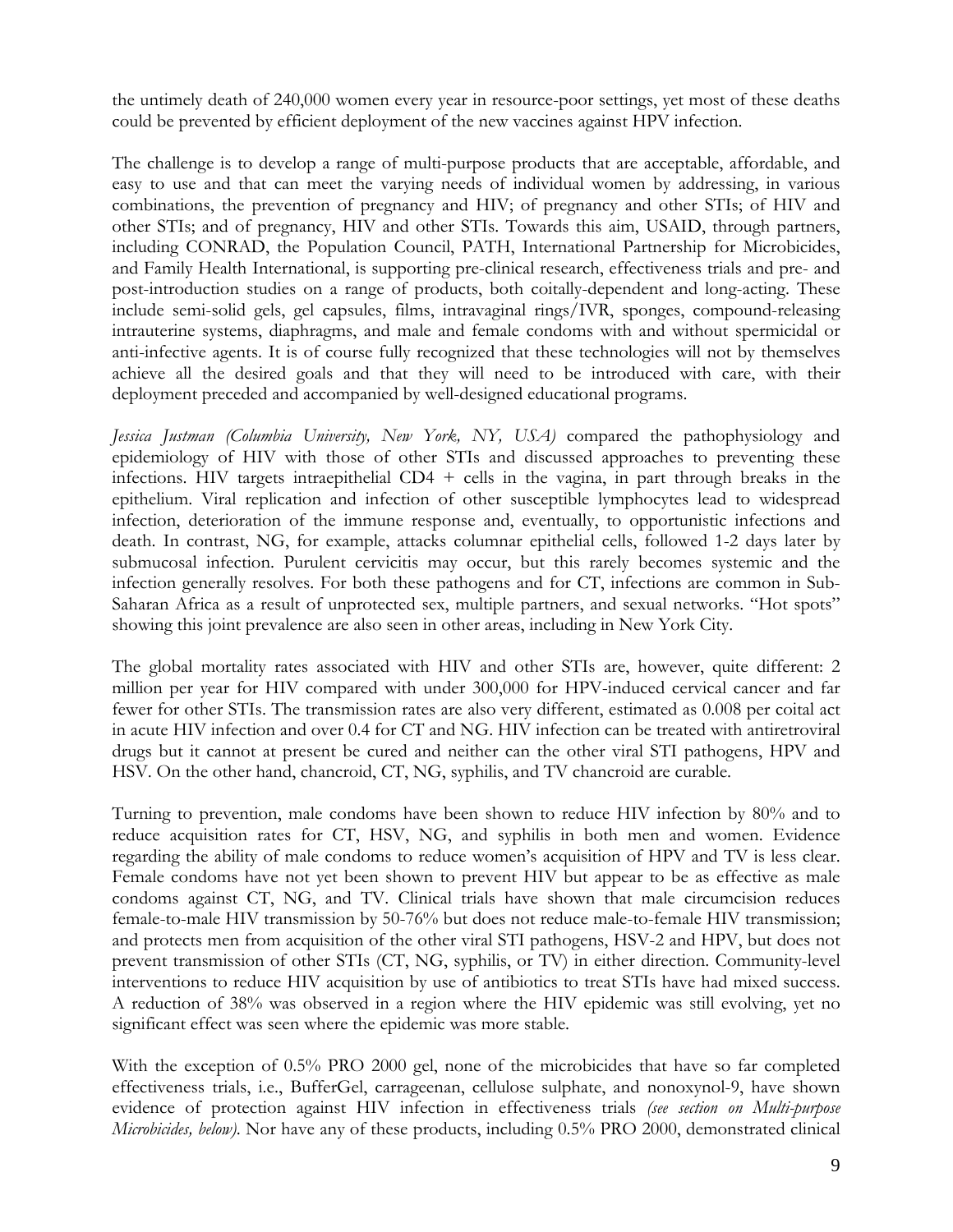evidence of reduction of infection by any other STI pathogens, despite evidence of such activity *in vitro* and in animal models.

Several antiretroviral drugs are under development for use as microbicides, including inhibitors of HIV's reverse transcriptase and agents that prevent attachment and fusion of the virus to its target cell, but no effectiveness trial of such products has been completed. Because these are all specific anti-HIV agents, no activity against other STIs is anticipated. Clinical trials of PrEP are also underway, involving daily oral dosing with HIV reverse transcriptase inhibitors. A large trial of antiretroviral therapy in discordant couples is also currently enrolling, and the recent observation that this approach was successful among discordant couples in Rwanda and Zambia is encouraging. It is recognized that the use of ARVs for prevention may create problems related to drug-resistant HIV strains and research on this aspect is receiving due attention.

In summary, despite considerable evidence of causality between HIV and other STIs – for example, the substantial influence of HSV on HIV transmission and progression – no oral or topical prevention product has yet produced clinical evidence of efficacy against non-HIV STIs nor are new products that are tightly HIV-specific expected to do so.

The wider value of contraception as a multi-purpose sexual and reproductive health technology was discussed by *Ward Cates (Family Health International, Research Triangle Park, NC, USA)*. The majority of individuals who use some form of contraception are not infected by HIV or other STIs, even in high-prevalence regions, and despite earlier suggestions that hormonal contraception might increase HIV risk, more recent data indicate that this is not the case. It has been estimated that for discordant couples engaging in two acts of unprotected intercourse per week, very early transmission of syphilis and NG are likely, and CT soon after, followed by pregnancy several month later, and HIV perhaps six months after that. This time-scale would be extended by a factor of 20-40 if the same couples used male condoms correctly and consistently. Moreover, effective contraception for HIV-infected women who do not wish to become pregnant would significantly reduce the number of children born with HIV and also decrease the number of future orphans.

The effectiveness of any preventive technology is closely related to adherence, and the typical use of male and female condoms, spermicides, diaphragms, and oral contraceptives is generally far from perfect, so that their protective benefits are reduced accordingly. Conversely, long-acting contraceptive technologies that do not require a decision to be made prior to sex, such as intrauterine devices/IUD, male or female sterilization, and hormonal implants, are significantly more reliable. The same will certainly apply also to technologies for preventing infections. For programmatic purposes, key linkages are Voluntary Counseling and Testing/VCT, promotion of safer sex, close coordination between, or integration of, HIV/AIDS and STI services and maternal and infant health.

### **Discussion**

In the discussion that followed, it was pointed out that effective communication between providers and users, and among users themselves, can help increase condom use, but it is critical to accompany condom introduction with the right messaging. For example, in some settings it may be more productive to promote a hierarchical approach than to warn people to use a condom for every sex act.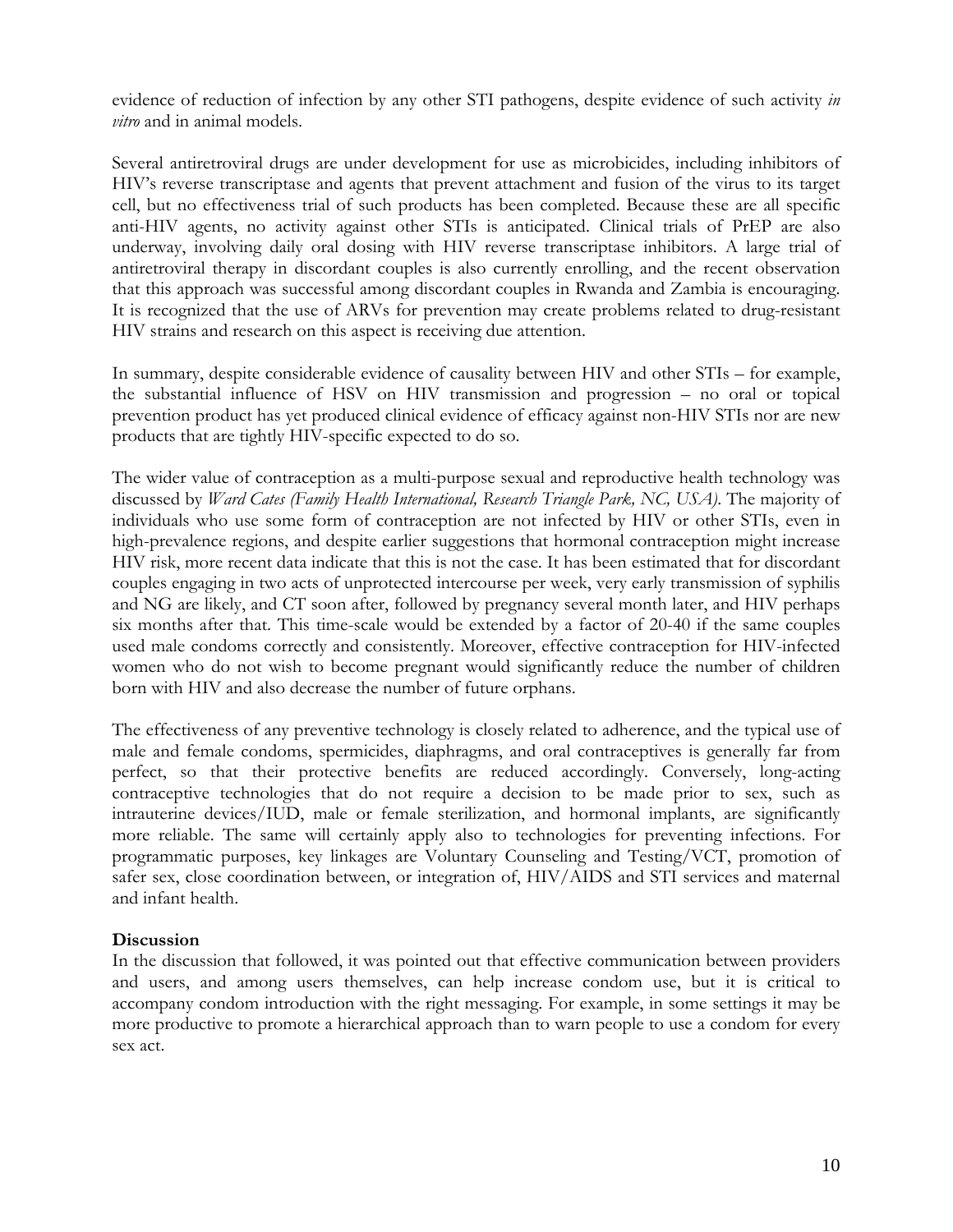# **Session 1. Multi-purpose devices**

Some lessons learned from experience in promoting condoms for dual-protection (against unintended pregnancy and infection) were reviewed by *Bidia Deperthes (United Nations Population Fund, New York, NY, USA).* UNFPA plays a proactive leadership role in global policy discussions about male and female condoms, identifying gaps in provision of country-level support, establishing global and regional support mechanisms for delivery of country-level support, advising global and countrylevel stakeholders, and fundraising.

There is a strong upward trend in the global distribution of female condoms since the launch of the UNFPA Global Female Condom Initiative in 2005 to address the sexual and reproductive health needs of women by scaling up access to and use of the female condom. For the third consecutive year, access to female condoms has dramatically increased, reaching a record number of 33 million female condoms in 56 countries in 2008 (up from 13.5 million in 2005). Partnership between governments and technical agencies helped maximize access to male and female condoms through the public and private sectors, civil society, and social marketing. Efforts were made to reach remote and rural areas with targeted distribution programs for vulnerable and marginalized populations including those most at risk. For both male and female condoms, demand is being created by means of interpersonal communication, community-level activities, and augmenting distribution and counseling in health centers.

More can be done to generate demand in order to increase and sustain condom use by couples at risk, if training programs can be expanded, if there is a greater choice of condom brands, and if funding levels are increased. It is also important to invest in research to understand the preferences of present and potential users so as to target distribution to specific groups, including those most at risk. These lessons and the experience gained in programming for female condom distribution and use at the global and country levels can help lay the social and political foundations for introduction of other female-initiated prevention methods such as microbicides that are still in the pipeline.

*Maggie Kilbourne-Brook (PATH, Seattle, WA, USA)* outlined recent developments aimed at improving the availability and acceptability of female condoms – the only dual-protection method currently available for women. Despite the benefits that female condoms offer, they are not yet widely available in most countries for various reasons. Consultations have established that product choice needs to be expanded to suit individual preferences and the cost of the product needs to be reduced. Targeted programming should integrate the female condom into HIV/AIDS prevention and treatment programs, and stronger advocacy is needed to build a supportive environment for programming. Appropriate positioning and strategic promotion are critical for strengthening stakeholder perceptions of the female condom relative to other products.

In terms of product choice, the "FC1" (a polyurethane product) approved by the US Food and Drug Administration/USFDA in 1993, is still the most widely available product, by now introduced in over 100 countries. A lower-cost successor product made of nitrile, the "FC2", received USFDA approval in early 2009. Other female condom products are available with CE (i.e., European Union/EU) approval. A latex condom pouch of Indian manufacture is attached to a V-shaped outer frame, with a polyurethane sponge at the distal end. It is marketed in Argentina, Brazil, Indonesia, the southern Africa region, and in some EU countries, primarily through the private sector. A "panty condom" made in Colombia comprises a polyethylene condom pouch and a re-usable cotton or nylon panty and is sold through the private sector in Colombia, Costa Rica, the Dominican Republic, Panama, Spain, the United Kingdom, and Venezuela. Still in clinical testing is a novel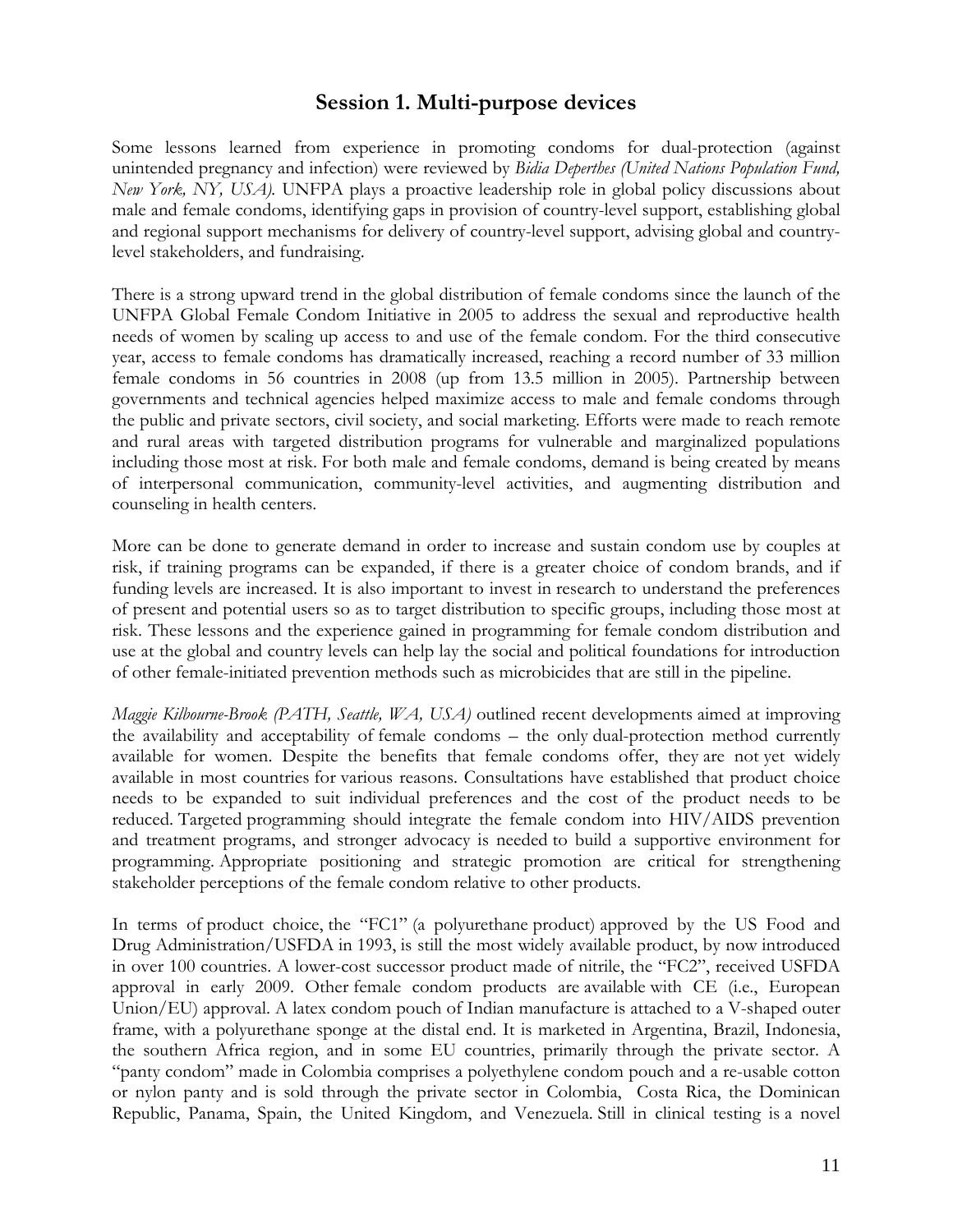"Woman's Condom" developed jointly by PATH and CONRAD with USAID funding and designed to make insertion easier and provide greater stability and comfort during use. The pouch is compressed into a capsule made of film which aids insertion and dissolves on contact with vaginal secretions. Design validation studies in four countries reported high acceptability and the product performed well compared to the FC1 in a Phase I slippage and breakage study. Manufacture has been transferred to China and a clinical trial for product registration in China is anticipated in 2010.

With this diversity of products, considerable attention is being given to the important matter of regulatory requirements for product approval. In the United States, the FDA requires data from a contraceptive effectiveness study before market approval; such studies are challenging and costly, and consistent product use is not assured. An alternative study design, such as a slippage/breakage study combined with using biomarkers of semen, has been proposed to the scientific community as a way to collect high-quality data on product failures while remaining implementable at a lower cost.

*Nancy Padian (RTI International, San Francisco, CA, USA)* reviewed the outcome of the MIRA (Methods for Improving Reproductive Health in Africa) trial, whose aim had been to test the hypothesis that by protecting the cervix, risk of infection would be significantly reduced. MIRA was an open-label randomized controlled trial at sites in South Africa and Zimbabwe in HIV-negative sexually active women, who were allocated either to diaphragm + lubricant gel + male condoms or to male condoms alone. All women received risk-reduction counseling, free male condoms, and diagnosis and treatment of curable STIs.

The trial outcome was disappointing: the diaphragm + lubricant provided no additional protective benefit against infection with CT, HIV, or NG. However, many questions remain open, including whether the outcome would have been different if adherence had been greater, or if coitallyindependent barriers had been used, or if a different trial design had been employed. It is still not known whether diaphragm + gel is better than nothing or as good as a condom alone, or whether a diaphragm used with a microbicide might be more effective than either alone. Thus the results of MIRA do not necessarily disprove the hypothesis that coverage of the cervix could be protective.

The use of cervical barriers combined with a spermicidal and potentially microbicidal product to protect against both pregnancy and infection was the subject of a presentation by *Marianne Callahan (CONRAD, Arlington, VA, USA)*. A clinical trial to evaluate the contraceptive effectiveness of the Ortho All-Flex diaphragm used with either BufferGel or nonoxynol-9 showed both approaches to be equally effective. A similar trial with the SILCS diaphragm is ongoing in six sites in the United States. Its primary objectives are to estimate the 6-month probability of pregnancy during typical use and the safety of the diaphragm used with gel. Colposcopic findings and effects on the vaginal microflora are secondary objectives in a subset of women.

A further trial, still in the planning stage, will assess the effectiveness of the diaphragm used continuously (as distinct from coitally-dependent use as in the MIRA trial) to prevent infection with NG and/or CT among sex workers at high risk for STI acquisition and at low risk for HIV. This trial is to be undertaken at sites in Madagascar where condom use and HIV prevalence are low and STI infection and re-infection rates are high. Several studies, in women and in couples, are looking at the feasibility and acceptability of using the SILCS diaphragm as a microbicide delivery system, including its potential use as a controlled delivery device. The single-use Duet device with BufferGel on both the cervical and vaginal sides has proved easy to insert and remove and has the potential for over-the-counter/OTC availability. A trial of safety and acceptability in Zimbabwe is currently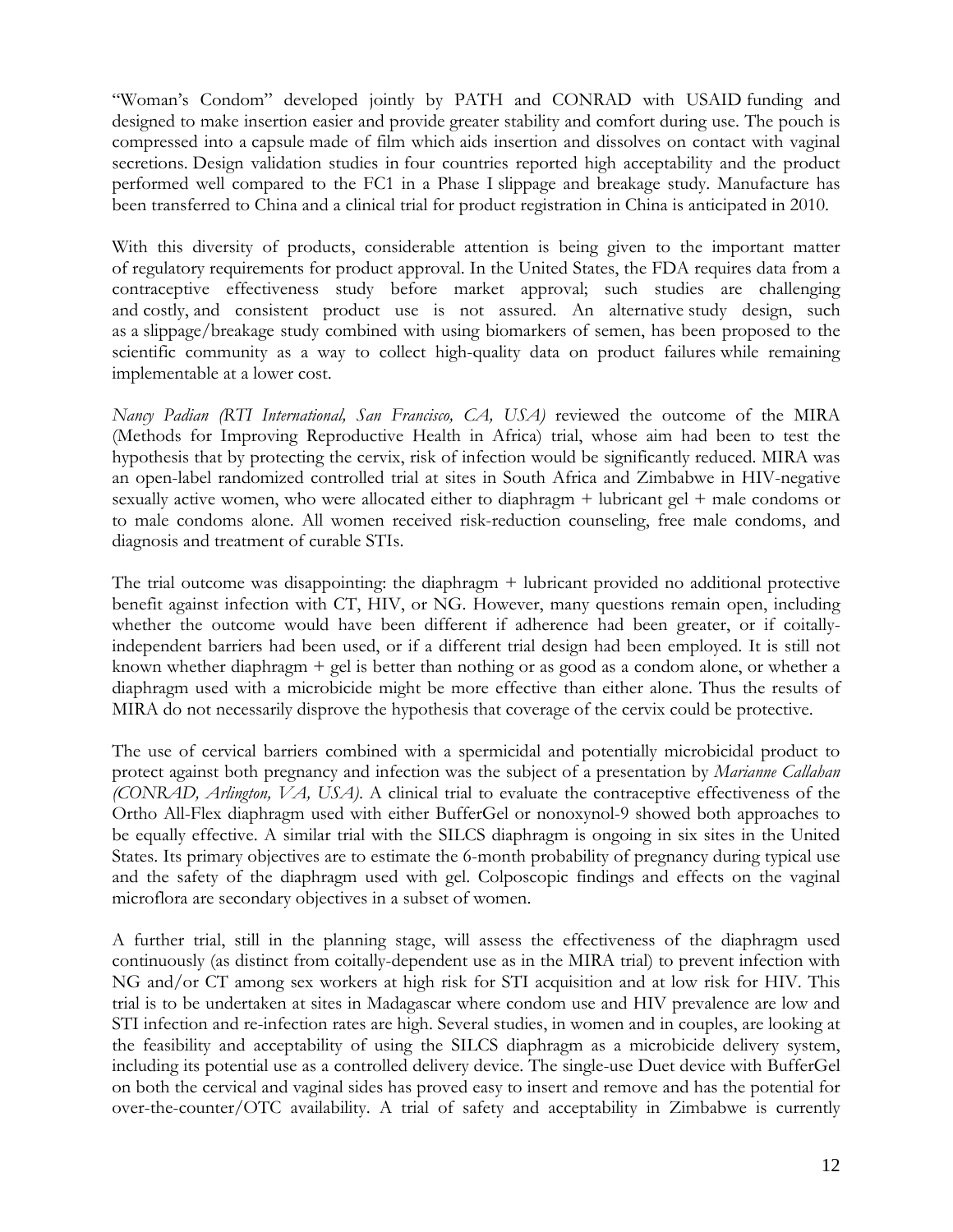recruiting, with women randomized to use the device with intercourse (coital method) or once daily (continuous use) for 14 days.

Another approach under evaluation is the use of PATH's Woman's Condom with microbicideloaded film in place of the dissolving film currently used as an insertion aid. Finally, Family Health International is developing a Device for Vaginal Drug Delivery/DVD2, based on simple, wellknown technology that could deliver microbicides and contraceptive gels that has the potential for use in multiple sex acts, is readily disposable and biodegradable, and could cost less than US\$0.05 per unit.

A presentation by *Meredith Roberts Clark and Patrick Kiser (University of Utah, Salt Lake City, UT, USA)*  explored the prospects for using intra-vaginal rings/IVR as multi-purpose prevention devices. Both "monolithic" rings, impregnated with drug throughout the matrix, and rings in which the drug is contained in a core element, are capable of sustained delivery. For pregnancy prevention, the ring has been shown to be as effective as the once-a-day contraceptive pill. IVRs are also being developed as anti-HIV devices, loaded with an appropriate ARV.

There are several ways in which multi-purpose combination rings could be designed, in which the active agents are held in separate components of the ring, with release profiles customized for the drug's required pharmacokinetic/PK profile. Such devices could be protective against pregnancy and/or HIV and/or HSV and/or bacterial vaginosis. However, success will depend on overcoming numerous challenges. In terms of the science, there are issues about the correlation of *in vitro* and *in vivo* release patterns, about drug transport processes, about the impact of one drug on the performance of another, and about product acceptability. There is also a lack of suitable animal models. Questions about the impact of hormonal contraception on susceptibility to infection with HIV, other STIs and *Candida albicans* need to be resolved. Materials suitable for IVR construction are in limited supply and facilities with the capacity to make IVRs are scarce. There are also regulatory issues, including the complexity of clinical trials designed to test multi-drug/multi-purpose products.

# **Session 2. Multi-purpose vaccines**

*Kevin Whaley (Mapp Biopharmaceutical Inc., San Diego, CA, USA)* reviewed multi-purpose vaccines that are commercially available. These include: (a) measles, mumps and rubella (MMR) vaccine, a mixture of three live attenuated viruses; (b) diphtheria, tetanus, pertussis/DTP vaccine, widely used for 60 years; (c) pentavalent vaccine against diphtheria, tetanus, pertussis, polio, and *Hemophilus influenzae* type b (DTaP, IPV, Hib), used in Canada for 10 years; (d) and a related hexavalent vaccine which also includes hepatitis B (DTaP, IPV, Hib, HBV), available in some European countries. There are several reasons why combination vaccines – especially vaccines for children – are often the preferred option: they are convenient, reduce pain by decreasing the number of injections required, improve compliance with on-time immunization, and enhance parental and provider satisfaction.

At present there are few vaccines in the sexual and reproductive health arena; only vaccines against HBV and HPV are commercially available, and there are no contraceptive vaccines. A particular challenge in developing such vaccines that prevent transmission is the fact that the genital immune response is generally poor. An ideal multi-purpose vaccine would combine multiple antigens, would elicit both systemic and mucosal immunity, and would be amenable to boosting by self-administered mucosal immunizations (nasal or vaginal). It would also be heat-stable, affordable, and safe and effective in children and adults. In preparation for these multi-purpose vaccines, common adjuvant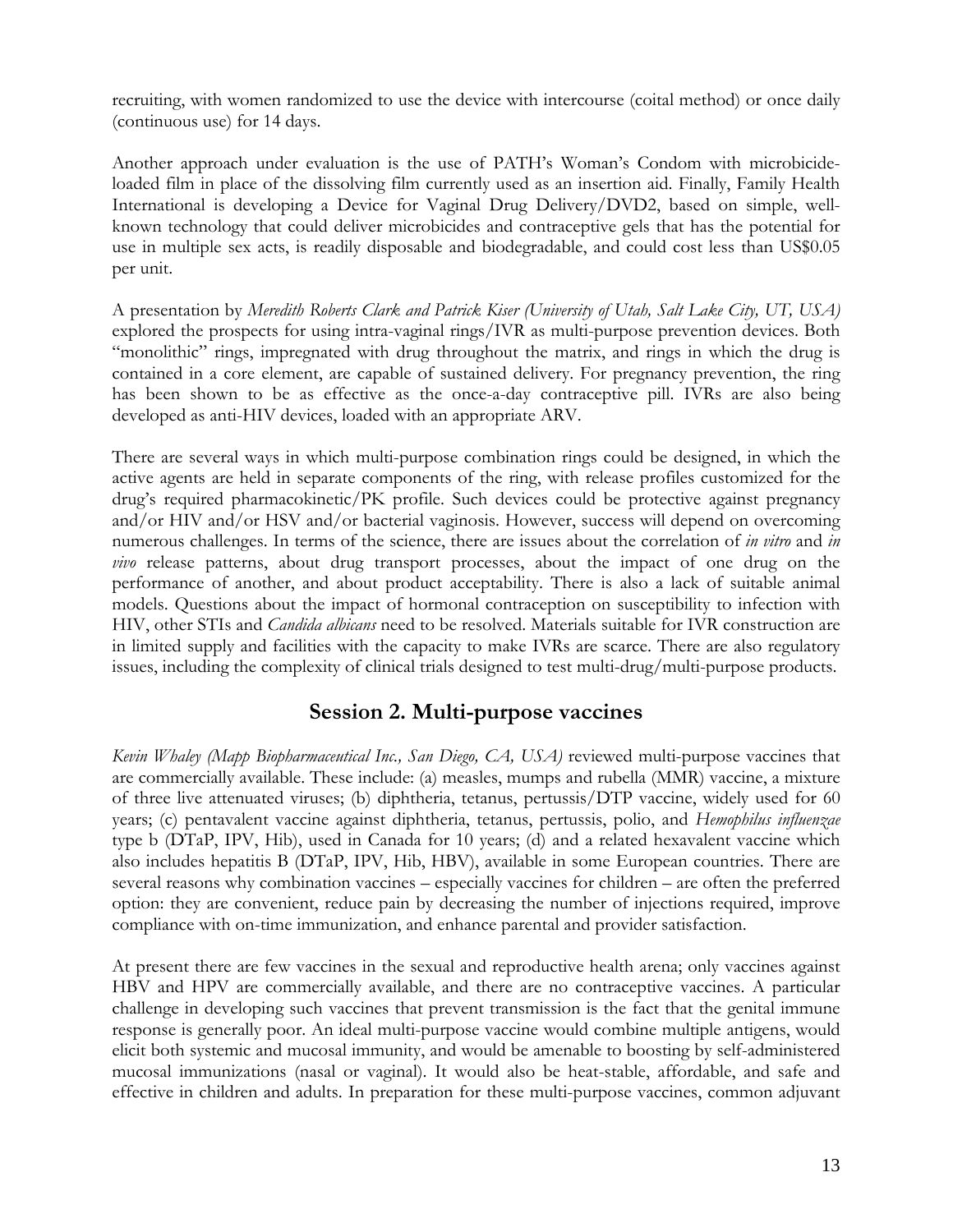and delivery systems should be co-developed for each of the versatile production platforms: recombinant subunit vaccines, DNA vaccines, and live/attenuated vaccines.

The steps that have to be taken before a vaccine may be widely deployed in the USA were outlined by *Eileen Yamada (California Department of Public Health, Richmond, CA, USA)*. First, an assessment is made as to whether the disease is significant such that it warrants the development of a preventive vaccine and whether it is feasible to produce such a vaccine. Progressively larger clinical trials are then undertaken to assess dose, dosing frequency, immunogenicity, efficacy, and safety of the vaccine. The USFDA then determines whether the vaccine is suitable for licensing in the US. After licensure, the National Advisory Committee on Immunization Practices/ACIP reviews all studies on the vaccine and makes recommendations for its use in the USA, including target populations, contraindications, and precautions. Cost-effectiveness is also carefully considered for each recommended vaccine, taking into account such factors as the population targeted, the cost of the vaccine and its administration, the vaccine's efficacy, the duration of the immunity it confers (and the potential for future booster doses), and the cost savings from disease prevented by the vaccine. Being certain that a newly licensed vaccine is safe is obviously critical, and systems are in place to assess this not only before licensure but also by careful post-licensure monitoring.

In this connection, there has been controversy around the HPV vaccine. As for other preventive vaccines, it is important to immunize *prior* to any potential sexual exposure; that is, in the pre-teen period, the time when other immunizations are also given. Many parents deny that their child could be sexually active before adulthood and are concerned about the duration of immunity and often also about the possibility that immunization may promote promiscuity. There are no data to support the latter claim.

*Jiri Mestecky (University of Alabama, Birmingham, AL, USA)* explained how features of the mucosal immune system of the genital tract are relevant to the design of vaccines to prevent infection with STIs. The genital tract has relatively low numbers of lymphoid cells and its response to antigens is localized and dependent on systemic humoral immunity. It produces more immunoglobulin (IgG) than immunoglobulin A (IgA), both originating mainly in the uterus and the cervix, and is regulated hormonally. A wide variety of bacterial and viral pathogens and other antigens elicit only a mild humoral immune response in the female genital tract and it is difficult to detect any cellular immune response. The genital tract does, however, produce a humoral response to antigens delivered nasally or by a combination of rectal and oral routes.

In contrast, the immune response of the intestinal tract – the body's largest lymphoid organ – is disseminated and is largely independent of systemic immunity. The intestine produces very substantially more IgA than IgG and the response is not regulated by hormones. Its immunological role is to prevent the uptake of foreign antigens and eliminate them.

Future research relevant to genital immunization should include an evaluation of the humoral and cellular responses as assessed in genital tract secretions, immune responses to antigens applied by various routes (including systemic, intranasal, and sublingual), studies on the effectiveness of immunization in the protection of the female and male genital tracts, and mechanisms of antibodymediated protection. The possibility that vaginal-uterine exposure to antigen induces mucosal tolerance also needs to be investigated.

Various approaches for the industrialization of multi-purpose vaccines were illustrated by *Charles Arntzen (Arizona State University, Tempe, AZ, USA)*, who pointed out that it is now timely to rigorously explore methods for scaling up the production of key vaccine candidates (as well as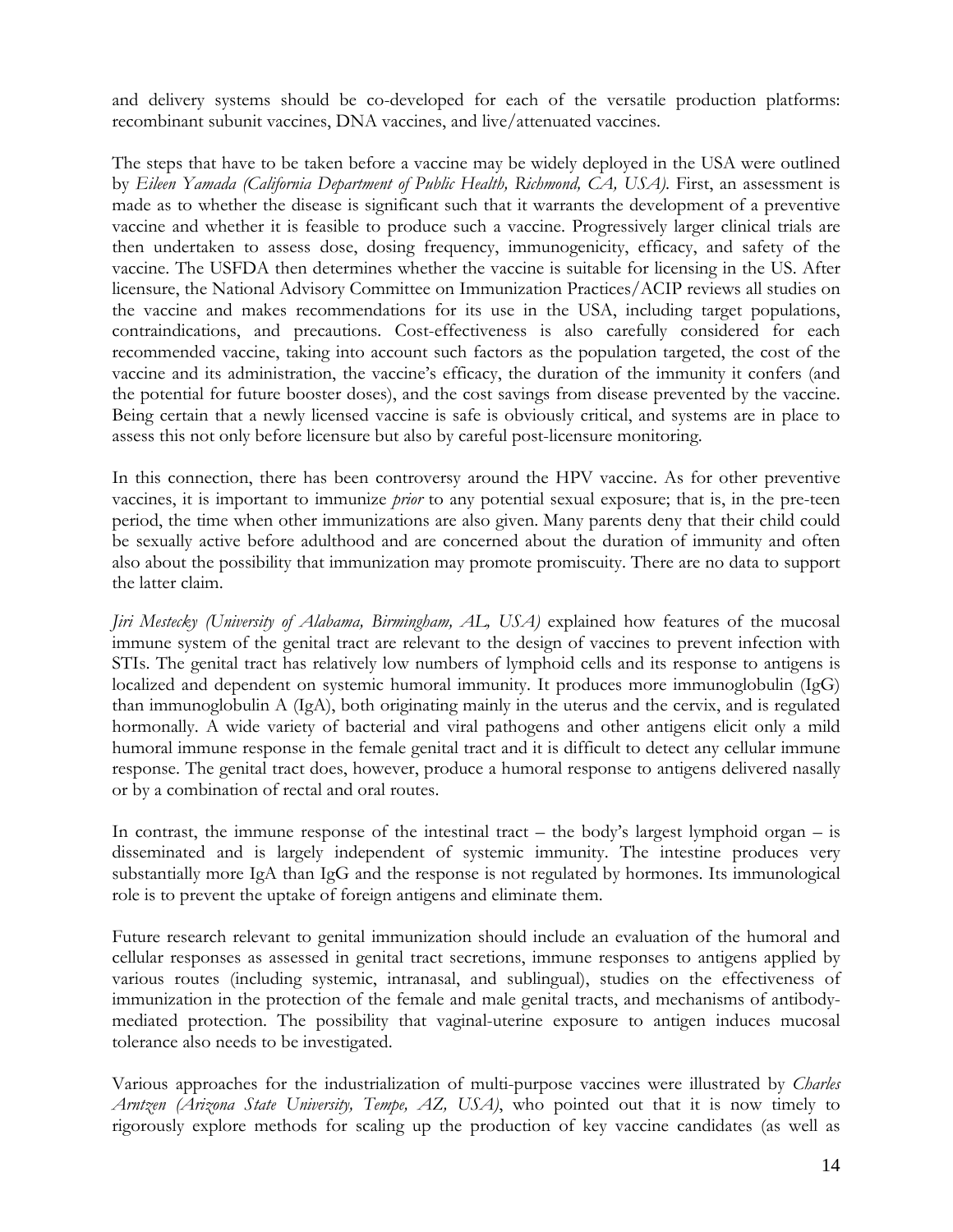immune potentiators) and of antibodies suitable for passive protection, as well as identifying appropriate delivery systems for both products. Regulatory aspects are challenging and still evolving, and cost – for vaccines not only the cost of the antigen but also of syringes and needles – also must be taken into account.

The use of bioengineered organisms is one means of mass-producing antigens cost-effectively, as is the case for hepatitis B vaccine, which exploits yeast fermentation. The current cost of this vaccine in bulk-purchase agreements has fallen to about US\$0.27 per dose, but three needle-delivered doses over multiple months by health care professionals makes true immunization costs much higher. Emerging strategies for needle-free delivery of heat-stable vaccines, including plant-derived vaccines, gene-based (DNA) vaccines, and virus-like particles, are promising approaches to creating safer and more potent products that could be incorporated into global public health programs at lower delivery costs. Gene-based vaccines, which are inexpensive to manufacture, generally elicit a good cell-mediated immune response but a relatively poorer mucosal response which is what is likely to be needed for blocking STIs.

Vaccine formulation and route of delivery have a major influence on responses. A strong vaginal mucosal response can be produced by nasal immunization, a method which lends itself to selfadministration and the use of dry powder formulations for long-term, heat-stable storage. The discovery of potentially suitable antigens for several STI pathogens is progressing, including CT, HIV, HSV, NG, and TV, but the question remains as to whether their production can be sufficiently cost-effective for widespread use against STI infections in developing countries with minimal healthcare infrastructure and where vaccination may require repeat boosting to maintain protective responses. A new protein pharmaceutical facility in the United States may cost from US\$0.3-1 billion and take more than five years to complete, with time-consuming regulatory qualification required at each step. However, the capital cost of a facility for producing a subunit vaccine in plants, such as tobacco, has been estimated to be as low as US\$17 million to provide 75 million doses per year of a dry-powder oral formulation. Moreover, the cost of manufacture would decrease with time as demand increased, since plant-based manufacture is readily scalable as product demand grows.

### **Discussion**

Several pivotal issues were raised in the discussion that followed Sessions 1 and 2. One was the cost of providing vaccines in quantities sufficient to make a major and widespread impact. For example, the cost of the HPV vaccine is currently US\$20 per dose. It has often been claimed that the private sector could heavily subsidize the cost of pharmaceuticals in resource-poor countries by charging premium prices in the industrialized West and among middle-class consumers in countries like India. This model was considered worth pursuing for multi-purpose vaccines.

The prospect of DNA vaccines also generated some side-bar discussion. While DNA vaccines are inexpensive to produce and easy to administer, genital tract response to them may be inadequate. In the case of a DNA vaccine for HIV, there could also be problems with ensuring that the corresponding protein produced following immunization is properly glycosylated where appropriate, that is, attached to sugar molecules so as to match the corresponding natural product where this is necessary, if it is to elicit an effective immune response.

Another difficult and central issue concerns prioritization. For example, although cervical cancer results in the death of 274,000 women annually, there are low-cost screening and treatment options for HPV-associated pre-cancerous lesions (acetic acid diagnosis and freeze-treatment), while at the same time several million children die of diseases caused by preventable infections that must command attention.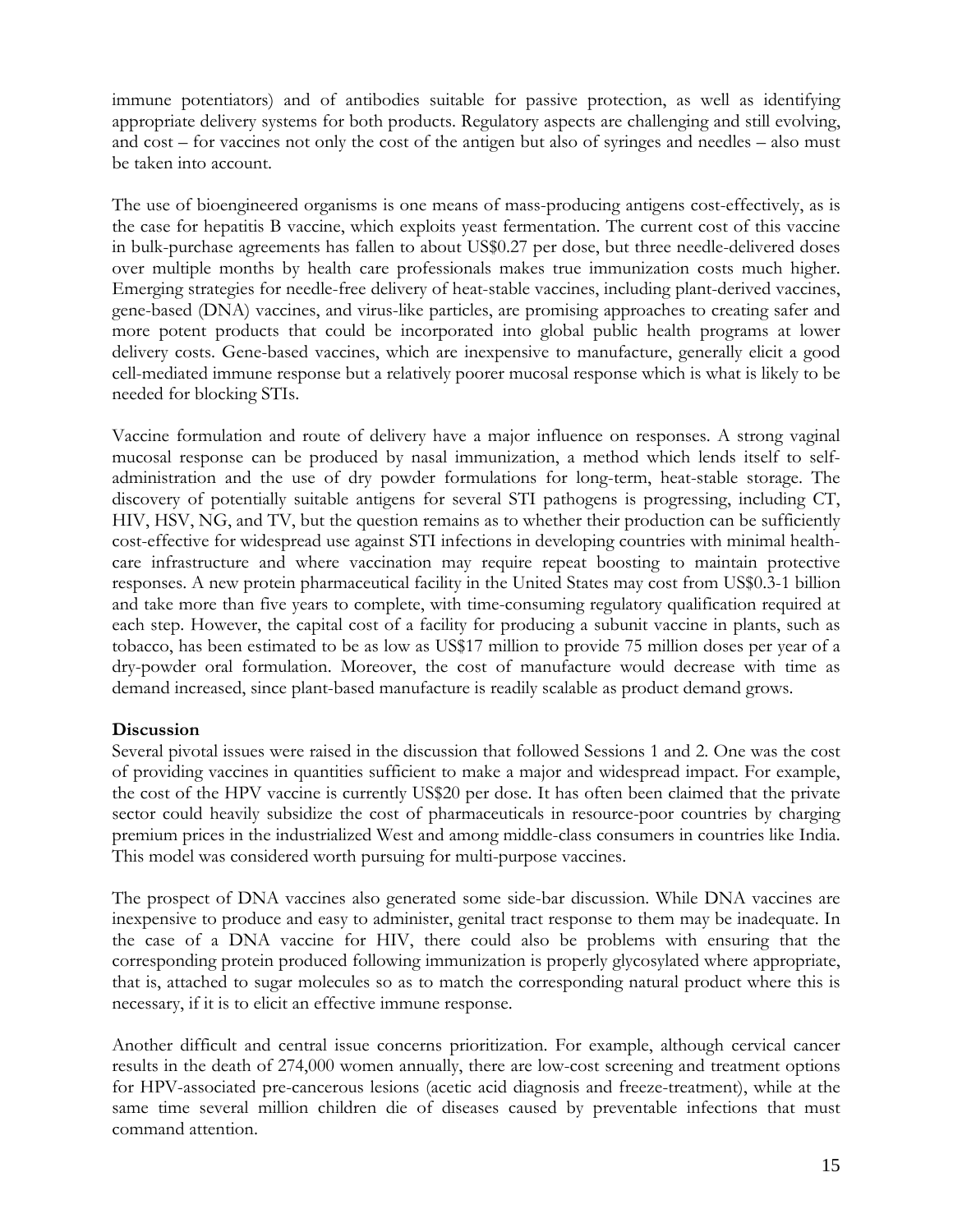# **Plenary 2. Obstacles and opportunities for accelerating the development of new prevention technologies and their integration into service delivery**

The purpose of this plenary panel was to explore in detail why current approaches to prevention fail to address women's needs adequately and to identify ways in which the situation can be ameliorated.

In introducing this topic, *Jeff Spieler (US Agency for International Development, Washington, DC, USA)* claimed that ever-increasing emphasis on HIV over the past two decades was one of the reasons why it has been difficult to access funding for family planning and other aspects of reproductive health. Nevertheless, USAID has a good record of providing funds to a range of cooperating agencies for the development of the field more broadly through technical leadership, research, innovation, and direct support to country programs. In furthering this broad aim, the Agency has used its core funding to leverage financing from the private sector, foundations, and other bodies. Its priorities are to integrate existing technologies, e.g., contraceptives and other methods, into the health services of developing countries; to improve existing technologies to make current methods safer and more effective, affordable, acceptable and easier to deliver and use; and to develop new methods that would be likely to have major impact, such as non-surgical sterilization and dualpurpose pregnancy and HIV/STI prevention. He pointed out that, on average, 40% of women in developing countries want to limit the size of their families but at present only a very small percent of women use long-acting or permanent methods for preventing unintended pregnancy.

*Sharon Camp (Guttmacher Institute, New York, NY, USA)* explained why current contraceptive methods, including the contraceptive pill and condoms, will not fill the unmet need for contraception. Many women find current methods difficult to use consistently and correctly, some are inappropriate for women with low coital frequency, and side effects are often a major barrier to long-term use.

In the United States, there are over 3 million unintended pregnancies each year. Of the 43 million US women at-risk of unintended pregnancy, 65% use contraception consistently and account for 5% of unintended pregnancies. The 19% who practice inconsistent use account for 43%, and the remaining 16% who do not use contraception account for 52%. Reasons given for non-use include infrequent sex, problems in accessing or using methods, perceived low risk of pregnancy, and not caring about becoming pregnant. Major life changes, such as ending or starting a relationship, job and school changes, moving house, and personal crises can impact on contraceptive use.

In the developing world, 66% of women experiencing an unintended pregnancy use no method of contraception and only 20% use modern methods. The overall unintended pregnancy rate is high: 67 per 1,000 women in the 15-44 age group (excluding eastern Asia). The main reasons for non-use include several which are also stated by US women and include perceived low risk of pregnancy, often due to infrequent sex; problems with contraceptive methods; side effects or fear of health risks; poor access to contraceptive supplies; and opposition to contraception in general.

The implications of these statistics are clear: women in both the global North and the global South want contraceptive methods that protect against both pregnancy and disease without unpleasant side-effects, that do not interfere with sex, require little or no medical supervision, and that are effective if used post-coitally.

Efforts being made by Planned Parenthood Federation of America to reach a greater number of US women in need of sexual and reproductive health care services were described by *Vanessa Cullins*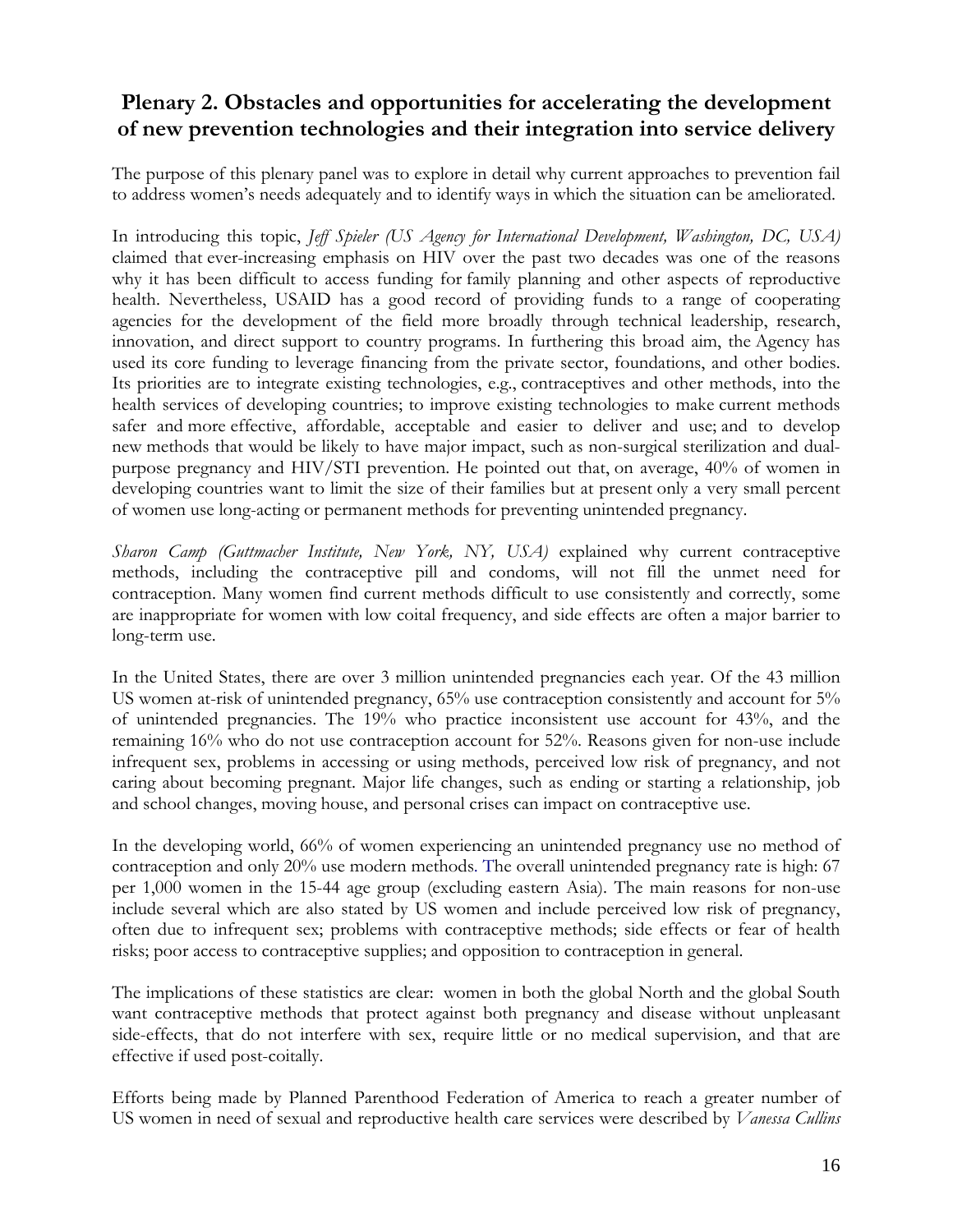*(Planned Parenthood Federation of America, New York, NY, USA).* At present the organization serves 18% of the US women in need of family planning services, but a nationally representative survey of women seeking care from a variety of US health care providers reported that long waits to get an appointment, inconvenient office hours, the long time required with the doctor, and high costs are all obstacles to the timely provision of contraception. The Federation is currently implementing improvements aimed at alleviating these difficulties, which are found in all health care systems. Systems are being strengthened to provide a respectful environment that is welcoming to all and that makes access to care easier, thus enabling women and their partners to make timely private decisions on achieving their ideal family size. An important aspect of this system-strengthening effort is helping US family planning providers understand that periodic gynecological assessment (annual exam with pelvic exam) should not be automatically linked to initiation or continuation of contraception in healthy, asymptomatic women of reproductive age. Instead, the periodic "wellwoman assessment", which will often require a pelvic exam, can be done in a separate visit at times convenient for the woman.

*Martha Brady (Population Council, New York, NY, USA)* argued that women want and need a diversity of sexual and reproductive health technologies, including multi-purpose products that offer simultaneous protection from pregnancy and STIs and/or HIV.

Decision-making around product adoption and use is influenced by numerous factors: intrinsic product attributes, safety, efficacy, "ease" of use, specific user needs, and characteristics, social and economic costs, locus of control of the technology, and the service delivery platform and approaches used. Desires, needs, and intentions concerning pregnancy and the prevention of HIV and other STIs differ among individuals in any population and will change over time as life circumstances change.

Sexual and reproductive health/SRH services and HIV/AIDS services often function independently although, at least recently, program synergies to serve more than one need have been developed and tested. Identifying specific, strategic, and targeted areas for service integration remains an important challenge for sexual and reproductive health and HIV programs. Ultimately, new multi-purpose technologies will need to be incorporated into these existing program structures. Multiple marketing and distribution channels are desirable for existing and new methods, including various combinations of public-sector hospitals and clinics, commercial markets, private providers, ongovernmental organizations, social marketing, and community networks, although regulatory status will determine what type of marketing approach is applicable and feasible for a particular product. The rate of adoption of a new product will depend upon several factors, including how much behavior change is required, type of service delivery approach, cost, and level of marketing investment. A new product category provides a unique opportunity to shape both that category and its market; thus social science and market research on optimal introduction and positioning strategies merit investment.

# **Session 3. Multi-purpose microbicides and other technologies with multi-purpose potential**

*Charles Kelly (King's College, London, UK)* reviewed the outcomes of several clinical trials designed to evaluate the effectiveness of various microbicides that had demonstrated pre-clinical activity against both infection with HIV and certain other STIs. Overall, the results of these trials were not productive in this regard. In brief, the non-ionic surfactant nonoxynol-9 increased HIV risk, especially in frequent users; Savvy, a combination of two amphoteric surfactants, and BufferGel,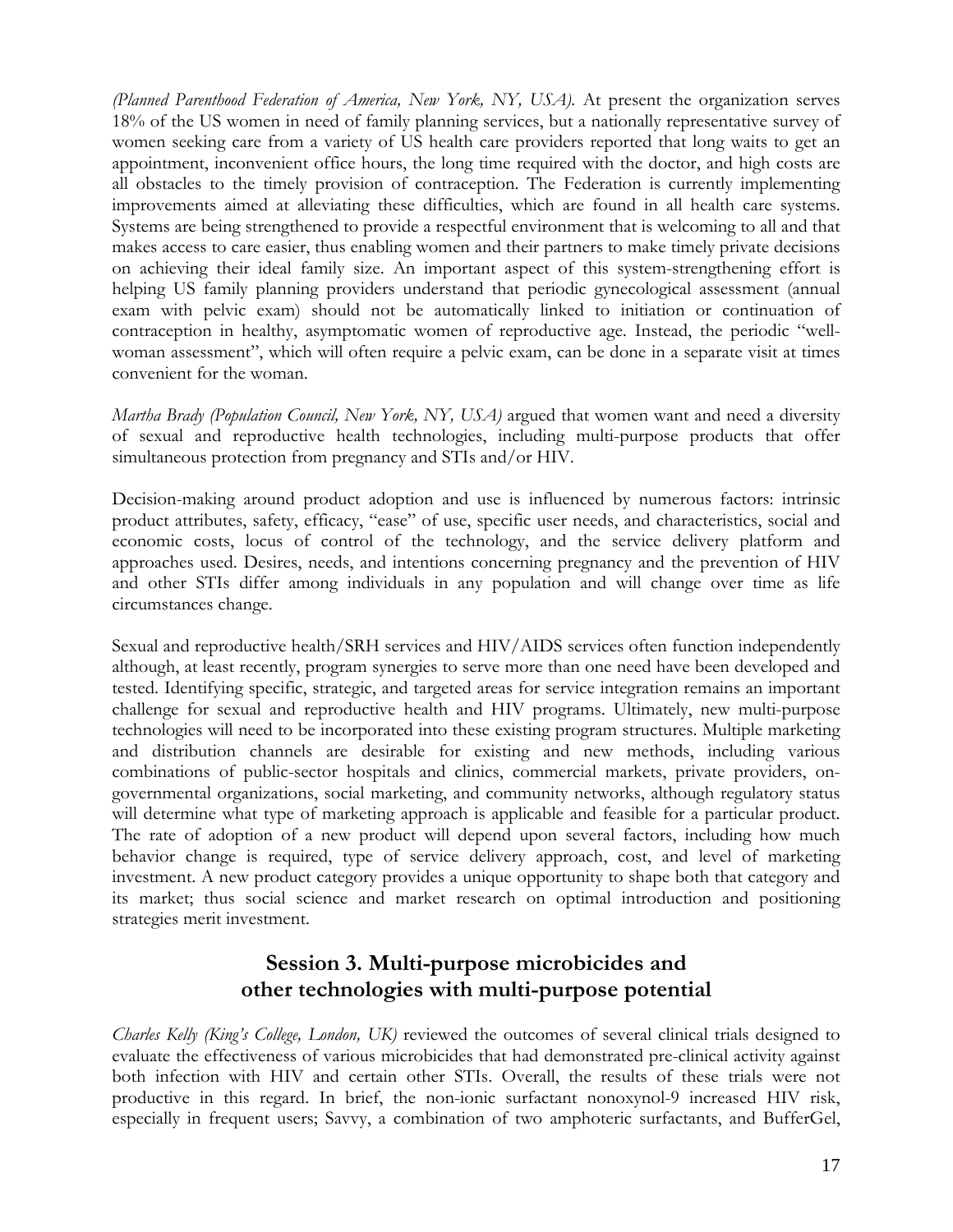designed to keep the vaginal pH at its normal acidic level, showed no effect; and the polyanion attachment/fusion inhibitors Carraguard, cellulose sulphate, and 2% PRO 2000 were also ineffective. However, a recently-concluded clinical trial of 0.5% PRO 2000 gave encouraging signals with respect to activity against HIV transmission and a larger trial of this product is due to report in late 2009 *(see below).*

However, the microbicide development pipeline includes a wide range of other candidate microbicides and combinations of some of those. The use of HIV reverse transcriptase inhibitors (RTIs) as microbicides is being intensively researched. Tenofovir, a nucleotide reverse transcriptase inhibitor/NRTI, and TMC120, UC781, and MIV 150, all non-nucleotide reverse transcriptase inhibitors/NNRTIs, are highly potent, have excellent safety profiles, and exhibit reasonable barriers to resistance. They are also stable, can be formulated for sustained release, and are inexpensive. The lipophilicity of the NNRTIs may be advantageous for microbicide use since that characteristic makes it possible for them to accumulate mainly in cell membranes where they remain at inhibitory concentration for several days ("memory effect"). HIV integrase inhibitors such as raltegravir are also of interest in the microbicide context, and while the use of HIV protease inhibitors as microbicides is not an obvious choice because they act *after* the viral DNA copy has integrated into the host cell's DNA, the possibility is being explored within the European Microbicides Project/EMPRO. Compounds which block the CCR5 co-receptor are also under investigation, including the drug maraviroc and several analogues of RANTES, the chemokine for which CCR5 is the natural receptor.

A potential problem with the ARV approach is the possibility that HIV from an infected partner is resistant to the ARV in question, so that the microbicide might not protect the user. It is also possible that drug-resistant HIV strains may emerge and be transmitted onwards if the user of the microbicide is already infected. As is now the norm in HIV therapy, combining different ARVs in a microbicide could provide greater efficacy against resistant virus and, in an infected user, could increase the barrier to the emergence of resistant virus. Several such combinations are under investigation, including maraviroc co-formulated with TMC-120 in an intravaginal ring.

One obvious limitation is the fact that microbicides reliant on ARVs cannot be expected to be active against other STIs and would thus not in themselves be multi-purpose products. These limitations could be overcome by combining an ARV with a compound with a broader spectrum of activity, and a good deal of effort by a number of groups is going into the development of such combination products *(see below)*.

The question of bi-directional protection was raised in the context of microbicides based on RTIs. Insufficient PK data are available to judge whether the penis's short exposure to an RTI microbicide present in the vagina of an infected woman would lead to sufficiently inhibitory concentrations of drug in the penile epithelium to prevent replication of HIV transmitted to her male partner.

The prospects for developing multi-purpose microbicides were also considered by *Gustavo Doncel (CONRAD, Eastern Virginia Medical School, VA, USA).* CONRAD has a long history of work on dual-purpose protection technologies, including vaginal spermicidal anti-infectives and physical barrier devices.

In principle, anti-infective and contraceptive microbicides could be based on a single drug with dual activity, a combination of a microbicidal compound with a contraceptive agent, and/or a combination of a drug with a device. Studies conducted by CONRAD and partners have shown that cellulose sulphate/CS works as a contraceptive by blocking the binding of the sperm to the ovum's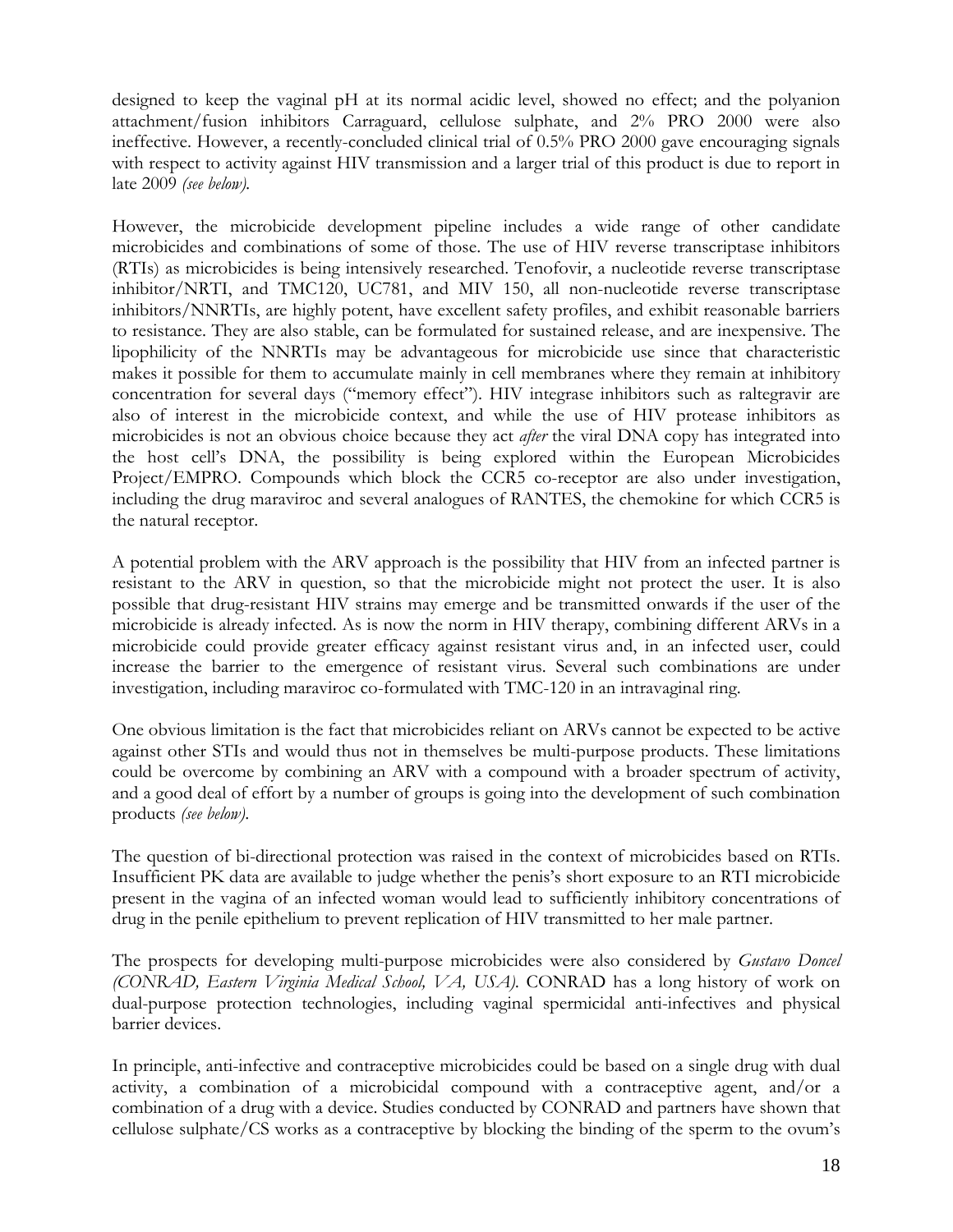zona pellucida and preventing fusion with the oolemma and is an effective contraceptive in both animals and humans. Unfortunately, though active against HIV in laboratory studies, CS failed to protect women against HIV when evaluated clinically as a microbicide.

Other multi-purpose protection technologies are under development at CONRAD. A contraceptive microbicide based on progestin formulated in a silicone IVR together with UC781, an NNRTI, exhibits controlled, long-term release of both agents. A gel containing a sperm-function inhibitor (Q-2/carbopol) and UC781 is at the preclinical stage of development and can be inserted either by vaginal applicator or loaded onto a diaphragm. An anti-HIV/HSV product in which UC781 is combined with acyclovir in an IVR is also under development. For all these products there is a need for thorough assessment of cervico-vaginal safety, and intensive efforts are being made to identify useful biomarkers, that is, molecular indicators of normal or abnormal function.

A presentation by *Jim A Turpin (National Institutes of Health, Bethesda, MD, USA)* explored the numerous practical challenges to be faced before we are able to provide quantities of multi-purpose microbicides. For example, a major obstacle to the development of protein-based microbicides is the difficulty of producing them in sufficient quantity. Production methods that exploit transgenic plants, yeast, or bacteria may be a way of overcoming this problem, with plant production methods the most promising. Bioanalytic assessments of plant-produced materials suggest that they can be of high purity and identical with their natural counterparts. Using transient transgenic tobacco plants in the sort of facility envisaged, a gram of monoclonal antibody could be produced in two weeks, as against 6-12 months using mammalian cell culture and over a year in stable transgenic plants. It has been estimated that to provide anti-CCR5 or HSVgD monoclonals, made under cGMP (current Good Manufacturing Practice) conditions sufficient for a Phase I clinical trial would cost US\$0.5-0.8 million using the transient transgenic tobacco approach compared to perhaps 10x this using mammalian cell culture. Recent studies have shown that it is possible to produce IgG and cyanovirin-N (a protein under investigation as a potential microbicide) from transgenically modified tobacco plants grown hydroponically, which offers greater control of the process and potentially much higher yields.

Novel delivery systems for protein microbicides are also being investigated. These include mucuspenetrating nanoparticles and non-phospholipid liposomes; the latter have already been used successfully to deliver protein-based vaccines. Bioresponsive gels have been developed which can release microbicides under specific physiological conditions, for example on interacting with semen at slightly alkaline pH at 37 degrees C. Vaginal lactobacilli are being evaluated as a potentially sustainable living delivery system for protein-based microbicides, including 2-domain CD4, cyanovirin, and various antibodies to entities required for HIV entry. If necessary, these organisms can be rapidly cleared by vaginal dosing with azithromycin (demonstrated in non-human primates), and the environmental impact of using them on a large scale should be minimal because they rapidly lose their viability in air or water. Yet there remain many unanswered questions about this approach, concerning the size of the vaginal inoculum, the durability of the engineered lactobacilli in the human vagina, whether sufficient microbicide will be produced to prevent infection with the respective pathogen, possible immunotoxicity, and regulatory issues.

New categories of microbicides are also being assessed. These include iRNAs (interfering RNAs) and glycerol monolaurate. The latter, although having surfactant properties at high concentrations, seems to work (in macaques) at lower concentrations by altering the vaginal environment, reducing the levels of certain chemokines which, in turn, decreases the influx of CD4+ T cells. Its *in vitro* cytotoxicity profile looks acceptable, as did its behavior in the rabbit vaginal irritation test.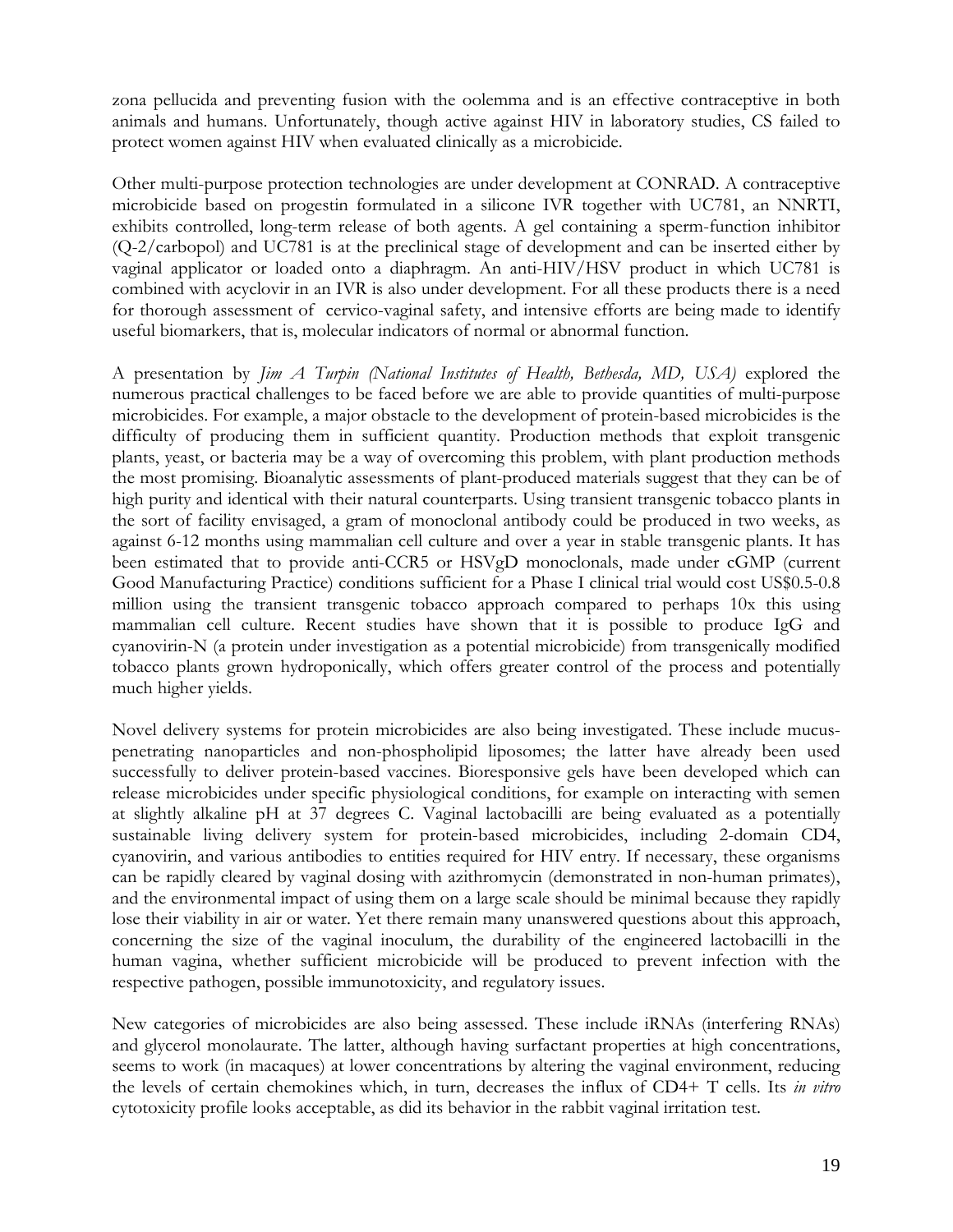*Daniel Halperin (Harvard University School of Public Health, Boston, MA, USA)* referred to the limited success of the "standard" approaches to HIV prevention in Africa: condom distribution/promotion programs, voluntary counseling and testing/VCT, treatment of other STIs, and abstinence-based programs for youth. While VCT is clearly important for treatment, care, and support, evidence from rigorous studies in Uganda, Zimbabwe, and elsewhere suggests that the procedure has little positive effect on HIV risk behavior.

There is now consensus among most researchers that the decline in adult HIV prevalence in Uganda, from about 15% in 1992 to 7% in 2005, was largely due to the breaking up of sexual networks in response to a potent "zero grazing" (partner-reduction) campaign, although the deaths of large numbers of infectious individuals was also a contributory factor. New approaches to HIV prevention are needed, as well as improvements in family planning and reproductive health services, which are frequently seriously under-funded, and various combinations of these approaches. Male circumcision programs should be expanded and accelerated for maximum impact on the HIV epidemic, as well as for the additional health benefits of male circumcision which include reduction in chancroid and syphilis, elimination of foreskin infections, major reductions in invasive penile cancer, substantially less cervical cancer among female partners, and fewer urinary tract infections in infants. In addition, promotion of exclusive breast feeding – particularly through warning of the dangers of mixed feeding practices – can reduce mother-to-child transmission of HIV by at least 50% compared to mixed feeding.

*Sharon Hillier (University of Pittsburgh, Pittsburgh, PA, USA)* outlined the main findings from the HPTN 035 trial, a 4-arm Phase IIb effectiveness and safety study which compared 0.05% PRO 2000 gel with BufferGel, placebo gel and a non-blinded arm in which no gel was provided. All four groups of women received safer-sex counseling and a supply of male condoms. Both microbicides were shown to be safe, although BufferGel failed to reduce HIV risk compared to placebo or the no-gel arm. However, women in the 0.5% PRO 2000 group had 30% fewer HIV infections in comparison with those in the placebo gel group  $(p=0.10)$  or no gel group  $(p=0.06)$ . In the according-to-protocol analysis of women whose gel product was withheld because of pregnancy, the protective benefit of PRO 2000 reached statistical significance. The results of another larger trial of PRO 2000, MDP 301, will be reported late in 2009 and will provide a better estimate of product effectiveness.

That said, the HPTN 035 trial demonstrated that women randomized to BufferGel or PRO 2000 did not have a reduced incidence of CT, HSV-2, TV, bacterial vaginosis (all well-powered data), or syphilis. Indeed, none of the other microbicide effectiveness trials (of Carraguard, cellulose sulphate, nonoxynol-9, and Savvy) showed a protective benefit for any of these organisms, even though all had inhibitory effects on some or all of them in the laboratory. Therefore, it is hard to escape the conclusion that these pathogens are considerably more vulnerable in laboratory systems than they are in the human vagina. Current models, with the exception of the Patton pig-tailed macaque model of *C. trachomatis,* do not predict the effectiveness of microbicides against sexually transmitted infections. This has obvious implications for the development of multi-purpose microbicides, and a focused search for new broad-spectrum agents is merited.

# **Session 4. Strategy Panel: Integrating multi-purpose sexual and reproductive health technologies into prevention strategies**

These presentations were followed by a panel session moderated by *Wayne Shields (Association of Reproductive Health Professionals, Washington, DC, USA)* who explained that the aim of this session was to analyze the challenges, opportunities, and priorities for developing multi-purpose devices,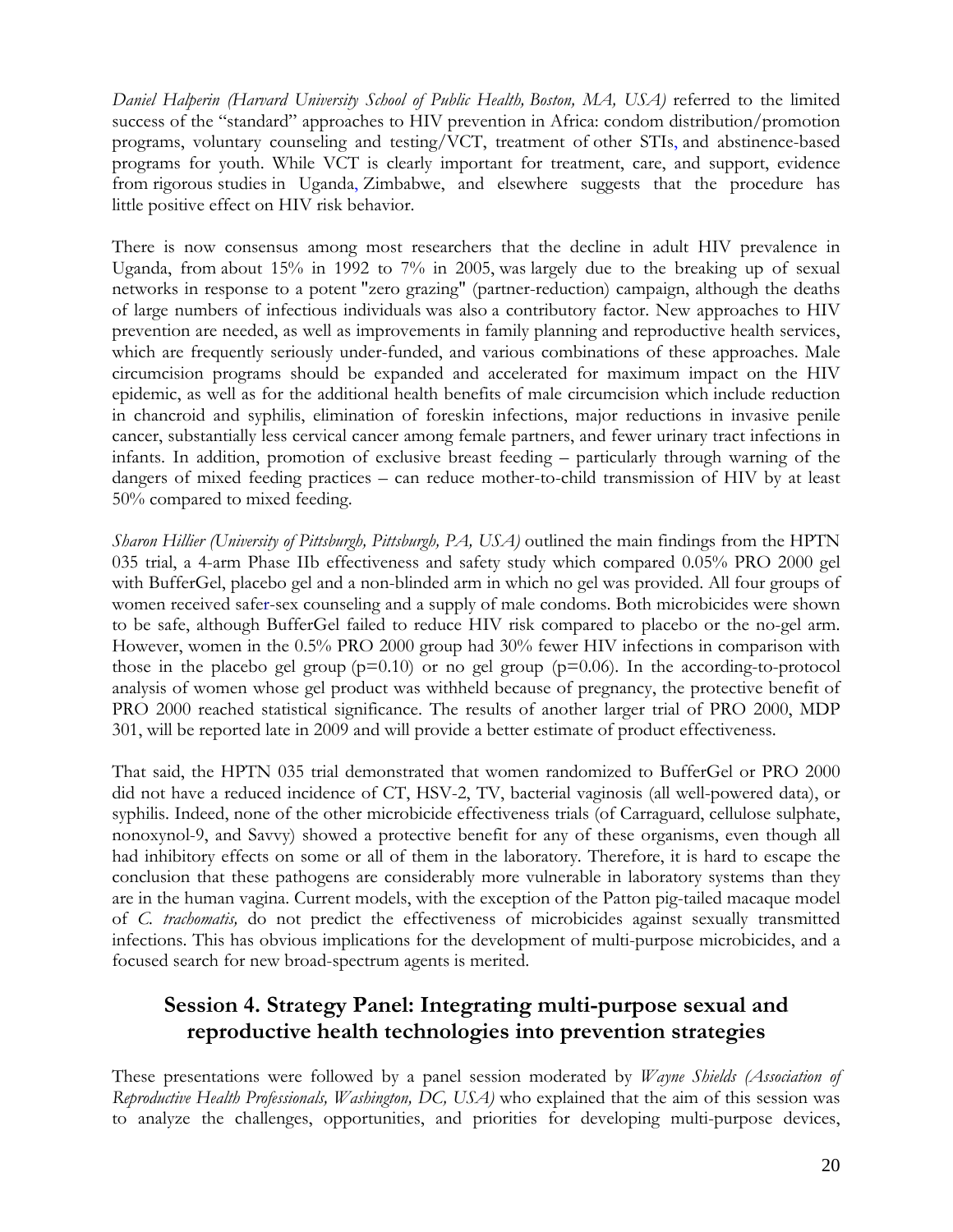microbicides, and vaccines, and for accelerating the transition of these developments into valuable public goods.

### **Key issues in social science**

*Cynthia Woodsong (International Partnership for Microbicides, Silver Spring, MD, USA)* raised a number of key social science issues. Gender norms for decision-making about contraception and HIV/STI prevention are highly diverse. While there are cultural norms, each individual's decisions will depend to a great extent on specific circumstances at the time, including the type of sexual partner and the quality of communication. Within this context, the acceptability of a product to a given user will depend on individual preferences regarding formulation and delivery attributes, the kind of protection the product provides (e.g., HIV, STIs, pregnancy, bi-directionality), accessibility, and branding. In contrast, the health practitioner will be more concerned about the product's level of efficacy in ideal and typical use, clarity about type of protection provided, potential side effects, and how the product fits in with hierarchical counseling strategies.

In summary, the key social science issues for prevention technologies are gender norms and decision-making, sexual practices and their significance to the individuals concerned, product acceptability, behavior changes required for product use, adherence to product use, and methods for informing related policy and programmatic issues.

### **Biomedical research**

Some priorities from the medical science perspective were discussed by *Deborah Anderson (Boston University, Boston, MA, USA)*. More intensive investigation is required regarding vaginal physiology and microflora, and inflammatory markers and innate immunity, especially in the early stages of clinical trials. Given that genital and rectal conditions are remarkably diverse, there needs to be more Phase 2 and 3 testing in high-risk populations. Products can have dramatically different effects in populations with high prevalence of STIs, bacterial vaginosis, and other chronic genital inflammatory conditions.

With respect to developing vaccines directed at the genital and rectal mucosa, more studies are needed on the mucosal immunity of the rectum, endocervix, and penile urethra; on mucosal adjuvants; and on the use of human monoclonal antibodies for passive mucosal immunization. For microbicides, more work is needed on products that target HIV transmission by cell-associated virus and on products that are effective if used post-coitally. The influence of methods used for postcoital hygiene (e.g., douching) also merits investigation.

### **The product development pathway**

Joe Romano (International Partnership for Microbicides, Silver Spring, MD, USA) reviewed various design strategies for multi-purpose devices and microbicides, including multiple anti-infectives applied topically for one or more indications (e.g., HIV and HSV) and perhaps also for contraception. These could be delivered in several ways, e.g., gel-filled applicators, IVRs, or solid dosage forms such as tablets, capsules, and films. The product development pipeline needs to include contraceptive options and broad-spectrum anti-infectives that function topically to prevent infection by multiple pathogens.

However, there are several challenges in the development of topical options. The formulation of multiple actives must ensure their mutual physico-chemical compatibility, and drug-drug interactions and toxicity will need to be investigated both in the laboratory and in the clinic. There are also challenges in designing and implementing a single clinical trial to evaluate one drug or a combination of drugs where the end-points involve multiple indications. Manufacturing capacity will have to be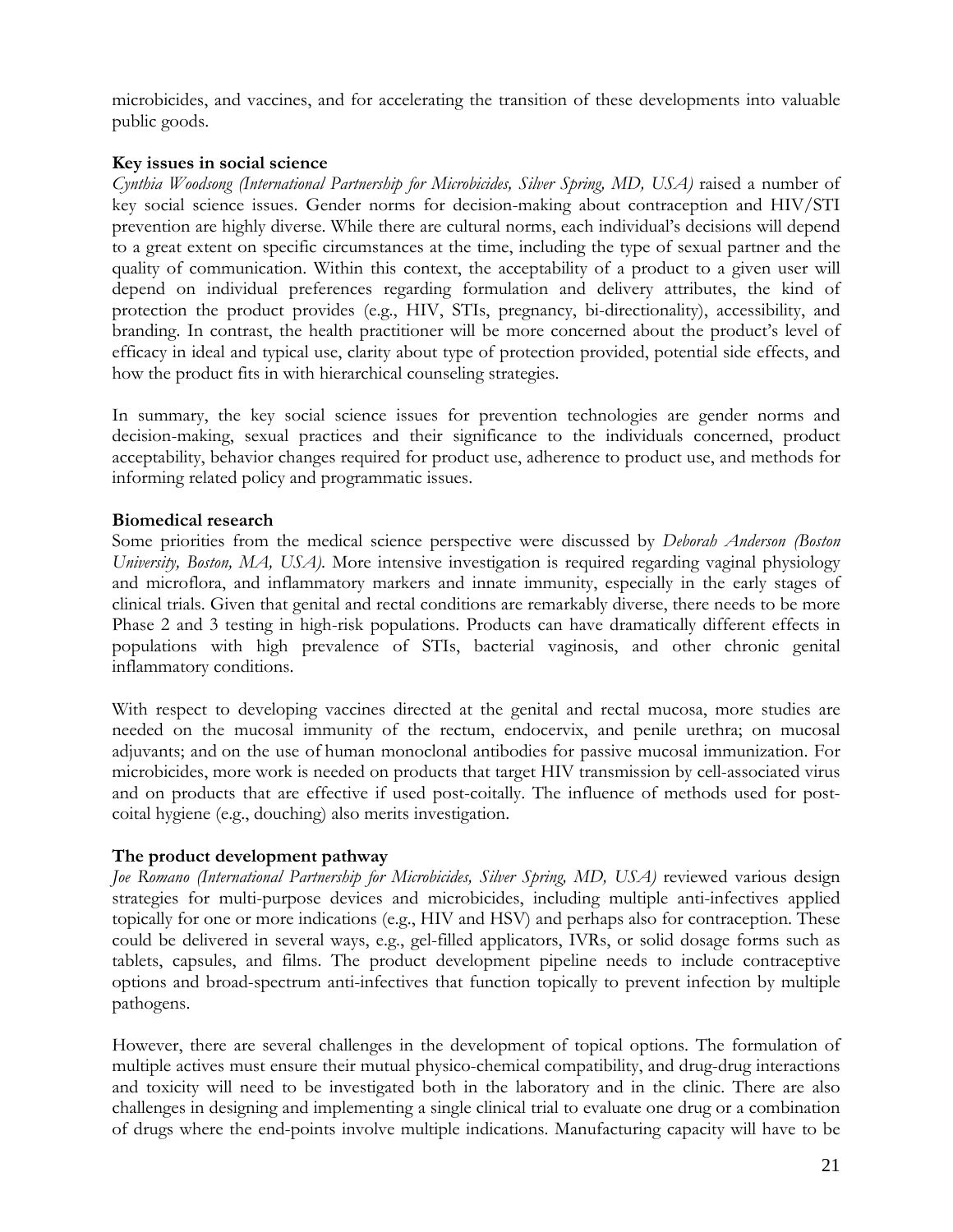enhanced. For example, 10 million women using a monthly IVR would require 120 million IVRs, needing 1,000 metric tons of silicone per year, whereas at present there are only three facilities which jointly make fewer than 20 million IVRs per year.

Although combination microbicide products effective against multiple agents would represent a significant benefit to female-controlled reproductive health, the technical and development challenges are significant and may best be reduced via lessons learned from single-indication microbicide product development.

### **Product regulation**

The importance of linking all stages of product development and post-marketing studies with regulatory compliance was stressed by *Bob Russell (RJR Consulting, Inc., Blacklick, OH, USA).* The USFDA has separate categories for Medicinal Products or Biologics, Medical Devices, and Device/Medicinal Combinations. In deciding whether to approve a product for advancing into clinical trials or for marketing, the FDA takes accounts of such factors as the acuteness of the relevant indication and what information might reasonably be required for proceeding without unacceptable risks to trial participants or users of any product.

### **Programmatic considerations**

*Melodie Holden (Venture Strategies for Health and Development, Anaheim, CA, USA)* discussed the implementation of large-scale new technology programs in developing countries. Her non-profit organization works to move research into practice and to increase the availability of low-cost health products at the community level. Venture Strategies works primarily in four areas: (a) product registration, (b) policy development, (c) training, and (4) demand generation. Product registration is the legal authority to import and sell a specific product, and the organization brings together generic drug manufacturers and distributors to accomplish this. The development of appropriate policies and the institutionalization of new technologies are achieved by updating clinical guidelines, the Essential Drug List, and training curricula. Training is given to providers and trainers of trainers. In low-resource settings it is particularly important to employ "task-shifting" as part of implementation plans: simple tasks should be allocated to whoever can carry them out so that expert personnel, e.g., doctors, can give unencumbered attention to more complex tasks. Product distribution is arranged through public- and private-sector channels, social marketing, and subsidization, and demand is generated by means of information, education, and communication programs. High prices are ameliorated through the use of generics, price competition, negotiation, policies, and providing an investment to cover startup costs.

Some major programmatic issues were reviewed by *Heidi Bauer (California Department of Public Health, STD Control Branch, Richmond, CA, USA).* She explained that some approaches have been deployed in the absence of data showing effectiveness. For example, it would seem self-evident that safer-sex counseling would result in the avoidance of many HIV and other STI infections, but in many settings there is little evidence that this is the case. More funding is needed to support translational research aimed at finding out whether a particular technology or other approach would be effective in various real-world settings involving different populations, and at different times in a given setting. The case for more closely integrating family planning services with services for the prevention and treatment of infections also requires a creative approach.

### **Advocacy**

*Angelina Namiba (African HIV Policy Network, London, UK)* referred to the importance of engaging communities in advocating for new prevention technologies. This helps ensure that, as science progresses, advocacy is forward-thinking, practicable, and well-informed about a range of current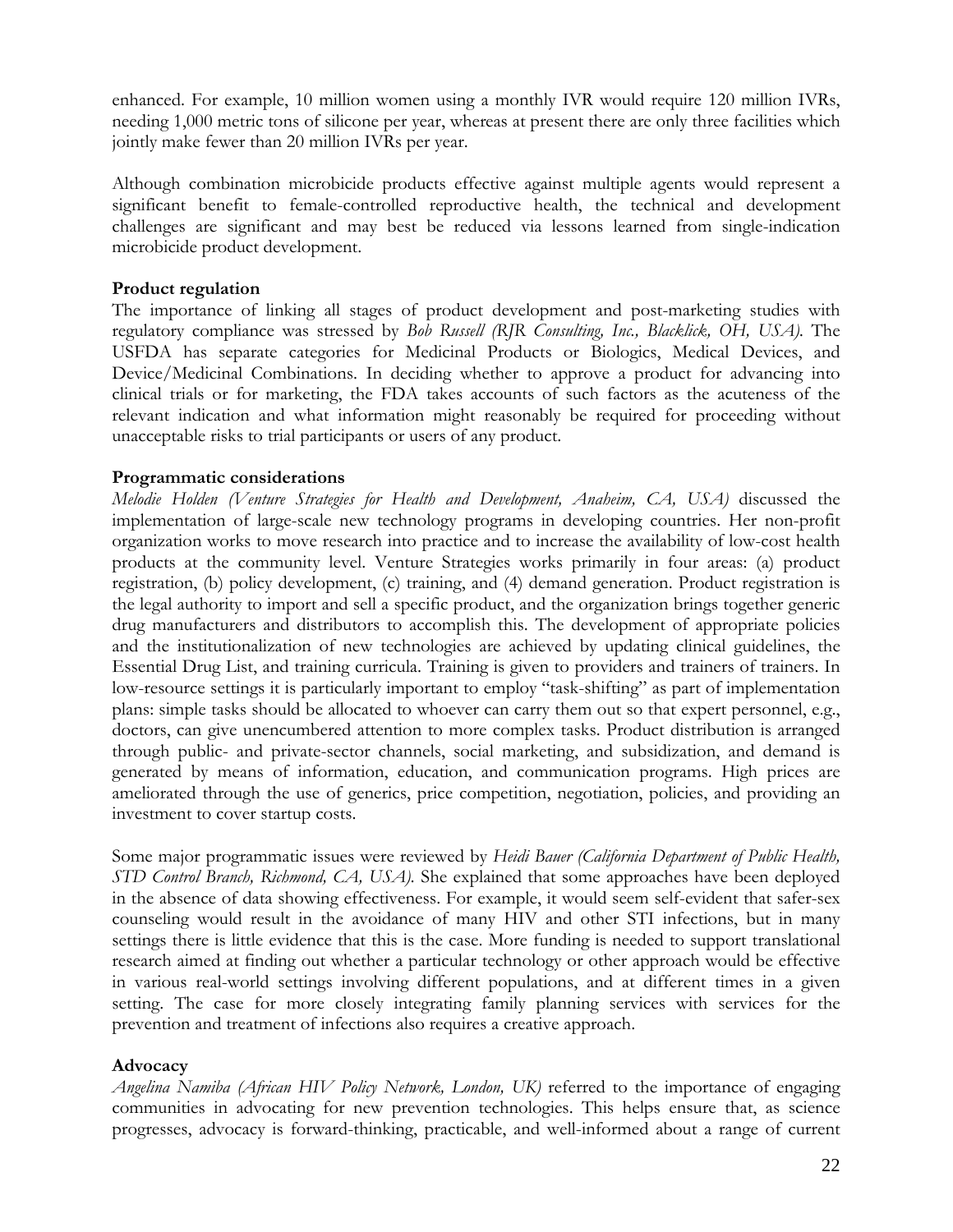issues. These include the safety and appropriateness of technologies, effective and smooth transfer of knowledge and expertise, access to care, and sustained health promotion and education within the community. Community involvement also provides a channel for handling questions about the long time needed to develop and deploy new technologies, about the role of HIV-positive women in trials, and managing expectations around the potential utility of new preventive technologies to HIV-positive people. Fears, exacerbated by the media, about the ethics of Phase III trials are another important issue requiring attention. To complement such activities, representative past and present trial participants should engage in meetings such as the present one.

# **Break-out sessions**

At this point in the symposium, participants split into five working groups to focus on priorities for advancing scientific, societal, programmatic, advocacy, and industrialization strategies and influencing policy. The main priorities the groups identified are summarized below, with suggestions about what additional representation would be required to advance the initiative effectively.

# **Microbicides and combination devices (facilitated by Joe Romano and Bob Russell)**

# **Priorities identified:**

- Increase understanding of cervical, vaginal, and rectal physiology and of the effects of the product on mucosal safety in terms of increasing the risk of infection
- Investigate the estrogenization of the vaginal epithelium and its significance in susceptibility to infection
- Expand the pipeline of product leads to include agents active against other STI pathogens as well as HIV
- Explore alternative dosage forms in terms of pre-clinical/clinical assessments of safety and efficacy, effects on PK/PD levels, and develop more informative animal models for such studies
- Enhance regulatory involvement in product development from an early stage, especially the development of combination products
- Strengthen manufacturing capacity

# **Future discussions should include:**

- Experts from the pharmaceutical industry, including expertise in pipeline management, combination products, and formulation science
- Regulators (early in the development process)
- Ethicists, investigators from the global South and potential users of products
- Social scientists and cultural anthropologists
- Market researchers.

# **Vaccines (facilitated by Deborah Anderson and James Rooney)**

## **Priorities identified:**

- Increase understanding of how to generate an effective immune response in the genital tract, including by mucosal immunization, especially studies in humans (children and adults), and the potential role of mucosal immune tolerance
- Identify immune correlates of protection for each infectious agent prior to advancing products into Phase III trials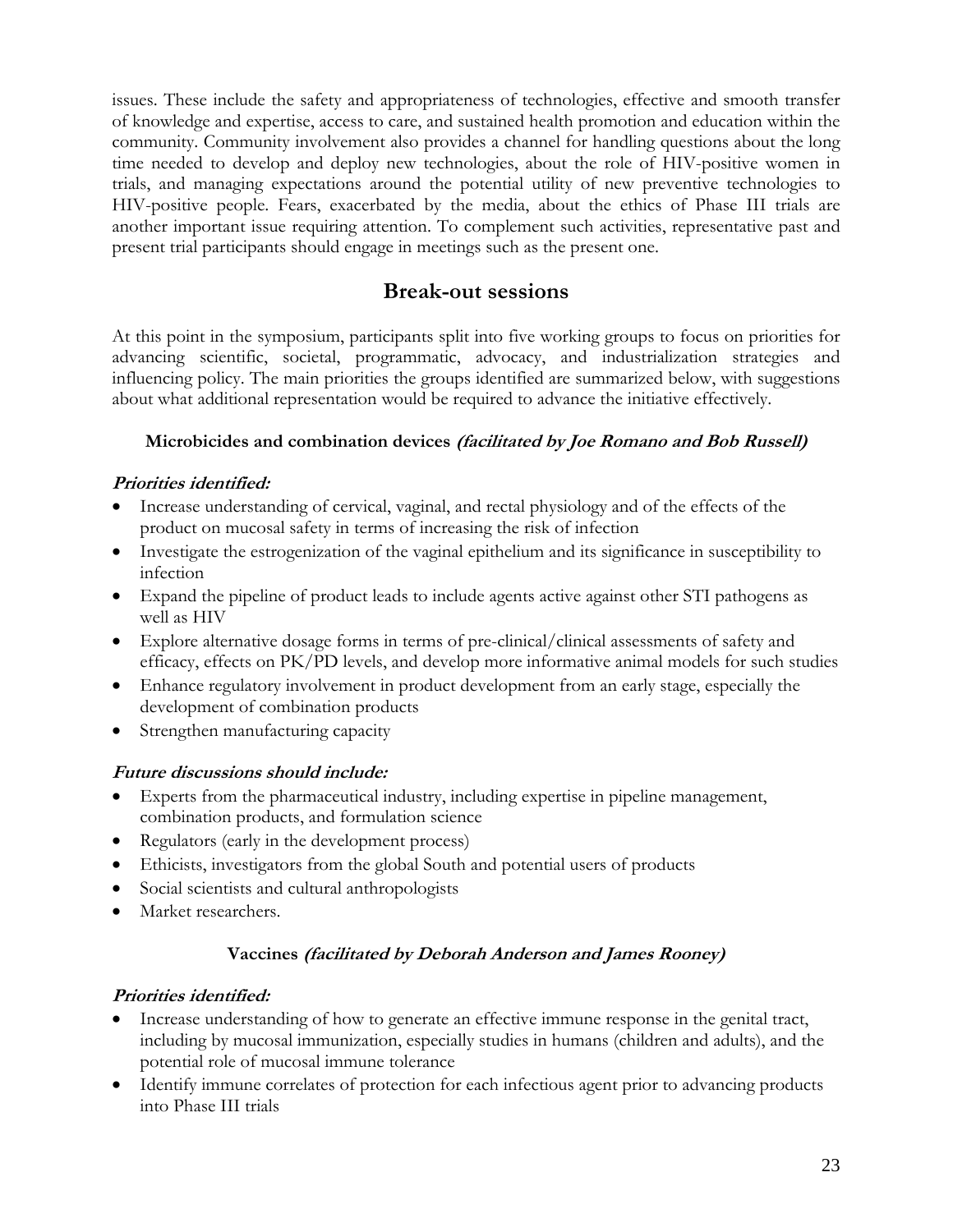- Expand basic knowledge of the male and female genital tracts and of the rectum, and effects of changes related to pregnancy, aging, and HIV infection
- Develop improved pre-clinical animal models for safety and efficacy, for vaccines against HIV and against other STIs, and for immune adjuvants
- Develop univalent vaccines in preparation for development of multivalent vaccines
- Explore more intensively the use of monoclonal antibodies, including use of animal models
- Encourage investigator-initiated proposals for studies on samples from clinical trials
- Support creation and improvement of centers of excellence that bring together diverse kinds of expertise.

## **Future discussions should include:**

- Basic scientists in the fields of mucosal immunology, virology, vaccinology, and reproductive biology/medicine
- Representatives from industry (including from the emerging markets, e.g., India and China)
- Funders
- Regulators.

# **Social and behavioral science (facilitated by Cynthia Woodsong and Polly Harrison)**

# **Priorities identified:**

- Support stand-alone research as well as integrated approaches for collecting data within and independently of clinical trials
- Integrate social and behavioral science early in the product development process
- Explore societal norms in sexual and reproductive health in terms of partner types, sexual practices, pleasure, communication, the prevention of pregnancy and infections, and the use of intravaginal devices
- Product acceptability with respect to users, health practitioners, community and policy leaders.
- Adherence: studies of how to measure (including triangulation models) and improve it
- The use of behavior change models in research and program development
- How to optimize use of information in policy development, ethical considerations (for example, subsequent to a clinical trial and public health ethics), and programmatic development
- Improve research methodology in terms of rigorous design, better data collection and analysis, and building such capacity in developing countries.

## **Future discussions should include:**

- Representatives from the pharmaceutical industry
- Manufacturers of condoms and other contraceptive devices
- Market researchers
- Biomedical researchers
- Advocacy groups
- Community representatives.

## **Advocacy (facilitated by Angelina Namiba and Liza Solomon)**

# **Priorities identified:**

• Develop multiple communication strategies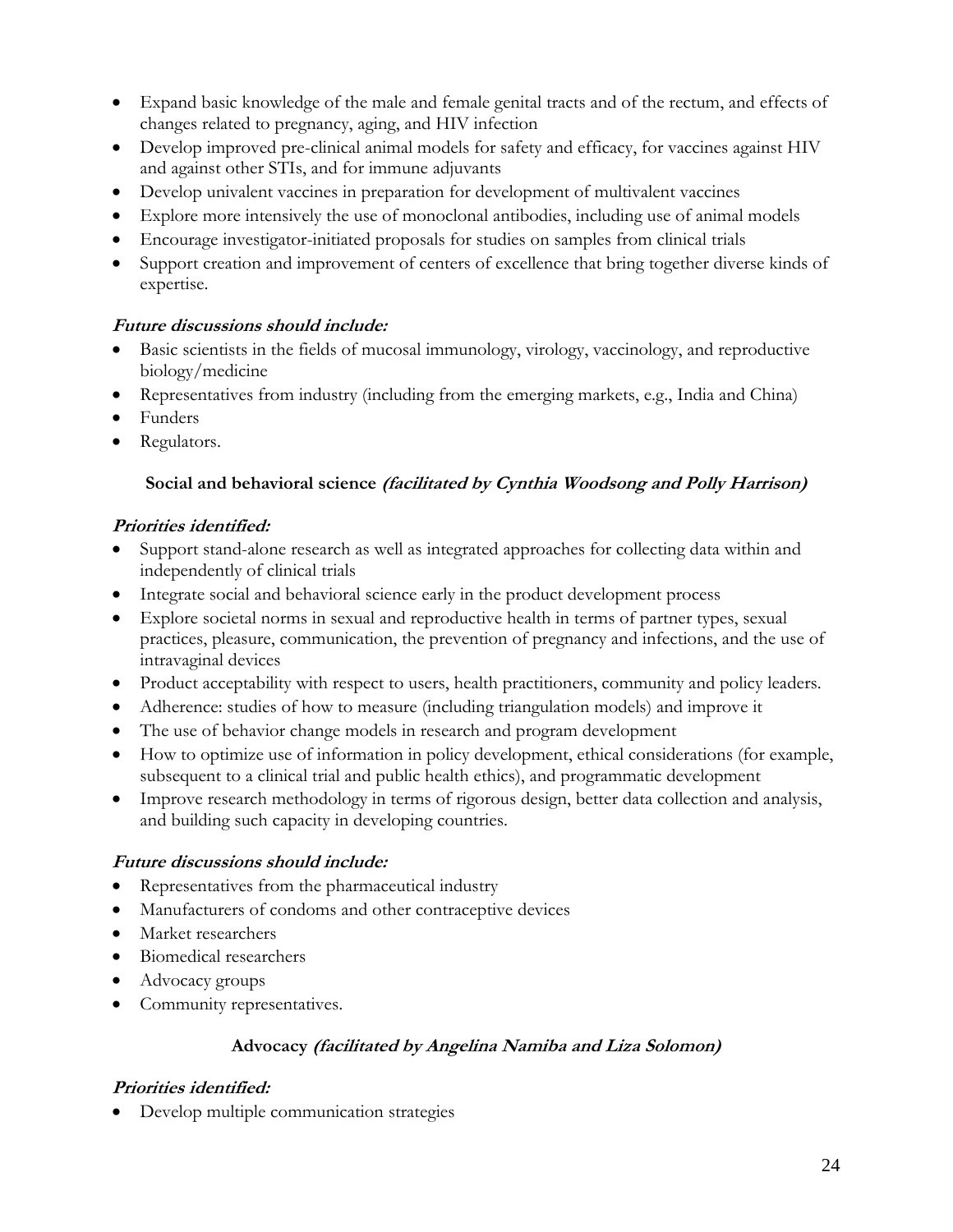- Consider ways and means for ensuring access to new products (especially for those who participated in the clinical trials)
- Address issues of quality of care for research participants and the community, including issues of training, confidentiality, health promotion, and education
- Sustainability of support after the trial has completed
- Creation of demand for new products, balanced with supply.

### **Future discussions should include:**

- Advocacy organizations and relevant NGOs and women's groups
- Community representatives (at an early stage)
- Biomedical, social science, and behavioral researchers
- Funders
- Users of the product
- Industry representatives
- Health providers and policy-makers.

### **Programmatic (facilitated by Melodie Holden and Heidi Bauer)**

### **Priorities identified:**

- Consider how *existing* sexual and reproductive health technologies can help to fill gaps given appropriate advocacy efforts
- Stimulate demand for new technologies, bearing in mind the need to avoid creating unrealistic expectations
- Share information on product acceptability, efficacy, and cost to individuals and organizations that need to know
- Bring down the cost of new technologies by encouraging open-sourcing and competition, developing a market-driven approach (need to align supply and demand), and encouraging taskshifting to enhance efficiency and scalability
- Increase literacy about health matters and support development of cultural competence consistent with benefiting from new technologies
- Integrate new approaches into existing strategies.

### **Future discussions should include:**

- Funders
- Government representatives
- Policy-makers
- Health providers
- Insurers
- Users
- Advocates
- Educators
- Researchers.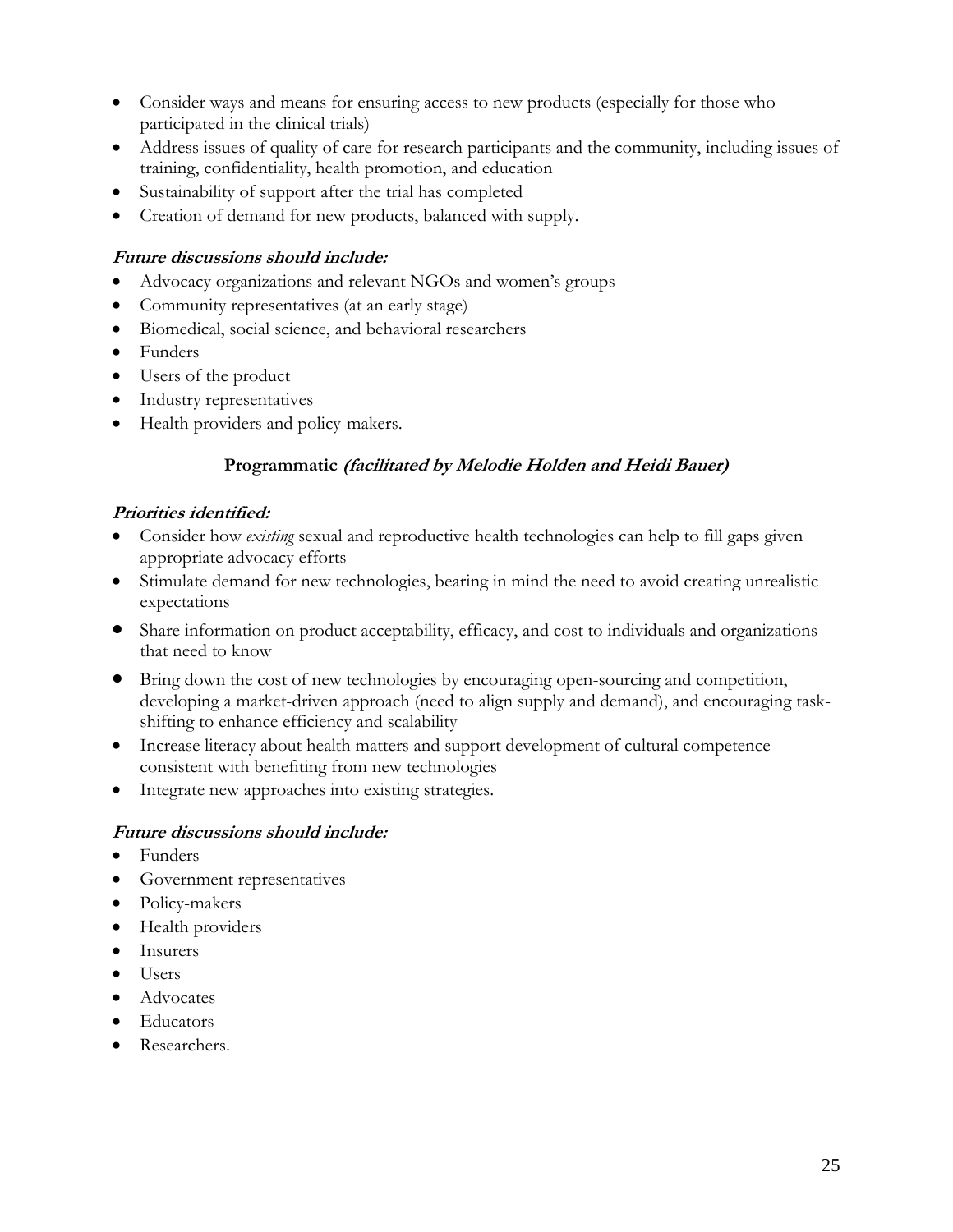# **Report of Post-symposium Strategy Meeting held on 26 March 2009, Berkeley, California, USA**

The main symposium was followed by a Strategy Meeting whose aim was to sustain the initiative by identifying appropriate strategies for addressing scientific priorities and policy needs and laying out steps for moving the work forward. The formal goal of the Strategy Meeting was: "To accelerate multi-disciplinary strategies for advancing the development and programming of multi-purpose approaches and technologies that prevent unintended pregnancy, HIV infection, other STIs, and RTIs." Subject to any subsequent amendments, this was accepted as the Mission Statement for the initiative. It was agreed that a document would be prepared which would inform donors and others about the urgent need for multi-purpose prevention technologies in sexual and reproductive health, and would provide a case for the funds necessary for advancing this agenda.

### **Next Steps**

To help address the range of activities necessary for making this initiative a reality, three Working Groups were established, each with the following tasks:

- 1. Prepare a convincing case for increased investment in multi-purpose protection methods for pregnancy, STI prevention, and RTI prevention, highlighting key research questions that should be addressed in the immediate, short, and long term, and suggesting strategies for reaching key stakeholders.
- 2. Map the field of existing prevention technologies, including agencies and institutions involved in the promotion, distribution, education, and advocacy for the utilization and implementation of current technologies.
- 3. Map the status of multi-purpose protection methods still under development, including microbicides, PrEP, physical barriers, hormones, methods for post-coital prevention of infections and pregnancy, and vaccines for a broad range of indications including HIV. Information will also be collated on the relevant technical and programming activities of major agencies and institutions internationally.

Delegates agreed that these three activities would be essential to achieving the important objective of getting multi-purpose technologies firmly on the agendas of such organizations.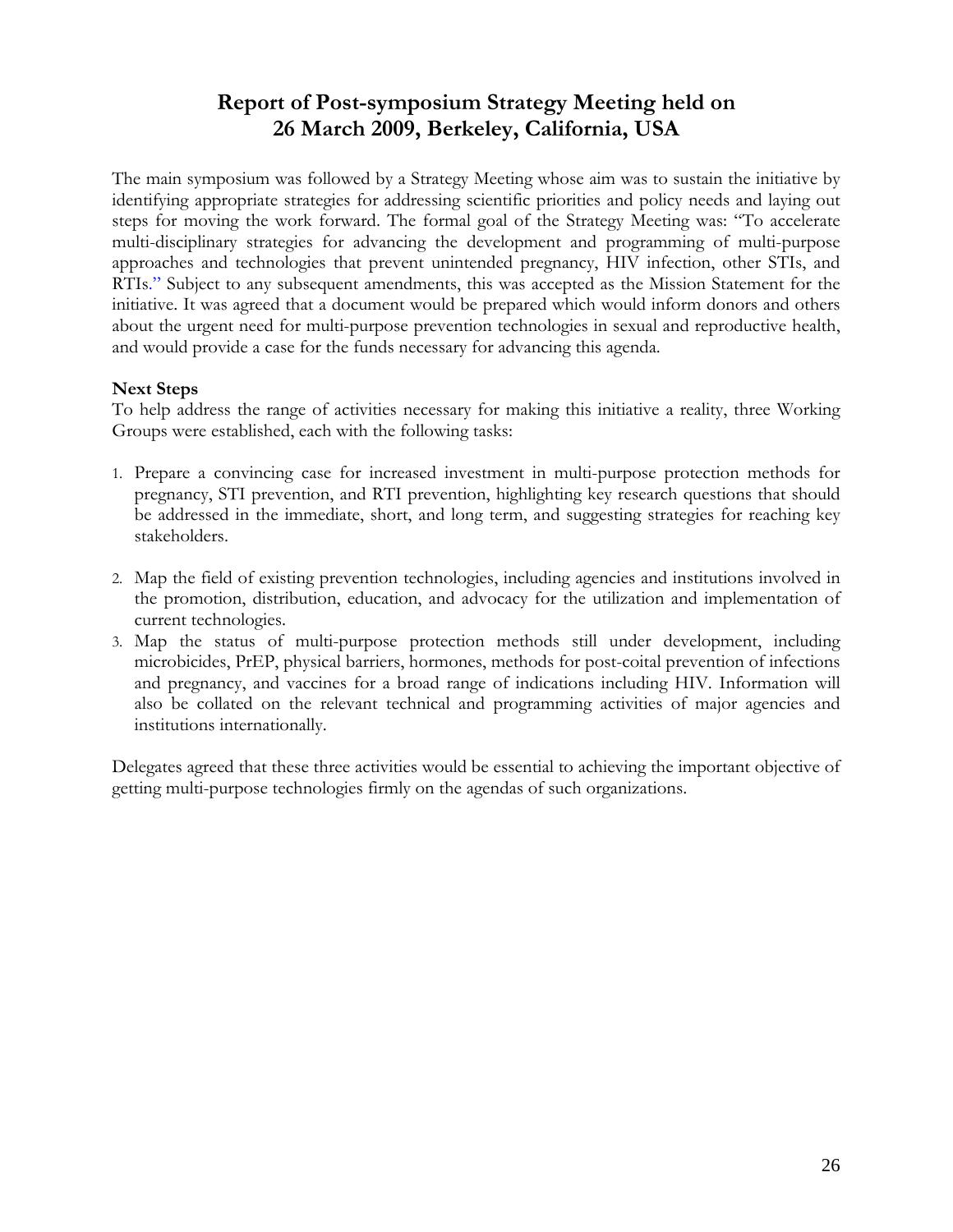# **Annex 1. Symposium Agenda**



# **A Strategy Symposium March 24–25, 2009 ● Berkeley, California**

Goal: Accelerate the development of multi-purpose technologies that prevent pregnancy, sexually transmitted infections, and other common reproductive tract infections.

# **Objectives:**

- 1. Provide a forum to review the status of multi-purpose sexual and reproductive health (SRH) prevention technologies.
- 2.Identify critical biomedical, social science, regulatory, programmatic, and advocacy priorities and challenges in the development and deployment of these technologies.
- 3.Explore strategies and best practices for further developing multi-purpose SRH prevention technologies and deploying them as they become available.

| $8:00 - 9:00$ am | On-Site Registration and Breakfast                                                                             |                                                                                                                               |
|------------------|----------------------------------------------------------------------------------------------------------------|-------------------------------------------------------------------------------------------------------------------------------|
| $8:30 - 8:40$ am | <b>Welcoming Remarks</b>                                                                                       | Bethany Young Holt (CaMI/Public Health<br>Institute/UC Berkeley)                                                              |
| $8:40-10:35$ am  | <b>Plenary 1</b>                                                                                               |                                                                                                                               |
| $8:40 - 8:45$    | Moderator: Jeff Spieler (US Agency<br>for International Development) for<br>Sharon Camp (Guttmacher Institute) | Defining "multi-purpose technologies" in the<br>context of sexual and reproductive health                                     |
| $8:45-9:15$      | Judy Manning (US Agency for<br><b>International Development)</b>                                               | Why we need multi-purpose prevention<br>technologies: the USAID perspective                                                   |
| $9:15 - 9:45$    | Jessica Justman (Columbia<br>University)                                                                       | Critical linkages: HIV, other sexually transmitted<br>infections (STI), and their shared need and potential<br>for prevention |
| $9:45 - 10:15$   | Ward Cates (Family Health<br>International)                                                                    | Contraception as a component of multi-purpose<br>sexual and reproductive health technologies                                  |
| $10:15 - 10:35$  | Discussion                                                                                                     |                                                                                                                               |

# **DAY 1 – Tuesday, March 24, 2009**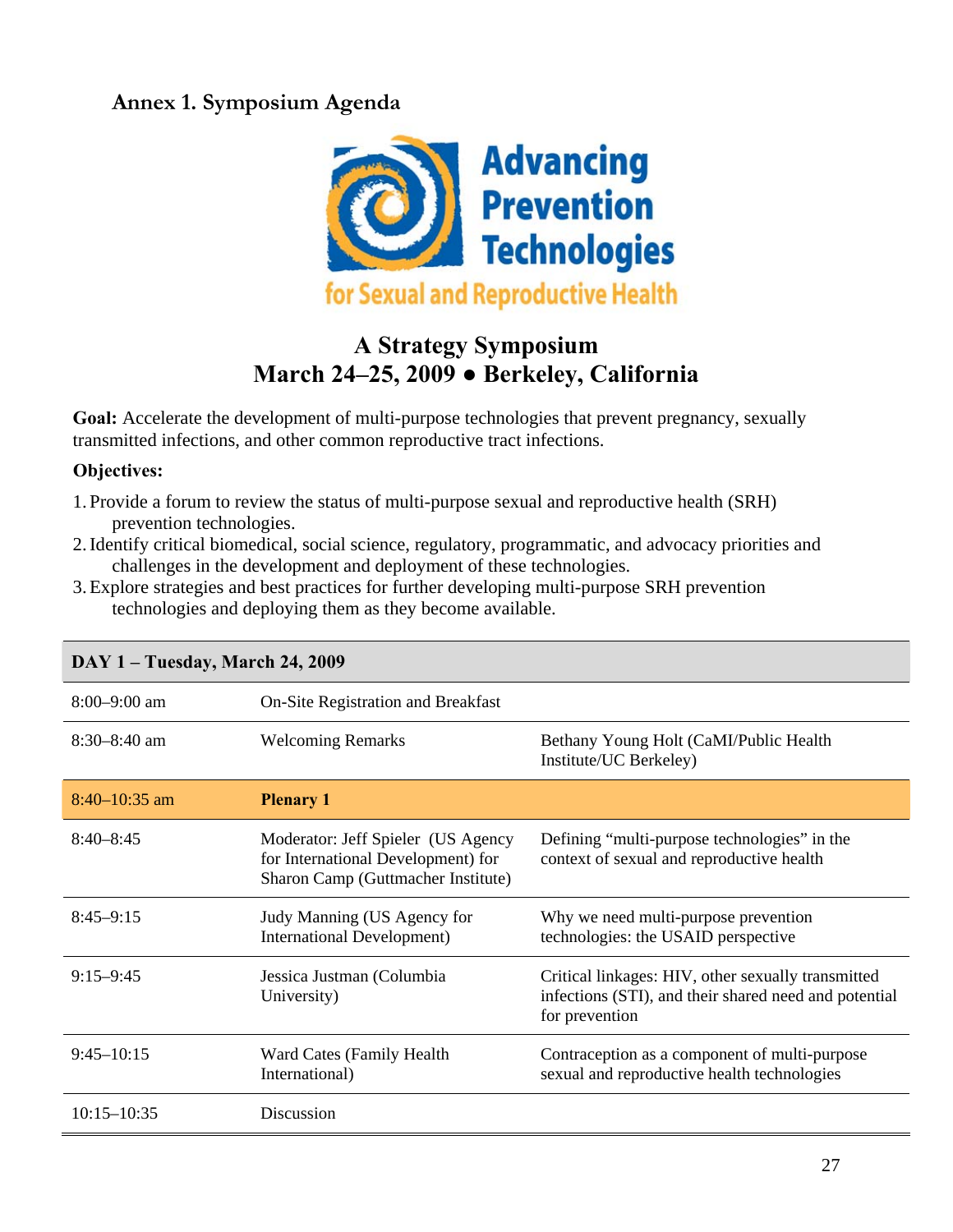| $10:35 - 10:55$       | <b>Break</b>                                                                                                             |                                                                                                                     |
|-----------------------|--------------------------------------------------------------------------------------------------------------------------|---------------------------------------------------------------------------------------------------------------------|
| $10:55$ am $-1:00$ pm | <b>Session 1: Strategies for Developing Multi-Purpose Devices</b>                                                        |                                                                                                                     |
|                       | Goal: Present strategies, lessons learned, evolving technologies, and priorities for<br>developing multi-purpose devices |                                                                                                                     |
| $10:55 - 11:00$       | Moderator: Jessica Cohen (PATH)                                                                                          |                                                                                                                     |
| $11:00 - 11:20$       | <b>Bidia Deperthes (United Nations</b><br>Population Fund)                                                               | The condom conundrum: lessons learned from<br>promoting the male and female condom as "dual-<br>protection" methods |
| $11:20 - 11:40$       | Nancy Padian (RTI International)                                                                                         | Deconstructing the MIRA trial: what has been<br>learned and how might remaining questions be<br>answered            |
| 11:40-12:00           | Marianne Callahan (CONRAD)                                                                                               | Update on approaches to advancing cervical barriers<br>for pregnancy and disease prevention                         |
| $12:00 - 12:20$       | Maggie Kilbourne-Brook (PATH)                                                                                            | Advancing female condoms: product status,<br>regulatory challenges, and commercialization<br>opportunities          |
| 12:20-12:40           | Meredith Clark for Patrick Kiser<br>(University of Utah)                                                                 | The potential of vaginal rings as multi-purpose SRH<br>prevention devices                                           |
| $12:40-1:00$          | Discussion                                                                                                               |                                                                                                                     |
| $1:00-2:15$           | Lunch and Poster Viewing                                                                                                 |                                                                                                                     |
| $2:15-4:00$ pm        | <b>Session 2: Strategies for Developing Multi-Purpose Preventive Vaccines</b>                                            |                                                                                                                     |
|                       | developing multi-purpose vaccines for SRH                                                                                | Goal: Present strategies, lessons learned, evolving technologies, and priorities for                                |
| $2:15 - 2:20$         | Moderator: Kevin Whaley (Mapp Biopharmaceutical)                                                                         |                                                                                                                     |
| $2:20 - 2:40$         | Kevin Whaley (Mapp<br>Biopharmaceutical)                                                                                 | Multi-purpose vaccines: safety, efficacy, and<br>acceptability                                                      |
| $2:40 - 3:00$         | Eileen Yamada (California<br>Department of Public Health)                                                                | Deployment of multi-purpose pediatric vaccines<br>and STI vaccines (HPV, HBV)                                       |
| $3:00 - 3:20$         | Jiri Mestecky (University of<br>Alabama, Birmingham)                                                                     | Developing vaccines that prevent cervicovaginal<br>transmission                                                     |
| $3:20 - 3:40$         | Charlie Arntzen (Arizona State<br>University)                                                                            | Industrialization of multi-purpose vaccines                                                                         |
| $3:40 - 4:00$         | Discussion                                                                                                               |                                                                                                                     |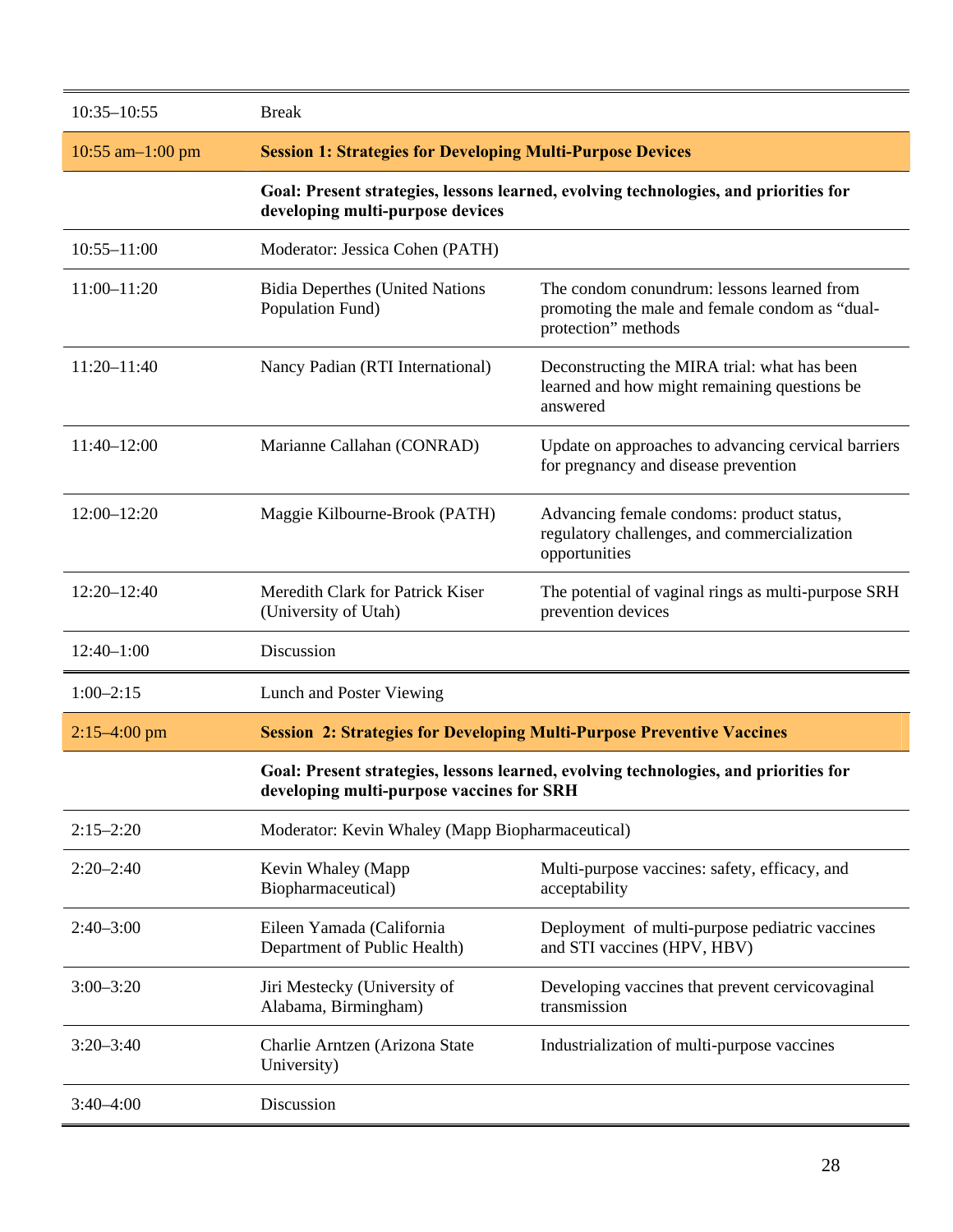# 4:00–6:00 Poster Session and Reception at Berkeley City Club

| DAY 2 – Wednesday, March 25, 2009 |                                                                      |                                                                                                                                                                  |
|-----------------------------------|----------------------------------------------------------------------|------------------------------------------------------------------------------------------------------------------------------------------------------------------|
| $8:30-8:40$ am                    | <b>Welcoming Remarks</b>                                             | Andrew Szeri (UCBerkeley Department of<br>Engineering/Dean of Graduate Division)                                                                                 |
| $8:40 - 10:35$ am                 | <b>Plenary 2</b>                                                     |                                                                                                                                                                  |
| $8:40 - 8:45$                     | Moderator: Jeff Spieler (US Agency<br>for International Development) | Obstacles and opportunities for accelerating<br>development of new SRH prevention technologies<br>and integrating them into existing service delivery            |
| $8:45-9:15$                       | Sharon Camp (Guttmacher Institute)                                   | Obstacles and opportunities for accelerating<br>development of new SRH technologies: evidence<br>from experience                                                 |
| $9:15 - 9:45$                     | Vanessa Cullins (Planned Parenthood<br>Federation of America)        | HIV/STI, family planning, and reproductive health:<br>integrating service delivery on the ground in the<br><b>United States</b>                                  |
| $9:45 - 10:15$                    | Martha Brady (Population Council)                                    | Responding to women's multiple SRH needs with<br>multi-purpose technologies: matching users' needs,<br>technologies, and service delivery platforms              |
| $10:15 - 10:35$                   | Discussion                                                           |                                                                                                                                                                  |
| $10:35 - 10:55$                   | <b>Break</b>                                                         |                                                                                                                                                                  |
| $10:55$ am $-1:00$ pm             | <b>Multi-Purpose Technologies</b>                                    | <b>Session 3: Strategies for Developing Multi-Purpose Microbicides and Other Relevant</b>                                                                        |
|                                   | technologies for SRH                                                 | Goal: Present strategies, lessons learned, evolving technologies, and priorities for<br>developing multi-purpose microbicides and other multi-purpose prevention |
| $10:55 - 11:00$                   | Moderator: Polly Harrison (Alliance for Microbicide Development)     |                                                                                                                                                                  |
| $11:00 - 11:20$                   | Charles Kelly (King's College<br>London)                             | Surveying the microbicide pipeline for potential<br>combinations                                                                                                 |
| $11:20 - 11:40$                   | Gustavo Doncel (CONRAD)                                              | Explicit combination development programs and<br>translational tools for multi-purpose technologies                                                              |
| 11:40-12:00                       | Jim Turpin (US National Institutes of<br>Health)                     | Versatile platforms for manufacturing and delivery<br>of multi-purpose microbicides                                                                              |
| 12:00-12:20                       | Daniel Halperin (Harvard School of<br>Public Health)                 | Other technologies with multi-purpose potential                                                                                                                  |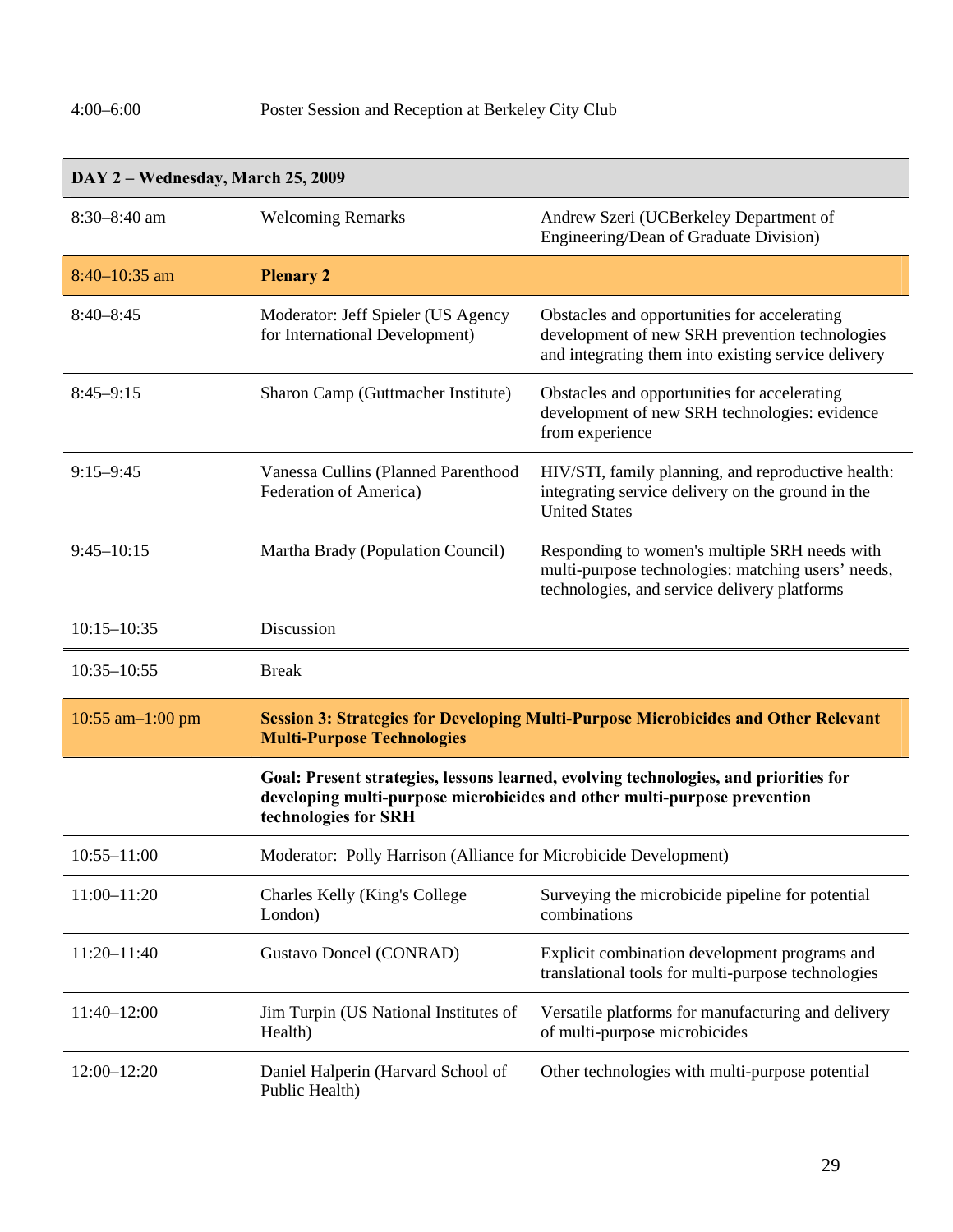| $12:20 - 12:40$  | Sharon Hillier (University of<br>Pittsburgh, Magee Women's<br>Hospital)                                                                                                                                                                                          | Learning from trials: STIs as secondary endpoints                                       |
|------------------|------------------------------------------------------------------------------------------------------------------------------------------------------------------------------------------------------------------------------------------------------------------|-----------------------------------------------------------------------------------------|
| $12:40-1:00$     | Discussion                                                                                                                                                                                                                                                       |                                                                                         |
| $1:00 - 2:00$    | Lunch and Poster Viewing                                                                                                                                                                                                                                         |                                                                                         |
| $2:00 - 5:00$ pm |                                                                                                                                                                                                                                                                  | <b>Session 4: Integrating Multi-Purpose SRH Technologies Into Prevention Strategies</b> |
|                  | Goal: Action-oriented session to identify the social science, biomedical, regulatory,<br>programmatic, and advocacy strategies needed to advance development of multi-<br>purpose devices, microbicides, and vaccines, and integrate them into service delivery. |                                                                                         |
| $2:00 - 3:10$    | <b>Strategy Panel on Devices, Microbicides, Vaccines</b>                                                                                                                                                                                                         |                                                                                         |
|                  | Moderator: Wayne Shields (Association of Reproductive Health Professionals)                                                                                                                                                                                      |                                                                                         |
|                  | Cynthia Woodsong (International<br>Partnership for Microbicides)                                                                                                                                                                                                 | Social Science                                                                          |
|                  | Deborah Anderson (Boston<br>University)                                                                                                                                                                                                                          | Biomedical                                                                              |
|                  | Joe Romano (International<br>Partnership for Microbicides)                                                                                                                                                                                                       | Biomedical                                                                              |
|                  | <b>Bob Russell (RJR Consulting)</b>                                                                                                                                                                                                                              | Regulatory                                                                              |
|                  | Melodie Holden (Venture Strategies<br>for Health and Development)                                                                                                                                                                                                | Programmatic                                                                            |
|                  | Heidi Bauer (California Department<br>of Public Health, STD Control<br>Branch)                                                                                                                                                                                   | Programmatic                                                                            |
|                  | Angelina Namiba (International<br>Community of Women Living with<br>HIV)                                                                                                                                                                                         | Advocacy                                                                                |
| $3:10-4:10$      | Break into working groups to strategize ways to advance social science, biomedical,<br>regulatory, programmatic, and advocacy strategies                                                                                                                         |                                                                                         |
| $4:10-4:15$      | Reconvene                                                                                                                                                                                                                                                        |                                                                                         |
| $4:15-4:50$      | Report back from working groups and discussion                                                                                                                                                                                                                   |                                                                                         |
| $4:50 - 5:00$    | Concluding Remarks: Polly Harrison (Alliance for Microbicide Development)<br>Adjournment                                                                                                                                                                         |                                                                                         |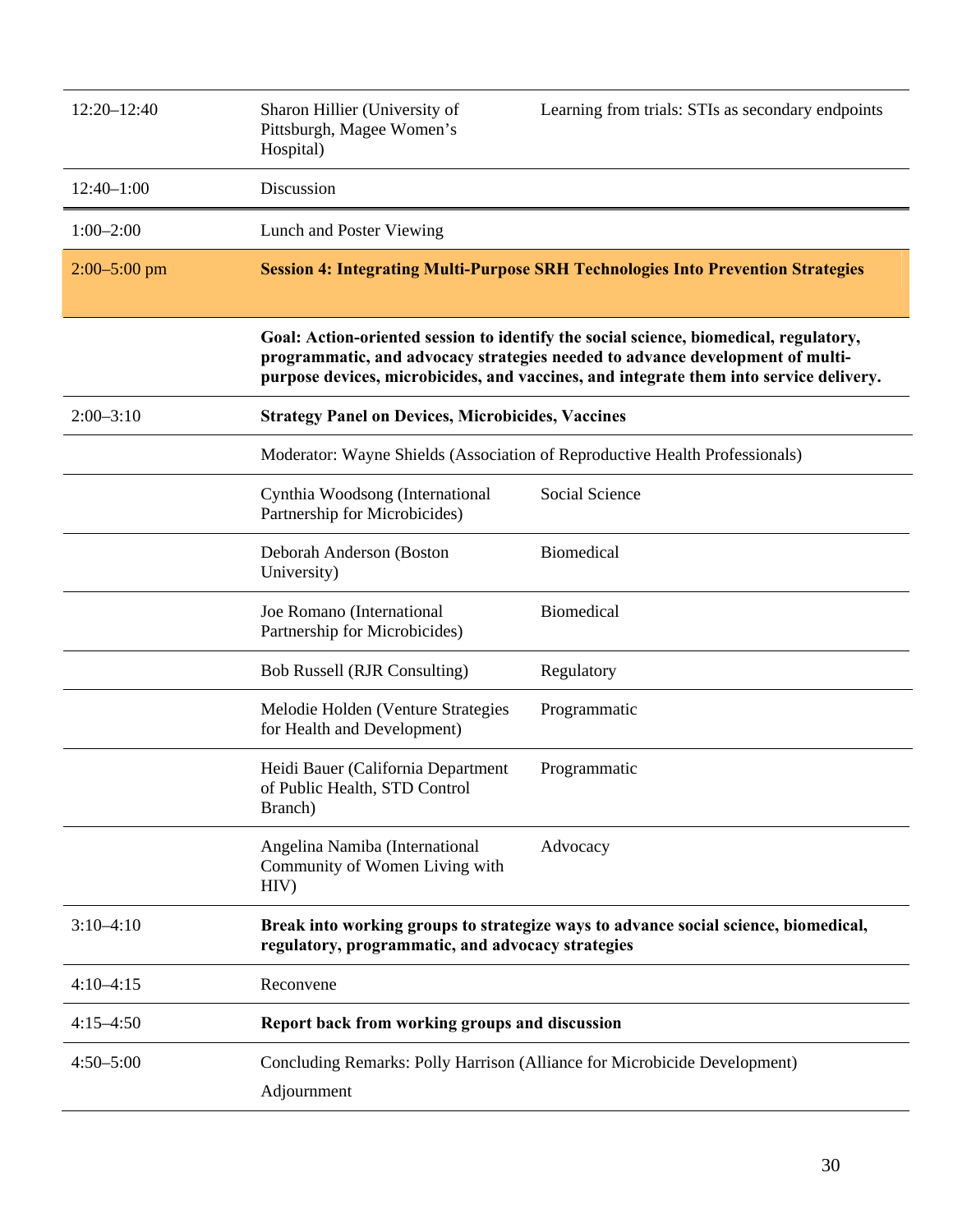# **Annex 2. List of Participants**

# **Advancing Prevention Technologies for Sexual and Reproductive Health 24-25 March 2009 – Berkeley, California, USA**

#### **Deborah Anderson, PhD**  Professor Boston University 670 Albany Street Suite 516 Boston, MA 2118, United States Phone: (617) 414-8482 Email: Deborah.Anderson@BMC.org

#### **Heidi Bauer, MD, MPH**

Chief, Program Development California Dept. of Public Health/STD **Control** 850 Marina Bay Parkway Building P, 2nd Floor Richmond, CA 94804, United States Phone: (510) 620-3178 Email: heidi.bauer@cdph.ca.gov

#### **Mona Bernstein, MPH**

**Director** Pacific AIDS Education and Training **Center** 50 Beale Street Suite 1300 San Francisco, CA 94105, United States Phone: (415) 597-8134 Email: mona.bernstein@ucsf.edu

#### **Martha Brady, MS**

Senior Associate Population Council One Dag Hammarskjold Plaza New York, NY 10017, United States Phone: (212) 339-0618 Email: mbrady@popcouncil.org

#### **Gina Brown, MD**

Chair, Microbicides Coordinating **Committee** NIH/OAR 5635 Fishers Lane, Suite 4000 Bethesda, MD 20892, United States Phone: (301) 451-0189 Email: browngi@mail.nih.gov

#### **Daliha Aqbal**

Program Assistant USAID 5535 Cabat Lake Court Fairfax, VA 22032, United States Phone: (202) 712-4405 Email: daqbal@usaid.gov

#### **Kathleen Bedford, MPH**

Population Specialist Venture Strategies 2140 Shattuck Avenue, Suite 1110 Berkeley, CA 94704, United States Phone: (415) 793-1759 Email: kbedford@venturestrategies.org

#### **Maya Blum, MPH**

Project Director UCSF 3333 California Street, Suite 335 San Francisco, CA 94118, United States Phone: (415) 502-4070 Email: blumm@obgyn.ucsf.edu

#### **Rebecca Braun, MPH**

Program Manager California Family Health Council 2550 Ninth Street, Suite 110 Berkeley, CA 94710, United States Phone: (510) 486-0412 Email: braunr@cfhc.org

#### **Marianne Callahan**

Deputy Director, Clinical CONRAD, EVMS 1911 Fort Meyer Drive Suite 900 Arlington, VA 22209, United States Phone: (703) 524-4744 Email: mcallahan@conrad.org

#### **Charles Arntzen, PhD**

Professor Arizona State University Biodesign Institute - CLDV 1001 S. McAllister Tempe, AZ 85287-5401, United States Phone: (480) 727-7322 Email: charles.arntzen@asu.edu

#### **Kathleen Bernard, BA**

Project Director California Family Health Council 2550 9th Street, Suite 203 Berkeley, CA 94710, United States Phone: (510) 647-0632 Email: bernardk@cfhc.org

#### **Latifa Boyce, MPH**

Communications Manager Alliance for Microbicide Development 8484 Georgia Avenue Suite 940 Silver Spring, MD 20910, United States Phone: (301) 587-5280 Email: lboyce@microbicide.org

#### **Dana Bregman**

**Student** Harvard University 18400 Lakeview Court Los Gatos, CA 95033, United States Phone: (203) 512-3873 Email: dbregman@fas.harvard.edu

#### **Sharon Camp, PhD**

President & CEO Guttmacher Institute 125 Maiden Lane, 7th Floor New York, NY 10038, United States Phone: (212) 248-1111 Email: scamp@guttmacher.org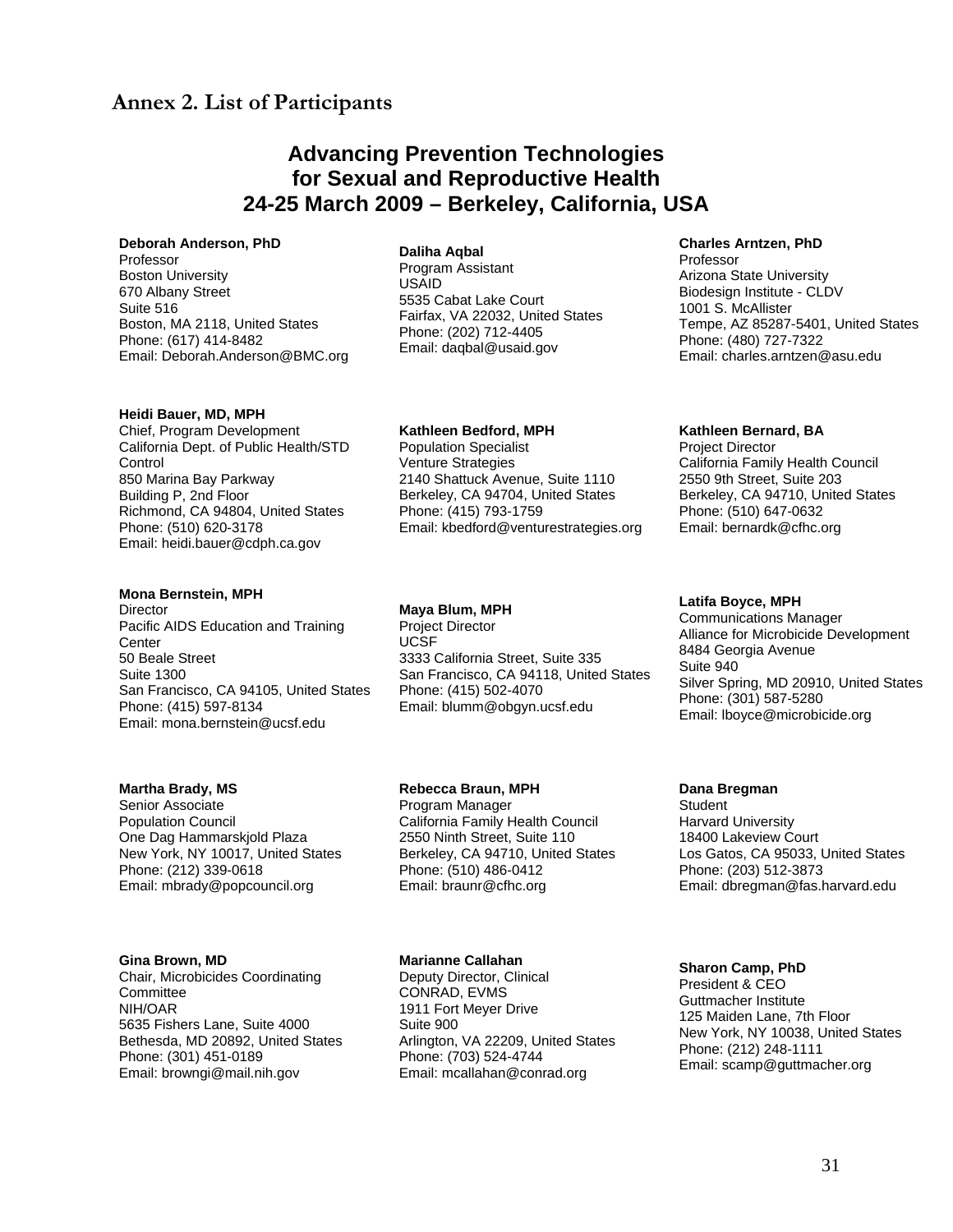**Martha Campbell, PhD**  President Venture Strategies for Health and Development 2140 Shattuck Avenue, Suite 1110 Berkeley, CA 94704, United States Phone: (510) 524-4320 Email: mcampbell@venturestrategies.org

#### **Ward Cates, MD, MPH**

President, Research Family Health International PO Box 13950 Research Triangle Park, NC 27513, United States Phone: (919) 404-1405 Email: wcates@fhi.org

#### **Patricia Coffey, PhD, MPH**

Senior Program Officer PATH 1455 NW Leary Way Seattle, WA 98107, United States Phone: (206) 285-3500 Email: pcoffey@path.org

#### **Vanessa Cullins, MD, MPH, MBA**

Vice President for Medical Affairs Planned Parenthood Federation of America 434 West 33rd Street New York, NY 10019, United States Phone: (212) 261-4701 Email: Vanessa.Cullins@ppfa.org

#### **Bidia Deperthes**

HIV/AIDS Technical Adviser on CCP UNFPA 220 East 42nd Street New York, NY 10017, United States Phone: (212) 297-4933 Email: deperthes@unfpa.org

#### **Dawn Carpenter**

**Student CMEDSA** 20 East Park Village Fairmont, WV 26554, United States Phone: (304) 692-6074 Email: dnester@mix.wvu.edu

#### **Andrew Cheng, BS**

Sr. Research Associate Osel Inc. 4008 Burton Drive Santa Clara, CA 95054, United States Phone: (408) 986-0012 Email: acheng@oselinc.com

#### **Jessica Cohen, MHS**

Program Officer PATH 1455 NW Leary Way Seattle, WA 98107, United States Phone: (206) 285-3500 Email: jcohen@path.org

#### **Donna Dahrouge, MPH**

Research Analyst University of California, Berkeley 2140 Shattuck Avenue, 10th Floor Berkeley, CA 94704, United States Phone: (510) 643-7206 Email: dahrouge@berkeley.edu

#### **Liudmyla Dmytriieva, MA, MPH**

University of Wisconsin - La Crosse 2630 N Hampden Court, Apt. 216 Chicago, IL 60614, United States Phone: (608) 738-5777 Email: dmytriie.liud@students.uwlax.edu

#### **Debbie Caswell**

Santa Clara University 20 Rockridge Road Hillsborough, CA 94010, United States Phone: (650) 787-1079 Email: dcaswell@scu.edu

#### **Lee Claypool**

Biologist US Agency for International Development GH/PRH/RTU Washington, DC 20523-3601, United **States** Phone: (202) 712-0334 Email: lclaypool@usaid.gov

#### **Alex Cox, BA**

California Microbicide Initiative 275 Marguerita Lane Pasadena, CA 91106, United States Phone: (626) 533-9604 Email: alexucox@gmail.com

#### **Lisa DeMartini**

Women's Health Specialist 1750 Wright Street, Suite 4 Sacramento, CA 95825, United States Phone: (916) 996-4379 Email: lisa@cawhs.org

#### **Gustavo Doncel, MD, PhD**

Professor of Obstetrics and Gynecology and Preclinical Research Director CONRAD - Eastern Virginia Medical School 601 Colley Avenue Norfolk, VA 23507, United States Phone: (757) 446-5026 Email: DoncelGF@evms.edu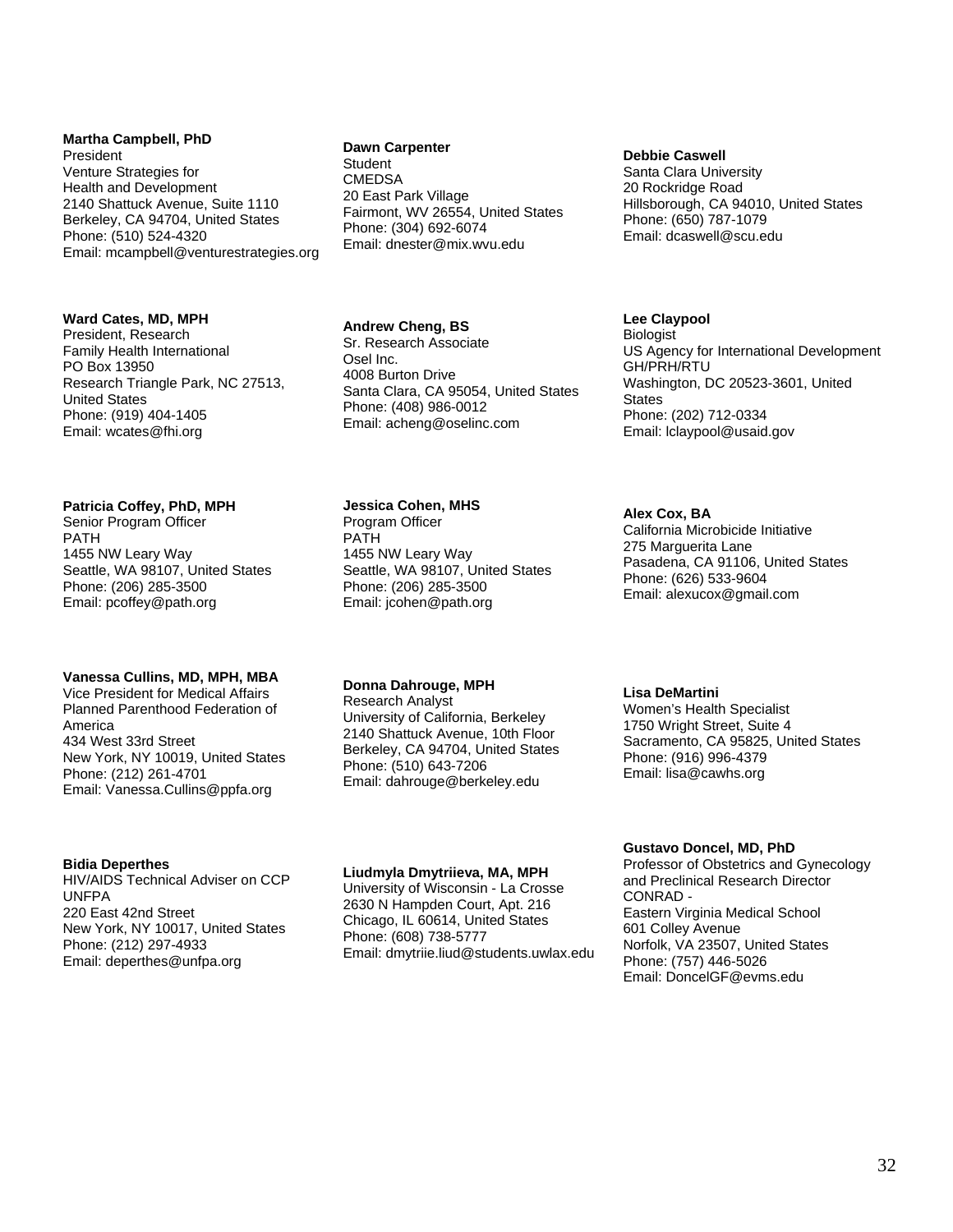#### **Cindra Feuer**

Communications and Policy Advisor AVAC 101 West 23rd Street New York City, NY 10011, United States Phone: (212) 367-1208 Email: cindra@avac.org

#### **Ron Frezieres, MSPH**

Director of Research California Family Health Council 3600 Wilshire Boulevard, Suite 600 Los Angeles, CA 90010, United States Phone: (213) 392-9910 Email: frezieresr@cfhc.org

#### **Caitlin Gerdts, MHS**

RTI International 114 Sansome Street, Suite 500 San Francisco, CA 94104, United States Phone: (206) 779-2310 Email: cgerdts@gmail.com

#### **Erica Gollub, PhD**

Florida International University Robert Stempel College of Public Health 11200 SW 8th Street Miami, FL 33199, United States Phone: (305) 348-7792 Email: elgollub@gmail.com

#### **Roxanne Hanna-Ware**

Youth Outreach & Prevention Coordinator **WORLD** 414-13th Street Oakland, CA , United States Phone: (510) 986-0340 Email: rhanna-ware@womenhiv.org

#### **Betsy Fields**

IDEO 100 Forest Avenue Palo Alto, CA 94301, United States Phone: (650) 387-8092 Email: bfields@ideo.com

#### **David Friend**

Director, Product Development CONRAD 1911 Fort Myer Drive, Suite 900 Arlington, VA 22209, United States Phone: (703) 276-3906 Email: dfriend@conrad.org

#### **Kweli Gibson**

Pacific Institute for Women's Health 1400 Carpenter Street #332 San Leandro, CA 94577, United States Phone: (510) 685-3532 Email: kwelig@hotmail.com

#### **Daniel Halperin**

**Lecturer** Harvard University School of Public Health 97 Hoitt Road Belmont, MA 2478, United States Phone: (617) 335-5347 Email: dhalperi@hsph.harvard.edu

#### **Polly F. Harrison, PhD**

**Director** Alliance for Microbicide Development 8484 Georgia Avenue, Suite 940 Silver Spring, MD 20910, United States Phone: (301) 588-8091 Email: pharrison@microbicide.org

#### **Anna Forbes, MSS**

Deputy Director Global Campaign for Microbicides 1800 K Street NW, Suite 800 Washington, DC 20006, United States Phone: (202) 454-5014 Email: asforbes@path.org

#### **Sanjay Garg, MPharm, PhD, MMgt**

Associate Professor and Deputy Head University of Auckland School of **Pharmacy** 504, 85 Park Road, Grafton Auckland, , New Zealand Phone: 6493737599 Email: s.garg@auckland.ac.nz

#### **Jessica Gipson, MPH, PhD**

Assistant Professor UCLA School of Public Health Chs 26-071 Los Angeles, CA 90095-1772, United **States** Phone: (310) 794-7028 Email: jgipson@ucla.edu

#### **Anthony Ham, PhD**

Research Scientist ImQuest Biosciences 7340 Executive Way, Suite R Frederick, MD 21704, United States Phone: (301) 696-0274 Email: aham@imquest.com

#### **William Harrison, BS, MPH**

Clinical Trial Manager UCSF 50 Beale Street, Suite 1200 San Francisco, CA 94105, United States Phone: (415) 597-9318 Email: wharrison@globalhealth.ucsf.edu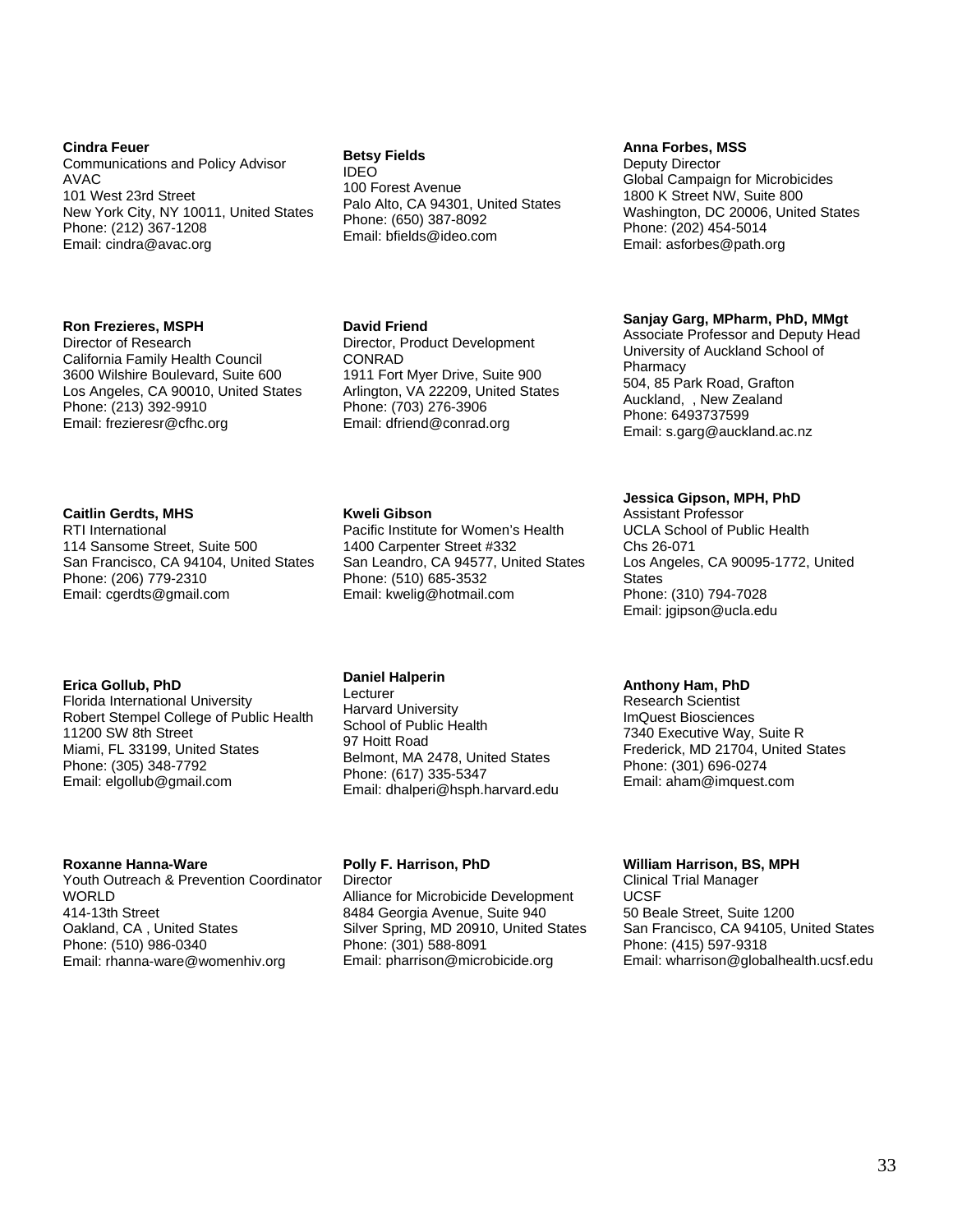#### **Shauna Heckert**

Women's Health Specialist 1750 Wright Street, Suite 4 Sacramento, CA 95825, United States Phone: (916) 996-4379 Email: sheckert@earthlink.net

#### **William Heyward, MD, MPH**

VP, Clinical Development Osel Inc. 4008 Burton Drive Santa Clara, CA 95054, United States Phone: (510) 268-0919 Email: wheyward@oselinc.com

#### **Bethany Young Holt, PhD, MPH**

CaMI/Public Health Institute, Director UC Berkeley School of Public Health, Lecturer 105 Granite Lake Court Folsom, CA 95630, United States Phone: (916) 987-6671 (office) or (916) 987-6670 (cell) Email: byh@cami-health.com

#### **Susan Ivey, MD, MHSA**

Health Research for Action University of California, Berkeley 2140 Shattuck Avenue, 10th Floor Berkeley, CA 94720, United States Phone: (510) 643-1883 Email: sivey@berkeley.edu

#### **David Katz, PhD**

Professor Duke University Box 90281 Durham, NC 27708, United States Phone: (919) 414-6311 Email: dkatz@duke.edu

#### **Anke Hemmerling, MD, PhD, MPH**

Project Director UCSF Bixby Center for Global Reproductive Health 50 Beale Street, Suite 1200 San Francisco, CA 94105, United States Phone: (415) 597-4963 Email: hemmerling@yahoo.com

#### **Sharon Hillier, PhD**

Professor University of Pittsburgh Magee Women's Hospital 300 Halket Street Pittsburgh, PA 15213, United States Phone: (412) 641-6435 Email: shillier@mail.magee.edu

#### **Jaco Homsy, MD, MPH**

Adjunct Assistant Professor Global Health Sciences - UCSF 50 Beale Street San Francisco, CA 94105, United States Phone: (415) 464-7310 Email: jhomsy@psg.ucsf.edu

#### **Letong Jia, MS**

Research Associate Osel Inc. 4008 Burton Drive Santa Clara, CA 95054, United States Phone: (408) 986-0012 Email: ljia@oselinc.com

#### **Kimberly Keller**

Research Assistant San Francisco AIDS Foundation 995 Market Street, Suite 200 San Francisco, CA 94103, United States Phone: (415) 487-3099 Email: kkeller@sfaf.org

#### **Kristen Hess, MPH, MS**

Graduate Student Researcher UCLA School of Public Health 10880 Wilshire Boulevard, Suite 540 Los Angeles, CA 90024, United States Phone: (949) 378-6529 Email: khess@ucla.edu

#### **Melodie Holden, MS, MPH**

Sr Vice President/COO Venture Strategies for Health and Development 2401 E. Katella Avenue, Suite 400 Anaheim, CA 92806, United States Phone: (714) 221-2040 Email: mholden@venturestrategies.org

#### **Jane Hutchings, MPH**

Director, Reproductive Health Global Programs PATH 1455 NW Leary Way Seattle, WA 98107, United States Phone: (206) 285-3500 Email: jh@path.org

#### **Jessica Justman, MD**

Associate Director Center for Infectious Disease Epidemiologic Research Mailman School Of Public Health, Columbia University 722 West 168th Street, Room 714 New York, NY 10032, United States Phone: (212) 342-0537 Email: jj2158@columbia.edu

#### **Charles Kelly**

King's College London Floor 28 Tower Wing Guy's Hospital London, SE1 9RT, United Kingdom Phone: 4.42E+11 Email: charles.kelly@kcl.ac.uk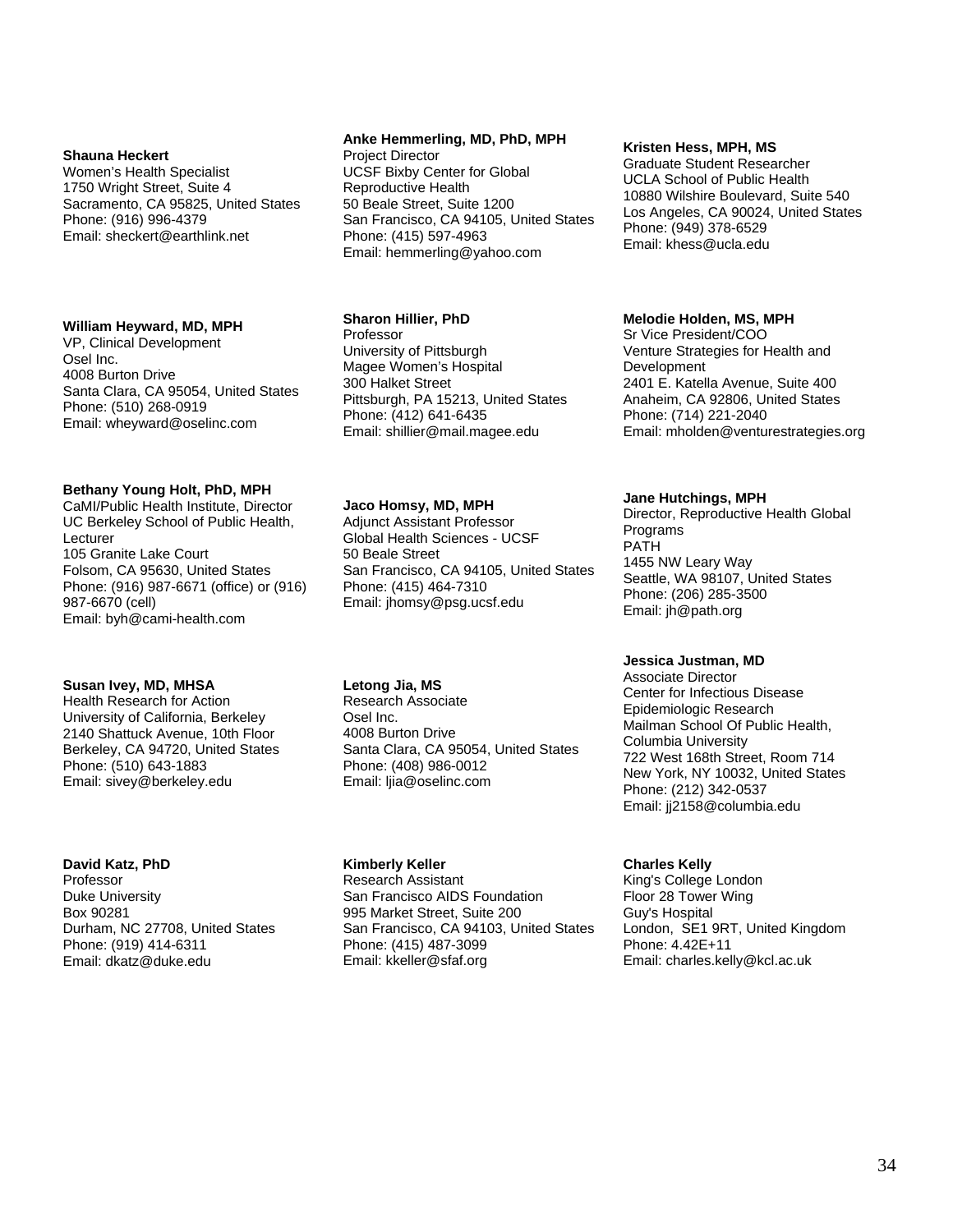#### **Erin Kelly**

**Student** Community Medicine Student Association 117 Meadowridge Townhomes Morgantown, WV 26505, United States Phone: (520) 548-9980 Email: ekelly6@mix.wvu.edu

#### **Patrick Kiser**

Assistant Professor University of Utah 20 S. 2030 East, BPRB Rm 108 Salt Lake City, UT 84112, United States Phone: (801) 583-4531 Email: patrick.kiser@utah.edu

#### **Katherine Laguardia, MD, MPH**

Director, Medical Affairs Ortho McNeil Janssen Scientific Affairs 1000 Route 202, Room 3202 Raritan, NJ 8869, United States Phone: (908) 218-6772 Email: klaguard@its.jnj.com

#### **Lauren Lau**

Licensed Acupuncturist **HRA** 2140 Shattuck Avenue, 10th Floor Berkeley, CA 94720, United States Phone: (510) 643-9798 Email: laurenco@berkeley.edu

#### **Richard Lowe**

Director, New Program Development Venture Strategies for Health and **Development** 2140 Shattuck Avenue, Suite 1100 Berkeley, CA 94704, United States Phone: (510) 665-1880 Email: rlowe@venturestrategies.org

#### **Caitlin Kennedy, MPH, PhD**

PhD Candidate Johns Hopkins Bloomberg School of Public Health Department of International Health 615 N. Wolfe Street, E5031 Baltimore, MD 21205, United States Phone: (410) 925-1108 Email: ckennedy@jhsph.edu

#### **Karl Krupp**

Program Director Public Health Research Institute 89/B, 2nd Cross, 2nd Main, Yadavgiri Mysore-20, Karnataka, , India Phone: (510) 898-8613 Email: karl\_krupp@hotmail.com

#### **Diana Lara, MD, MS**

Project Manager Ibis Reproductive Health 1330 Broadway Street, Suite 1100 Oakland, CA 94612, United States Phone: (510) 986-8943 Email: dlara@ibisreproductivehealth.org

#### **Xiaowen Liu, PhD**

Senior Scientist Osel Inc. 4008 Burton Drive Santa Clara, CA 95054, United States Phone: (409) 986-0012 Email: xliu@oselinc.com

#### **Jill MacAfee**

Director of Laboratory Services and Clinical Trials Planned Parenthood Mar Monte 1691 The Alameda San Jose, CA 95126, United States Phone: (408) 287-7532 Email: jill\_macafee@ppmarmonte.org

#### **Maggie Kilbourne-Brook**

Program Officer PATH 1455 NW Leary Way Seattle, WA 98027, United States Phone: (206) 285-3500 Email: mkilbou@path.org

#### **Zachary Kwena, MA, BA**

Study Coordinator-Male Microbicide Study RCTP Program, CMR, Kenya Medical Research Institute P.O. 614 Kisumu, , Kenya Phone: 2.55E+11 Email: zkwena@kemri-ucsf.org

#### **Annette Larkin**

**Consultant** CONRAD 22 West Del Ray Avenue Alexandria, VA 22301, United States Phone: (703) 772-6427 Email: larkinannette@yahoo.com

#### **Yang Liu**

Senior Scientist Osel Inc. 4008 Burton Drive Santa Clara, CA 95054, United States Phone: (408) 986-0012 Email: yangliu81@hotmail.com

#### **Purnima Madhivanan, MD, MPH, PhD**

Infectious Disease Epidemiologist San Francisco Department of Public **Health** 1360 Mission Street, Suite 401 San Francisco, CA 94103, United States Phone: (510) 295-9286 Email: mpurnima@berkeley.edu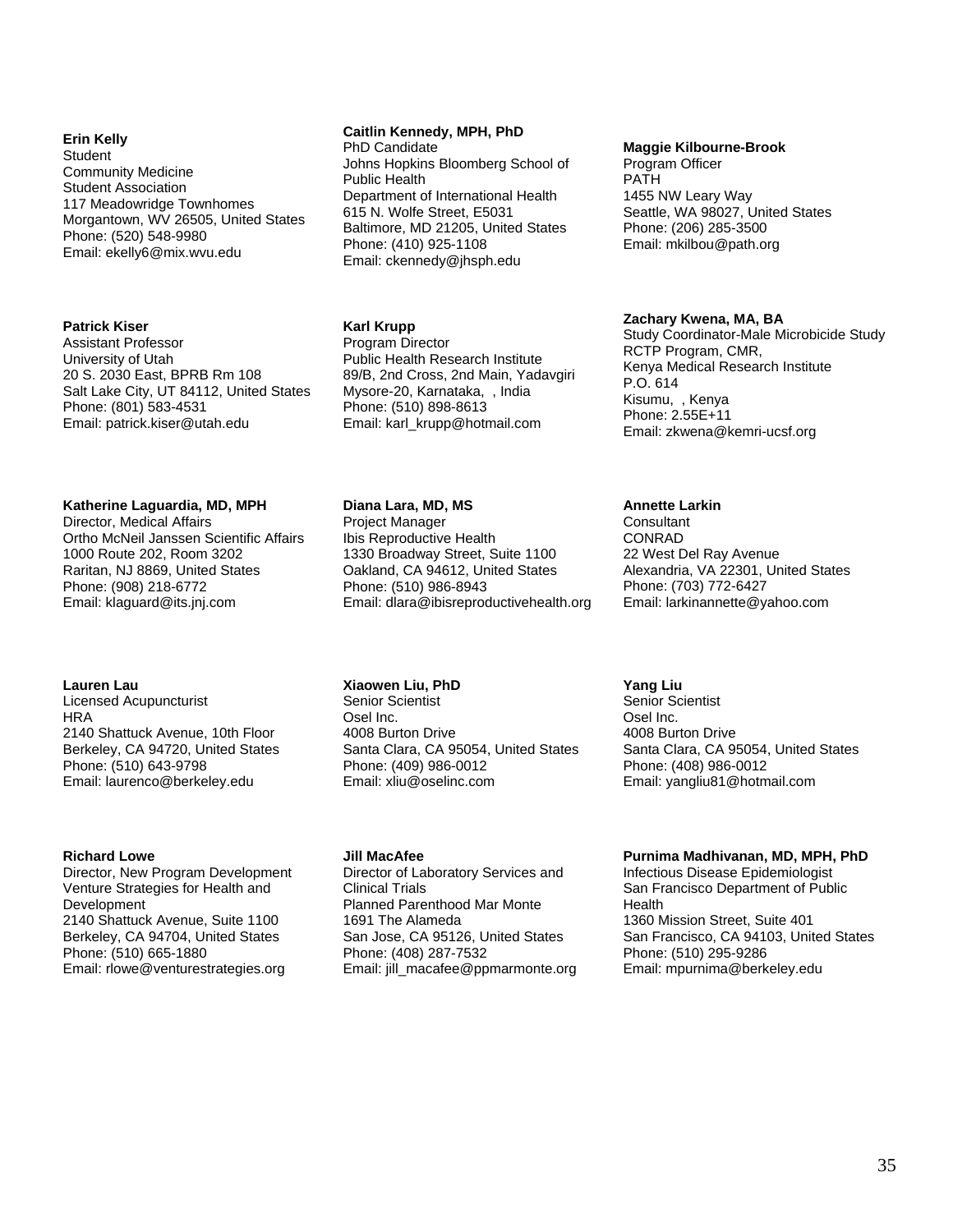#### **Karen Mall, MBA**

National Account Manager Trinity Biotech 400 Connell Drive Berkeley Heights, NJ 7922, United States Phone: (323) 541-5183 Email: Karen.Mall@trinityusa.com

#### **Jiri Mestecky**

Professor University of Alabama at Birmingham Department Of Microbiology 845 19th Street S Bbrb 757 Birmingham, AL 35294, United States Phone: (205) 934-2225 Email: mestecky@uab.edu

#### **Liz Montgomery**

RTI International 114 Sansome Street, Suite 500 San Francisco, CA 94104, United States Phone: (310) 694-7212 Email: emontgomery@rti.org

#### **Jean-Paul Ngueya**

HIV/AIDS Psychosocial Counsellor/Facilitator Afrique Avenir 1, Allée Fernand Leger 92000, Appt 15 Nanterre, France Phone: +33 6 34 27 49 92 Email: ngueya@yahoo.fr

#### **Omoniyi Omotoso, MD**

Physician/MPH Student University of California, Berkeley 280 Lee Street, Apartment # 307 Oakland, CA 94610, United States Phone: (510) 893-3837 Email: niyi1978@hotmail.com

#### **Judy Manning, PhD**

Health Development Officer USAID 1300 Pennsylvania Avenue NW Washington, DC 20523, United States Phone: (202) 712-1232 Email: jmanning@usaid.gov

#### **Robin Mills, MA**

Health Educator UHS (Tang Center) - UC Berkeley 2222 Bancroft Way #4300 Health Promotion Unit Berkeley, CA , United States Phone: (510) 642-3620 Email: robinmills@uhs.berkeley.edu

#### **Kathleen Morrow, PhD**

Associate Professor Brown Medical School Miriam Hospital 1 Hoppin Street CBPM, Coro West, 5th Floor Providence, RI 2903, United States Phone: (401) 793-8180 Email: kmorrow@lifespan.org

#### **Catherine Nguyen**

Research Assistant University of California, Berkeley 2020 Kittredge Street #406 Berkeley, CA 94704, United States Phone: (408) 603-4538 Email: nguyenc@berkeley.edu

#### **Lanre Onigbogi, MBBS, MPH, FMCPH**

Senior Registrar University College Hospital Department of Community Medicine No. 1 Mokola Road Ibadan, Oyo , Nigeria Phone: 2.35E+12 Email: lanreonigbogi@yahoo.com

#### **Mary Menz**

Bixby Center for Global Reproductive Health, UCSF c/o Office Of Family Planning 1615 Capitol Avenue PO Box 997420, MS 8400 Sacramento, CA 95899, United States Phone: (916) 552-8793 Email:

#### **Nicole Monastersky Maderas, MPH**

Program Administrator Pharmacy Access Partnership Pacific Insitute for Women's Health 614 Grand Avenue, Suite 324 Oakland, CA 94610, United States Phone: (510) 272-0150 Email: nmaderas@piwh.org

#### **Angelina Namiba, BA Hons**

Programme Leader African HIV Policy Network New City Cloisters 196 Old Street London, CA E8 2DD, United Kingdom Phone: 4.42E+11 Email: angelina.namiba@ahpn.org

#### **Judith Ochoa**

San Mateo Public Health 225 37th Avenue San Mateo, CA , United States Phone: (650) 573-3417 Email: jochoa2co.sanmateo.ca.us

#### **Nuriye Ortayli**

UNFPA 220 East 42nd Street New York, NY 10017, United States Phone: (212) 297-5001 Email: ortayli@unfpa.org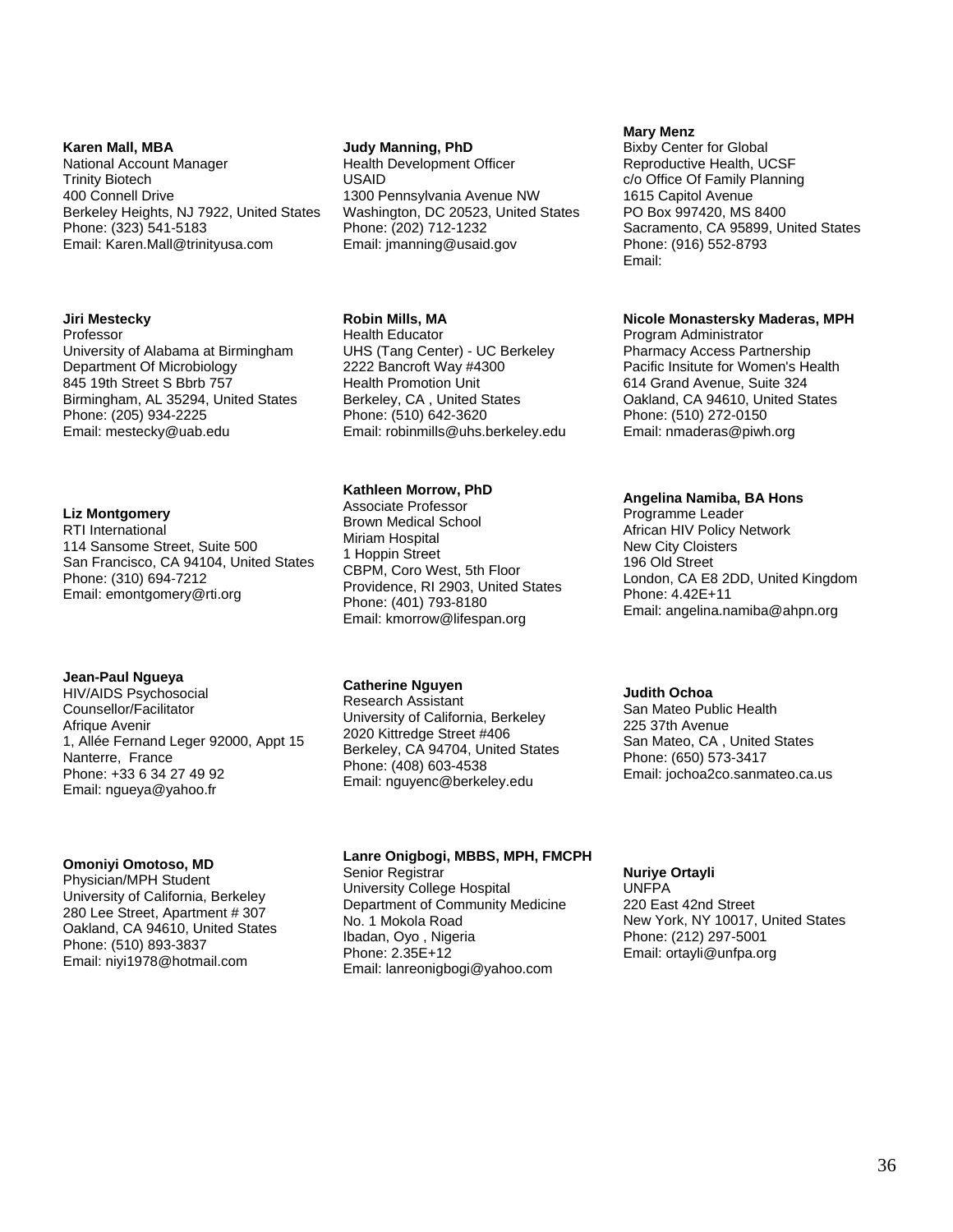#### **Nancy Padian, PhD**

RTI International 114 Sansome Street, Suite 500 San Francisco, CA 94104, United States Phone: (415) 848-1325 Email: amota@rti.org

#### **Jeremy Paull, PhD**

Vice President, Development & Regulatory Affairs Starpharma Pty Ltd Baker Building 75 Commercial Rd Melbourne, , Australia Phone: 61385322736 Email: jeremy.paull@starpharma.com

#### **Audacia Ray, MA**

Program Officer, Online Communications and Campaigns International Women's Health Coalition 333 Seventh Avenue, Sixth Floor New York, NY 10001, United States Phone: (212) 979-8500 Email: aray@iwhc.org

#### **Jennifer Rogers, MPH**

Programs and Policy Director Reproductive Health Technologies Project 1020 19th Street, NW Suite 875 Washington, DC 20036, United States Phone: (202) 530-4401 Email: jrogers@rhtp.org

#### **Robert Russell, MS**

President RJR Consulting, Inc. 7430 Trevenia Street Blacklick, OH 43004, United States Phone: (614) 322-9450 Email: rirussell1280@msn.com

#### **Suchan Park**

PhD Candidate University of California, Berkeley 6112 Etcheverry Hall Berkeley, CA 94720, United States Phone: (510) 642-0204 Email: lepergod@berkeley.edu

#### **Louise Pedneault, MD**

Clinical Director, Microbicides Population Council 1230 York Avenue New York, NY 10065, United States Phone: (212) 327-7003 Email: lpedneault@popcouncil.org

#### **Cindy Reeh**

Program Associate PATH 1455 NW Leary Way Seattle, WA , United States Phone: (206) 788-2078 Email: creeh@path.org

#### **Joseph Romano, PhD**

Chief of Product Development International Partnership for Microbicides 101 Oakford Circle Wayne, PA 19087, United States Phone: (301) 608-2221 Email: jromano@ipm-microbicides.org

#### **Tracy Salkowitz, MSW**

Organizational Development Consultant 301 King Street #1806 San Francisco, CA 94158, United States Phone: (415) 282-6406 Email: salkowitz@aol.com

#### **Derven Patrick, DCH, MPH**  UNFPA

52 Knutsford Boulevard Kingston 5, , Jamaica Phone: 876-906-8591-2 Email: patrick@unfpa.org

#### **Mary Pittman, PhD**

President & CEO Public Health Institute 555 12th Street, 10th Floor Oakland, CA 94607, United States Phone: (510) 285-5516 Email: mpittman@phi.org

#### **Meredith Roberts Clark, PhD**

University of Utah 20 S 2030 E, Rm 108 Salt Lake City, UT 84112, United States Phone: (801) 505-6880 Email: meredith.clark@utah.edu

#### **James Rooney, MD**

Vice President of Medical Affairs Gilead Sciences 333 Lakeside Drive Foster City, CA 94404, United States Phone: (650) 522-5708 Email: Jim.Rooney@Gilead.com

#### **Sarah Scher, BA**

Volunteer California Microbicides Initiative 430 Golden Gate Avenue, Apt. 405 Richmond, CA 94801, United States Phone: (510) 589-4624 Email: sarah.scher@gmail.com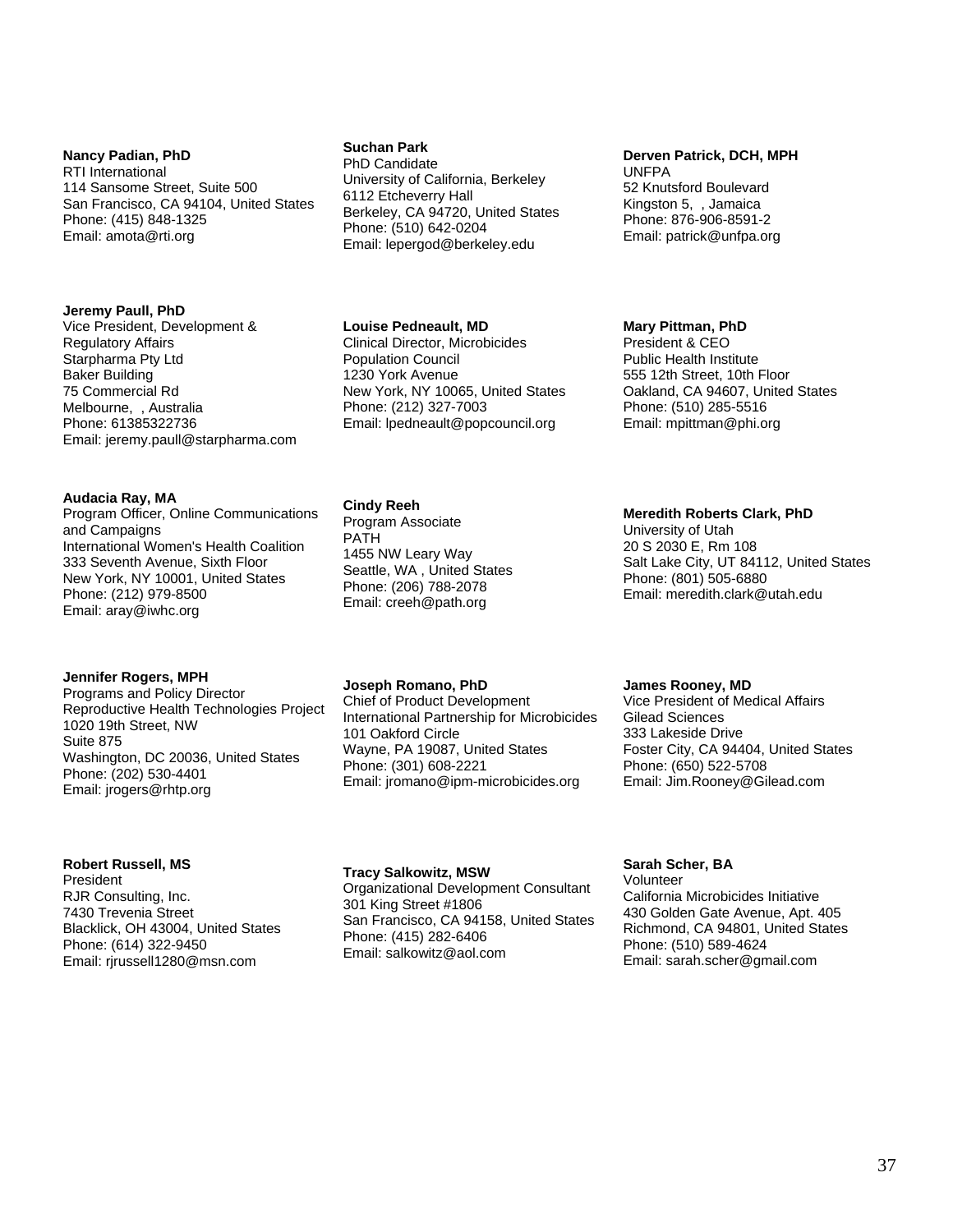#### **Adrienne Schroeder**

Recruitment Coordinator UCSF 1330 Union Street #17 San Francisco, CA 94105, United States Phone: (415) 407-5335 Email: adrienneschroeder@yahoo.com

#### **Wayne Shields**

President & CEO Association of Reproductive Health Professionals 1901 L Street NW, Suite 300 Washington, DC 20036, United States Phone: (202) 466-3825 Email: wshields@arhp.org

#### **Liza Solomon, PhD**

Deputy Director Alliance for Microbicide Development 8484 Georgia Avenue, Suite 940 Silver Spring, MD 20910, United States Phone: (301) 587-3312 Email: lsolomon@microbicide.org

#### **Tabitha Sripipatana, MPH**

Senior Technical Officer Elizabeth Glaser Pediatric AIDS Foundation 11150 Santa Monica Boulevard, Suite 1050 Los Angeles, CA 90025, United States Phone: (310) 491-3129 Email: tabitha@pedaids.org

#### **Andrew Szeri**

Professor University of California, Berkeley Department of Mechanical Engineering Berkeley, CA 94720-1740, United States Phone: (510) 642-5472 Email: andrew.szeri@berkeley.edu

#### **Michael Schump, MPH**

Graduate Student UC Berkeley 1890 Arch Street, Apt. 102 Berkeley, CA 94709, United States Phone: (410) 350-6381 Email: schump@berkeley.edu

#### **Alfred Shihata, MD**

Scrippes Institution of Medicine and **Science** 14058 Mira Montana Drive Del Mar, CA 92014, United States Phone: (858) 481-8837 Email: alfred@femcap.com

#### **Papa Salif Sow, MD, MSc**

Professor, Department Head University of Dakar Department of Infectious Diseases/Fann **Hospital** BP5005 Dakar, , Senegal Phone: 2.22E+11 Email: salifsow@orange.sn

#### **Alan Stone**

Medical Scientific Advisory Services 38 Hollycroft Avenue London NW3 7QN, , United Kingdom Phone: 44 20 7431 8532 Email: alan.stoneX@virgin.net

#### **Natalia Teleshova**

Scientist I Population Council 1230 York Avenue New York, NY 10065, United States Phone: (212) 327-8759 Email: nteleshova@popcouncil.org

#### **Kim Shaffer, MPH**

**Consultant** 10 Longridge Court Farmington, CT 6085, United States Phone: (206) 484-9529 Email: kim@kimshaffer.com

#### **Kathy Simpson, MA**

Director of Health Communications Health Research for Action University of California, Berkeley 2140 Shattuck Avenue, 10th Floor Berkeley, CA 94720, United States Phone: (510) 642-9791 Email: kathys@berkeley.edu

#### **Jeff Spieler**

Senior Technical Advisor for Science and **Technology** Office of Population and Reproductive Health, USAID Ronald Reagan Building 1300 Pennsylvania Avenue NW Washington, DC 20523-3600, United States Phone: (202) 712-1402 Email: jspieler@usaid.gov

#### **Alan Swinney**

PCRS Coordinator Center for AIDS Research, Education and Services 1500 21st Street Sacramento, CA 95811, United States Phone: (916) 443-3299 Email: aswinney@caresclinic.org

#### **Stephanie Tillman**

Research Associate Alliance for Microbicide Development 8484 Georgia Avenue, Suite 940 Silver Spring, MD 20910, United States Phone: (301) 587-3302 Email: stillman@microbicide.org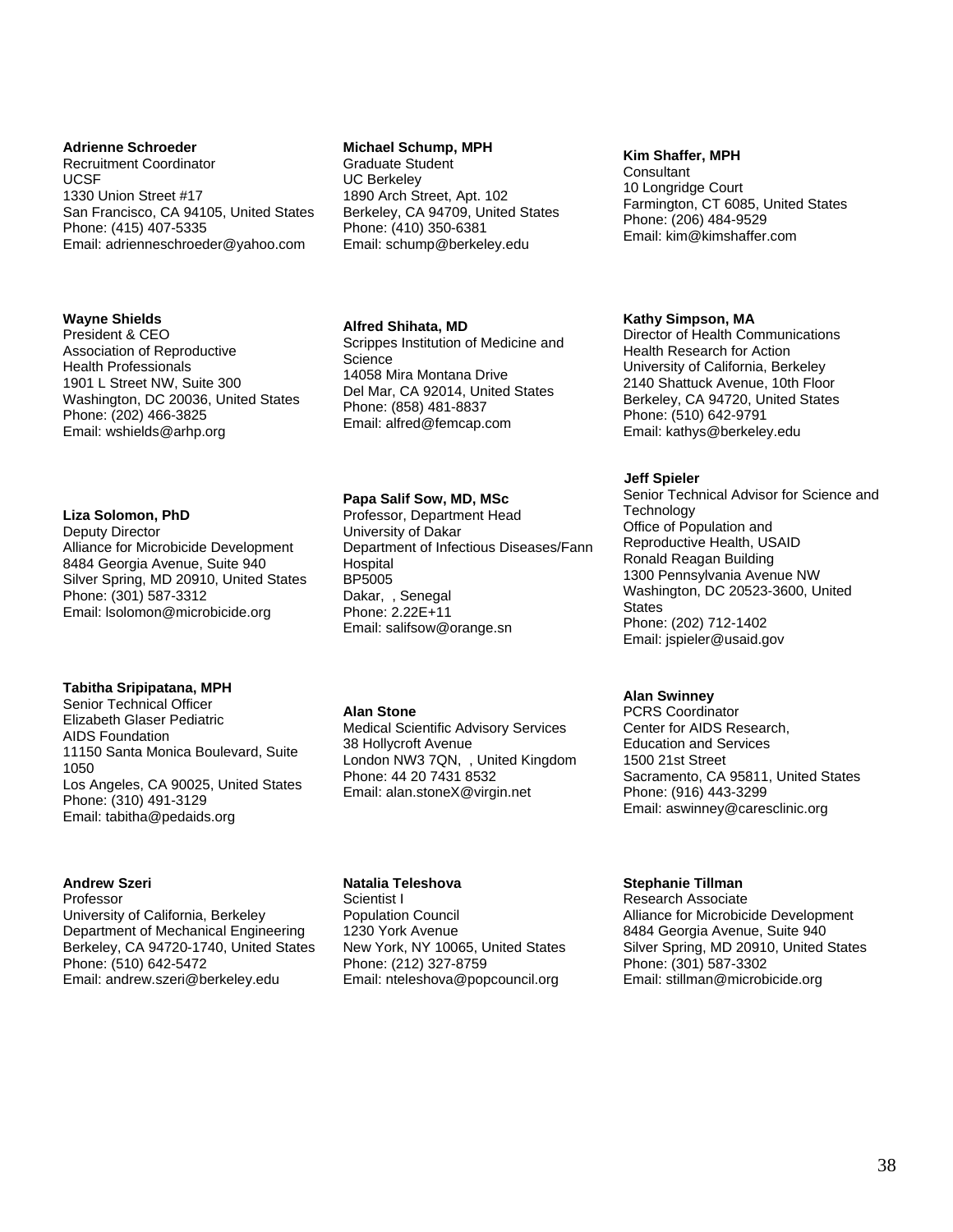#### **Jim Turpin**

Microbiologist NIAID/DAIDS 6700b Rockledge Drive, Room 5114 Bethesda, MD 28092, United States Phone: (301) 451-2732 Email: jturpin@niaid.nih.gov

### **Julia Walsh**

Professor University of California, Berkeley School Of Public Health University Hall 207l Berkeley, CA 94720-7360, United States Phone: (510) 642-1629 Email: jwalsh@berkeley.edu

#### **Cynthia Woodsong**

Director Social & Behavioral Science IPM Main Street 121 Paarl, 7646, South Africa Phone: 27218602300 Email: cwoodsong@ipm-microbicides.org

#### **Qiang Xu, PhD**

Vice President of Research Osel Inc. 4008 Burton Drive Santa Clara, CA 95054, United States Phone: (408) 986-0012 Email: qxu@oselinc.com

#### **Julia Zeuli, MPH**

Public Health Institute 555 12th Street, 10th Floor Oakland, CA 94607, United States Phone: (510) 285-5507 Email: jzeuli@phi.org

#### **Ushma Upadhyay**

ANSIRH, UCSF 1330 Broadway, Suite 1100 Oakland, CA , United States Phone: (510) 928-8928 Email: upadhyayu@obgyn.ucsf.edu

**Terri Walsh, MPH** 

Deputy Director of Research California Family Health Council 3600 Wilshire Boulevard, Suite 600 Los Angeles, CA 90010, United States Phone: (213) 386-5614 Email: walsht@cfhc.org

#### **Katie Wooten, MPH**

UCLA 2318 16th Street, #16 Santa Monica, CA , United States Phone: (510) 684-7172 Email: katiewooten27@hotmail.com

#### **Eileen Yamada**

Public Health Medical Officer California Dept. of Public Health 850 Marina Bay Parkway, Bldg. P, 2nd Floor Richmond, CA 94804, United States Phone: (510) 620-3763 Email: Eileen.Yamada@cdph.ca.gov

#### **Zhiqing Zhang**

Institute for Viral Disease Control and Prevention China CDC 100 Ying Xin Jie, Xuan Wu District Beijing, , China Phone: 86-10-6351-9655 Email: zhang\_zq@hotmail.com

#### **Stephane Verguet, PhD, MPP**

University of Washington 2301 5th Avenue, Suite 600 Seattle, WA 98121, United States Phone: (510) 717-9587 Email: sverguet@gmail.com

#### **Kevin Whaley, PhD**

CEO ReProtech, Inc. Mapp Biopharmaceutical, Inc. 6160 Lusk Boulevard, Suite C105 San Diego, CA 92121, United States Phone: (858) 663-0432 Email: kevin.whaley@mappbio.com

#### **Qing Xia**

RA Osel Inc. 4008 Burton Drive Santa Clara, CA 95054, United States Phone: (408) 986-0012 Email: qxia@oselinc.com

#### **Rosa Yu, PhD**

Osel Inc. 4008 Burton Drive Santa Clara, CA 95054, United States Phone: (408) 986-0012 Email: ryu@oselinc.com

#### **Thomas Zydowsky**

Senior Scientist Population Council 1230 York Avenue New York, NY 10065, United States Phone: (212) 327-8744 Email: tzydowsky@popcouncil.org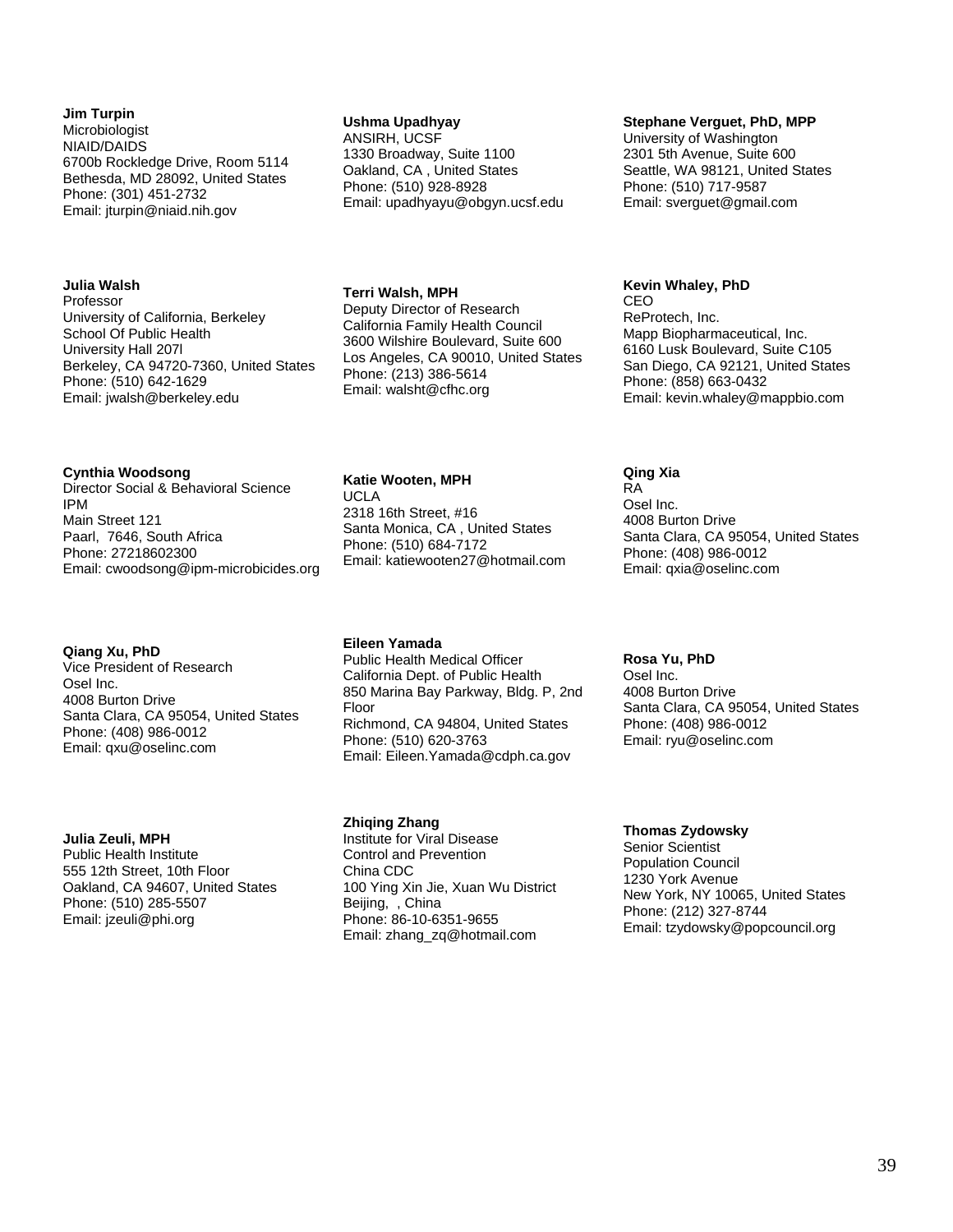# **Annex 3. List of Poster Presentations**



# **A Strategy Symposium March 24–25, 2009 • Berkeley, California**

# **Poster Presentations**

# *Devices*

Anthony Ham, lmQuest BioSciences, Inc. Co-authors: Karen M. Watson, Lu Yang, Christa E. Buckheit, Alamelu Mahalingam, Todd J. Johnson, Patrick Kiser and Robert W. Buckheit, Jr. **[D-1] Formulation of IQP-0528 into Intravaginal Rings as a Topical Microbicide for the Prevention of HIV** United States

# *Integration*

Caroline Agochukwu, Health Matters

**[I-1] Promoting Behavioral Maintenance Strategies for Youth in Maidan Community, Lagos, Nigeria**

Nigeria

Augustina Obiajulu Amuamuziam, New HIV Vaccine & Microbicide Advocacy Society Co-authors: Olayide Akanni, Morenike Ukpong **[I-2] HIV and STI Education: An Integral Component of HIV Biomedical Prevention Efforts Nigeria** 

Kadiri Audu, National Youth Network on HIV/AIDS, Nigeria **[I-3] Health Benefits to a Community Participating in HIV/AIDS Research Program Lagos, Nigeria** Nigeria

Cindra Feuer, AIDS Vaccine Advocacy Coalition (AVAC) **[I-4] Women's Perspectives on the Roll-Out of Male Circumcision as an HIV Prevention Tool** United States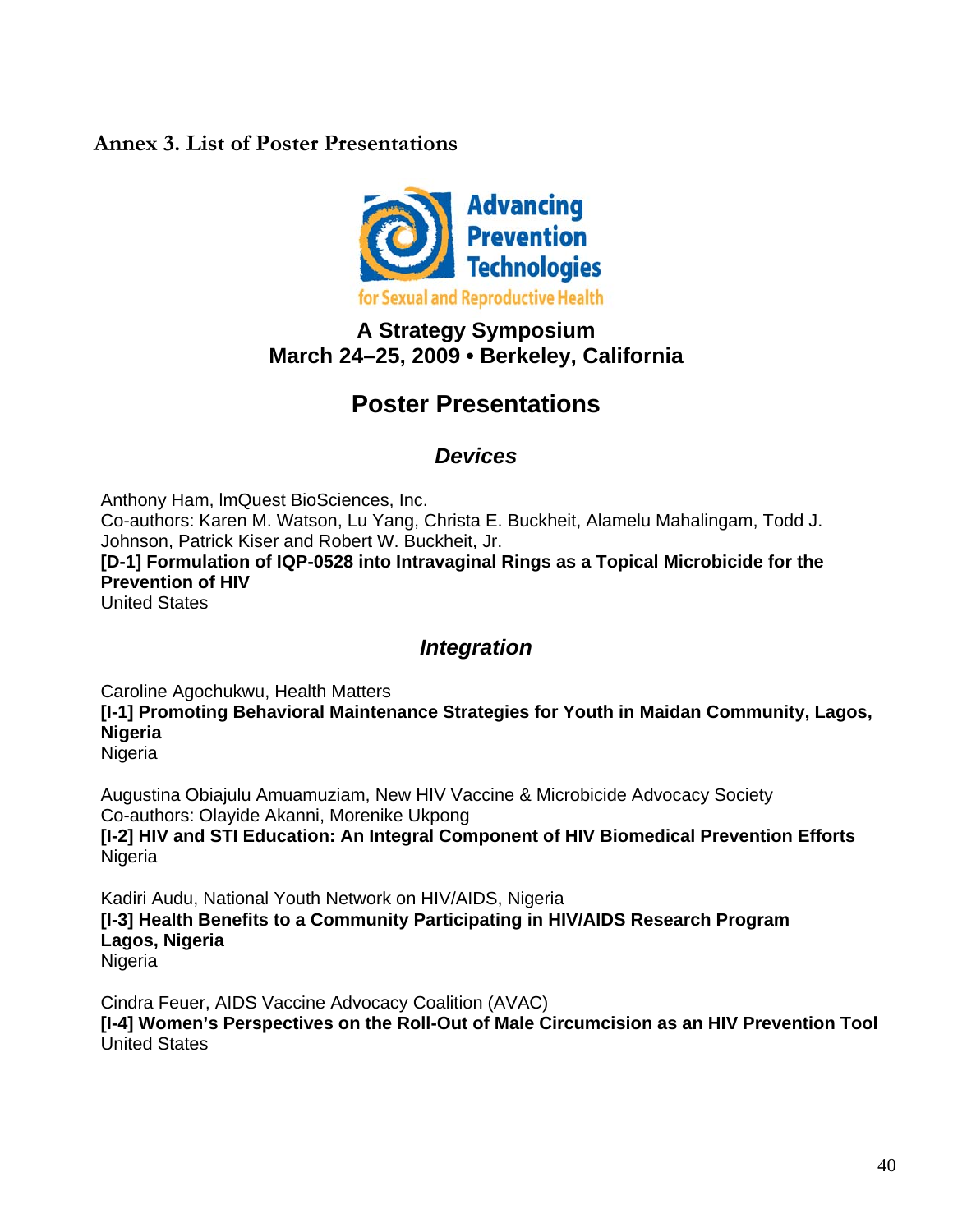Jaco Homsy, UCSF Global Health Science **[I-5] Reproductive Intentions and Outcomes among Women on Antiretroviral Therapy in Rural Uganda: A Prospective Cohort Study**  United States

Bridget Hughes, WORLD (Women Organized to Respond to Life Threatening Diseases) **[I-6] WORLD's POWERR Project (Prevention Outreach with Women Empowered to Reduce Risks)**

United States

Caitlin Kennedy, John Hopkins Bloomberg School of Public Health Co-Authors: Caitlin Kennedy, Alicen Spaulding, Debbie Bain Brickley, Lucy Almers, Joy Mirjahanger, Laura Packel, Gail Kennedy, Michael Mbizvo, Lynn Collins, Kevin Osborne **[I-7] Linking Sexual and Reproductive Health and HIV Interventions: A Systematic Review and Meta-Analysis**

United States

Jacinta Mulatya, Stay Alive for Us All (SAFUS CBO) **[I-8] Advocacy in Advancing Prevention Technologies for Sexual and Reproductive Health**

Kenya

Onyinye Belinda Ndubuisi, Economic and Social Empowerment of Rural Communities (ERERC)

Co-author: Comfort Ikechi Uzoho

**[I-9] Economic and Social Empowerment of Rural Communities (ESERC) Nigeria** 

Derven Patrick, UNFPA **[I-10] Introducing the Female Condom - Experiences from the English-Dutch Speaking Caribbean** Jamaica

Jean-Paul Ngueya, Afrique Avenir **[I-11] Promoting Sexual and Reproductive Health by the Regulation of Behavioral Attitudes and the Diversification of information** France

Olanrewaju Onigbogi, University College Hospital **[I-12] Involving Opinion Leaders in the Search for an Appropriate Vocabulary for HIV Vaccine Trials in Nigeria** Nigeria

# *Microbicides*

Charles Arntzen, The Biodesign Institute at Arizona State University Co-authors: Brooke Hjelm, Alice Berta, Cheryl Nickerson, Melissa Herbst-Kralovetz **[M-1] An** *In Vitro* **Human Vaginal Epithelial Cell Model for High-throughput Microbicide Screening** United States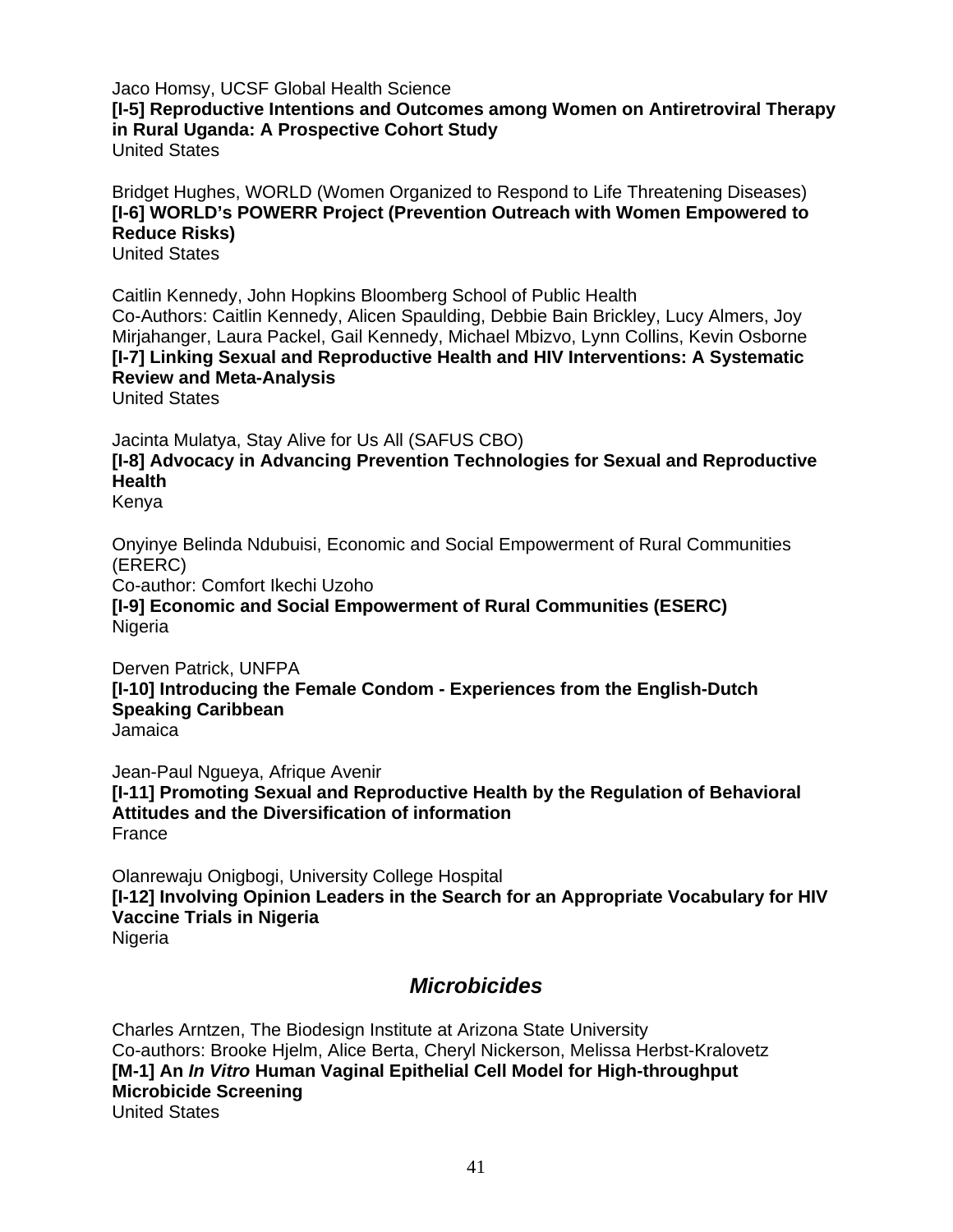Sanjay Garg, University of Auckland, School of Pharmacy **[M-2] Improving Solubility of Dapivirine by Using Nanotechnology**  New Zealand

Obi Goodluck, Global Alert for Defence of Youth and the Less Privileged (GADYLP) **[M-3] Anal Sex Regarded as a TABOO in South West Nigeria Makes Rectal Microbicides Unacceptable: Human Rights Activities Comes with a Solution!** Nigeria

Zachary Kwena, Kenya Medical Research Institute Co-authors: N.M. Sang, E.O. Omondi, C.R. Obuya, J.H. Ochieng, E. A Bukusi **[M-4] Evaluating the Potential for a Male Microbicide among Fishermen along Lake Victoria in Kisumu District, Kenya** Kenya

Bonnie E. Lai, Duke University Co-authors: Marcus Henderson, Jennifer Peters, David Walmer, David Katz **[M-5] Transport Theory for HIV Migration Though** *In Vivo* **Distributions of Microbicide Epithelial Coating Layers** United States

Gareth Lewis, Starpharma Pty, Ltd. Co-author: Jeremy Paull **[M-6] SPL7013, a Dendrimer-based Microbicide, Demonstrates a High Genetic Barrier for the Development of Drug-Resistant HIV-1** *In Vitro* Australia

Xiaowen Liu, Osel Inc Co-authors: Yang Liu, Rosa Yu, Laurel Lagenaur, Andrew Cheng, Letong Jia, Qing Xia, Dean Hamer, Brigitte Sanders, Peter Lee and Qiang Xu **[M-7] Vaginal Lactobacillus Bioengineered for Mucosal Delivery of the Anti-HIV Molecules** United States

Kathleen Morrow, Miriam Hospital and Brown Medical School Co-authors: J.L. Fava, R.K. Rosen, P. Kiser, D. Katz **[M-8] Linking Biophysical Functions to User Perceptions and Acceptability in Preclinical Product Development** United States

Suchan Park, University of California, Berkeley Co-authors: Andrew Szeri, Alex Gorham, David Katz **[M-9] Epithelial Coating Flow Biophysics for Microbicide Deliver**y United States

Alfred Shihata, FernCap Inc **[M-10] Novel and Unique Dual Strategy for HIV Prevention** United States